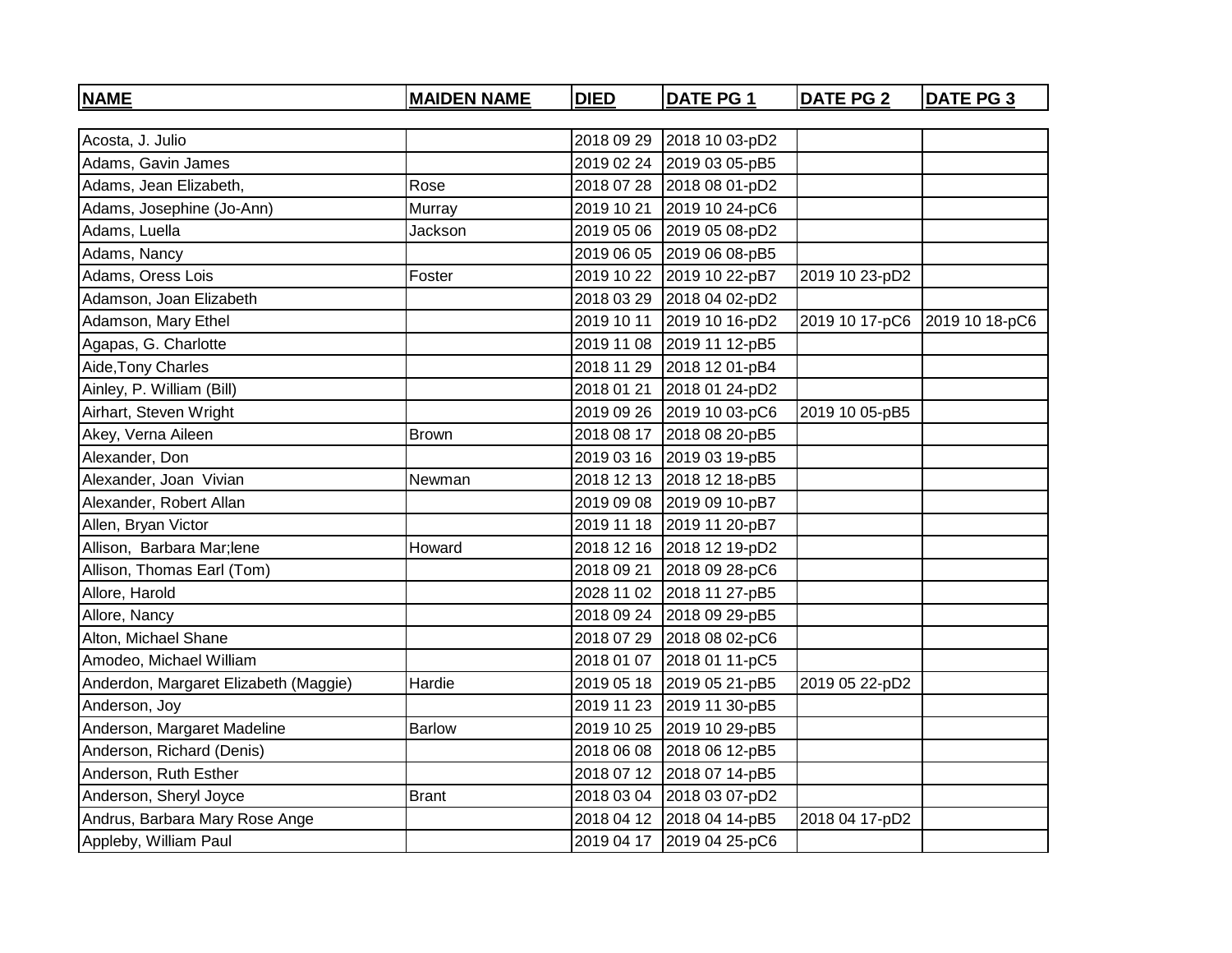| Aquino, Melina Regina            | Gosselin       |            | 2018 05 12 2018 05 15-pD2 |                |  |
|----------------------------------|----------------|------------|---------------------------|----------------|--|
| Archer, Doreen Jean              | <b>Bullock</b> | 2019 06 25 | 2019 06 26-pD2            |                |  |
| Armstrong, James Fredrick        |                | 2019 02 21 | 2019 02 23-pB5            |                |  |
| Arnem, Louise                    | Bechard        | 2018 03 20 | 2018 03 21-pD2            |                |  |
| Arnold, Christopher              |                | 2019 08 31 | 2019 09 05-pC6            |                |  |
| Arnold, Ronald Albert            |                | 2019 10 12 | 2019 10 16-pD2            |                |  |
| Arnott, Mary Lou Evelyn          |                | 2018 04 06 | 2018 04 12-pC6            |                |  |
| Arsenault, Sheila Eileen         | Thorn          | 2019 01 06 | 2019 01 09-pD2            |                |  |
| Arthurs, Bernice M.              |                | 2019 09 07 | 2019 09 14-pC6            |                |  |
| Ashley, Shirley Ann              | Mulholland     | 2018 03 10 | 2018 03 13-pD2            |                |  |
| Atkinson, Linda Carol            | Moore          |            | 2019 06 10 2019 06 12-pD2 |                |  |
| Aulthouse, Keith Melvin          |                |            | 2018 05 03 2018 05 05-pB5 |                |  |
| Austin, Barbara (Joan)           | Latta          |            | 2018 03 16 2018 03 24-pB5 |                |  |
| Austin, Dorothy May (Dot)        | Green          | 2018 07 17 | 2018 07 20-pC6            |                |  |
| Austin, Jean isobel              | Steinberg      | 2018 09 06 | 2018 09 07-pC6            |                |  |
| Babcock, Catherine Diane         |                | 2017 12 22 | 2018 01 04-pC6            |                |  |
| Babisty, Michael                 |                |            | 2018 07 14 2018 07 17-pB5 |                |  |
| Bagley, Catherine                |                |            | 2018 06 16 2018 06 19-pB5 |                |  |
| Bailey, Betty Elizabeth (Bessie) | Salusbury      |            | 2019 08 13 2019 08 15-pC8 | 2019 08 16-pC6 |  |
| Bailey, Edith Elizabeth          | King           | 2018 02 06 | 2018 02 08-pC6            |                |  |
| Bailey, Frederick (Fred)         |                |            | 2018 04 06 2018 04 07-pB5 | 2018 04 09-pD2 |  |
| Bailey, Ruth Victoria            |                | 2019 03 20 | 2019 03 29-pC6            |                |  |
| Baker, Dorothy                   | Sills          | 2019 11 19 | 2019 11 21-pC6            | 2019 11 23-pB5 |  |
| Baker, Gerald Malcolm            |                | 2018 08 22 | 2018 08 24-pC6            |                |  |
| Baker, Pamela Marie              | Alcock         |            | 2018 02 05 2018 02 15-pC6 |                |  |
| Baldwin, Vernon Elwood           |                | 2018 01 21 | 2018 01 23-pD3            |                |  |
| Balmbra, Margaret Patricia       | Lindoe         | 2018 04 15 | 2018 04 19-pC6            |                |  |
| Baragar, Herbert Wharton         |                | 2019 03 26 | 2019 04 02-pB5            |                |  |
| Barahona, Bernardo Alfredo       |                | 2018 10 08 | 2018 10 10-pD2            |                |  |
| Barclay, Eric Charles            |                | 2018 09 20 | 2018 09 22-pC6            |                |  |
| Bardy, Marilyn Ann               | Cross          | 2019 06 20 | 2019 06 25-pB5            |                |  |
| Barkema, Tonnis Albert (Tony)    |                | 2019 03 24 | 2019 03 26-pB5            |                |  |
| Barker, Eleanor (Ellie)          | Heagle         | 2019 11 05 | 2019 11 07-pC8            |                |  |
| Barlow, Robert Montgomery        |                |            | 2018 06 26 2018 06 30-pB5 |                |  |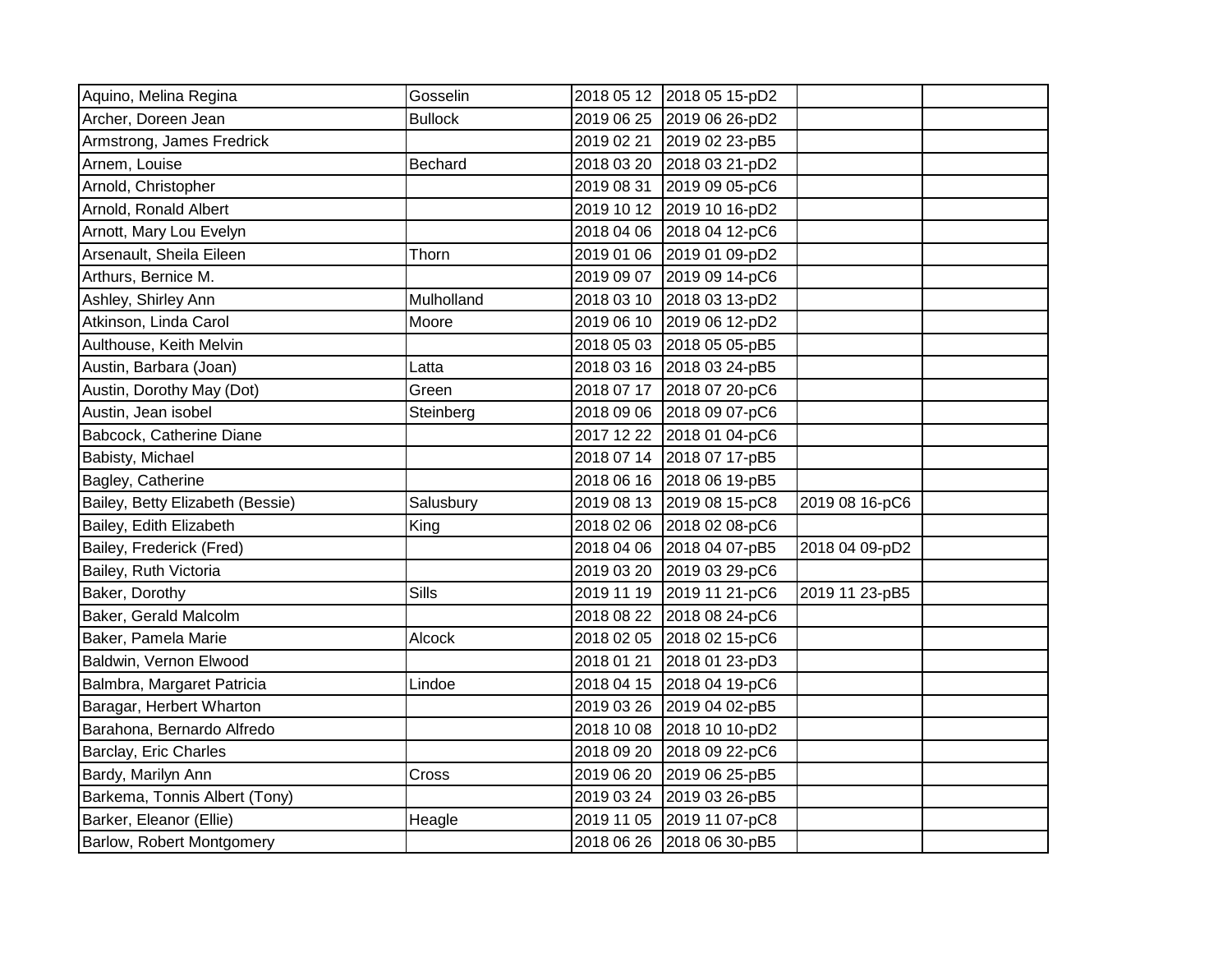| Barr, G. Elizabeth (Betty)         | Haker       | 2018 09 30 | 2018 10 02-pB5            |                |  |
|------------------------------------|-------------|------------|---------------------------|----------------|--|
| Barrett, Leo Lawrence              |             | 2018 02 20 | 2018 02 28-pD2            |                |  |
| Barrett, Michael Joseph            |             | 2018 10 29 | 2018 10 31-pD2            |                |  |
| Barrie, Jean                       |             | 2018 04 21 | 2018 04 24-pD2            |                |  |
| Barter, Robert Lancelot (Lance)    |             | 2019 05 12 | 2019 05 14-pB5            |                |  |
| Barton, Marion E.                  | Finch       | 2018 11 05 | 2018 11 07-pD2            |                |  |
| Bastian, Bonnie Sharlene           | Carmichael  | 2018 12 18 | 2019 01 02-pD2            |                |  |
| Bastian, Tammy Lynn                |             | 2019 05 11 | 2019 05 15-pD3            |                |  |
| Bateman, Arlie Jean                | <b>Bird</b> | 2018 04 18 | 2018 04 20-pC6            |                |  |
| Bateman, Doris Elizabeth           | Moore       | 2019 04 27 | 2019 05 04-pB5            |                |  |
| Bauer, Werner Heinz                |             | 2018 11 24 | 2018 11 27-pB5            |                |  |
| Baugh, Patricia Rose               | Post        | 2018 05 23 | 2018 05 24-pC5            |                |  |
| Beal, Gail                         | Hammond     | 2018 01 16 | 2018 01 18-pC6            |                |  |
| Beals, Christina                   |             | 2018 03 09 | 2018 03 12-pD1            |                |  |
| Beare, Melissa Lee                 |             | 2018 03 21 | 2018 03 24-pB5            |                |  |
| Beasley, Mary Elenore              |             | 2019 09 18 | 2019 09 21-pB5            |                |  |
| Beattie, Gordon C.                 |             | 2019 04 21 | 2019 04 24-pD2            |                |  |
| Beck, Daniel Joseph                |             | 2018 04 20 | 2018 05 03-pC6            |                |  |
| Bedard, Stephen John               |             | 2018 02 15 | 2018 02 21-pD2            |                |  |
| Bedford, Gary                      |             | 2019 01 14 | 2019 01 18-pC6            |                |  |
| Beer, George Everett               |             | 2018 07 16 | 2018 07 18-pD2            |                |  |
| Begbie, Galla Margaret             |             | 2019 04 17 | 2019 04 20-pB5            |                |  |
| Begbie, Rodney                     |             | 2019 08 18 | 2019 08 20-pB5            |                |  |
| Bell, Ronald                       |             | 2019 10 08 | 2019 10 10-pC4            |                |  |
| Bell, Terry Calvert                |             | 2018 05 16 | 2018 05 19-pB5            |                |  |
| Bellwood, George Wilson            |             | 2018 03 21 | 2018 03 24-pB5            |                |  |
| Belyea, Patricia Aileen            | Bell        | 2019 03 10 | 2019 03 16-pB5            | 2019 04 27-pB5 |  |
| Bement, Gordon                     |             | 2018 08 05 | 2018 08 08-pD2            |                |  |
| Bench, James (Jim)                 |             |            | 2018 ?? ?? 2018 09 04-pB5 |                |  |
| Beninger, Peter James              |             | 2019 08 04 | 2019 08 17-pB6            |                |  |
| Bent, Sean Roland                  |             | 2018 07 09 | 2018 07 13-pC6            |                |  |
| Berezny, Michael                   |             | 2019 11 14 | 2019 11 16-pB5            |                |  |
| Bergeron, Joseph Paul Marcel (Joe) |             | 2018 12 02 | 2018 12 07-pC6            |                |  |
| Bergveld, Hendrikje (Henny)        | Pol         | 2019 04 20 | 2019 04 24-pD2            |                |  |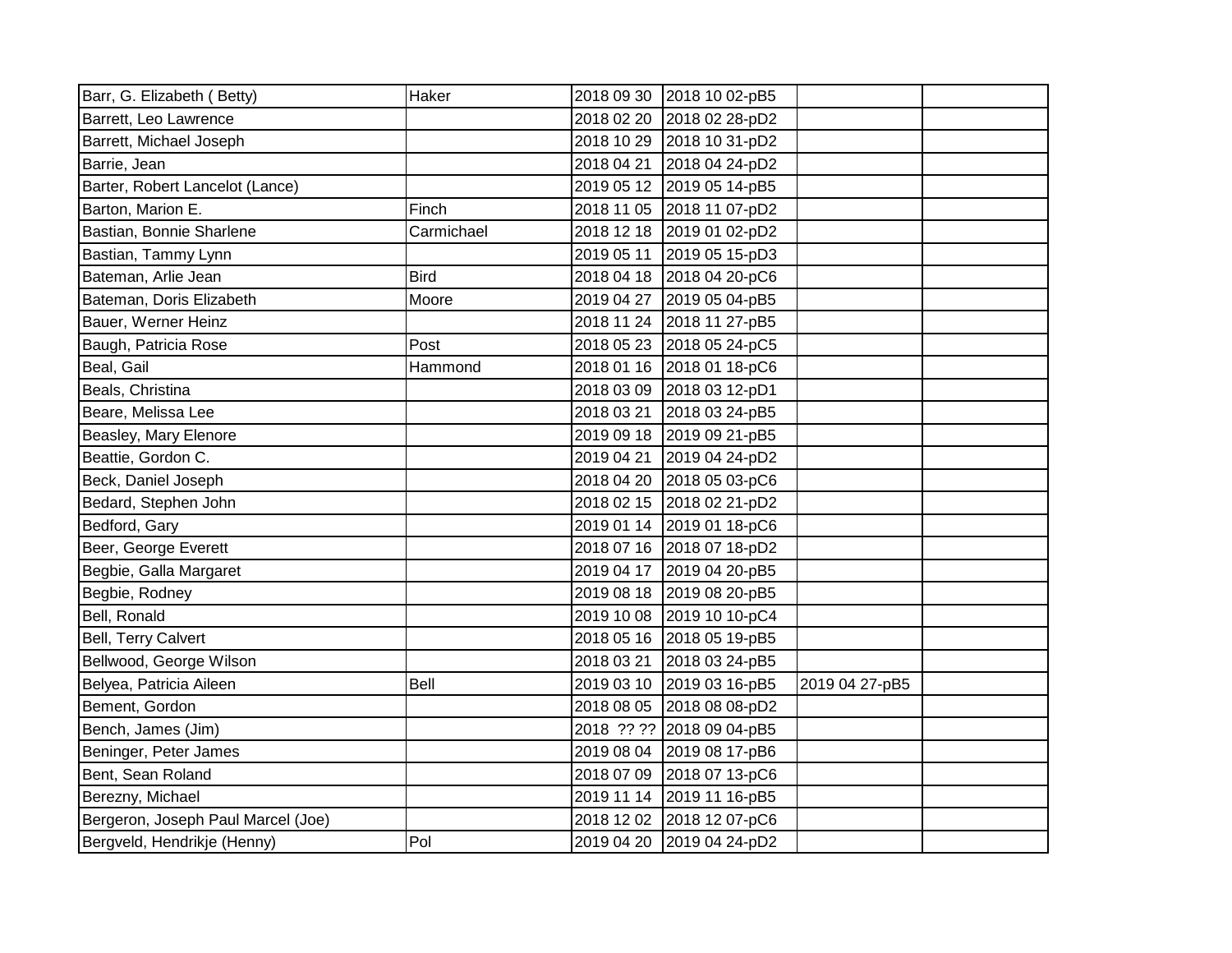| Bergveld, Hendrikje (Henny)     | Pol        |            | 2019 04 20 2019 10 12-pB5 |                |                |
|---------------------------------|------------|------------|---------------------------|----------------|----------------|
| Berry, Jamie                    |            | 2019 01 15 | 2019 01 23-pD2            | 2019 01 24-pC6 |                |
| Beswick, Rita Ann               | Eaton      |            | 2019 04 12 2019 04 16-pB5 |                |                |
| Bevvan, Barry Thomas            |            | 2019 05 26 | 2019 06 04-pB5            |                |                |
| Bhola, Clyde                    |            | 2018 02 15 | 2018 02 17-pB5            |                |                |
| Bishop, Stephen Charles Drew    |            | 2018 12 19 | 2019 01 10-pC6            | 2109 01 11-pC6 |                |
| Bittle, Eleanor Theresa         |            | 2018 04 07 | 2018 04 09-pD2            |                |                |
| Bjorrnahl, Dorothy Lenore (Dot) | Goodfellow | 2018 03 03 | 2018 03 05-pD1            |                |                |
| Black, Margaret Mary (Marney)   |            | 2019 ?? ?? | 2019 11 08-pC6            |                |                |
| Black, Ruth Georgena            | Welbourn   | 2018 10 21 | 2018 10 23-pB5            |                |                |
| Blaind, Mary Elizabeth (Betty)  | Pemberton  | 2018 02 06 | 2018 02 08-pC6            | 2018 02 09-pC6 |                |
| Blair, Sylvia Violet Carter     |            | 2018 09 11 | 2018 09 13-pC6            |                |                |
| Blakely, Helen Isabel           |            | 2018 02 04 | 2018 02 08-pC6            |                |                |
| Blakely, Percy Lloyd            |            | 2018 12 28 | 2019 01 02-pD2            |                |                |
| Blouin, Paul                    |            | 2018 03 04 | 2018 03 08-pC5            | 2018 03 09-pC6 |                |
| Blower, Margo Anne              | Higginson  | 2019 12 02 | 2019 12 04-pB7            |                |                |
| Bloye/Melville, Sandra          | Vansickle  | 2018 08 02 | 2018 08 16-pC6            |                |                |
| Blue, John Duncan               |            | 2017 12 31 | 2018 01 08-pD2            | 2018 01 09-pD2 |                |
| Boer, Felix                     |            | 2019 12 26 | 2019 12 28-pB5            |                |                |
| Bogart, Alberta Jean            |            | 2018 03 26 | 2018 03 31-pB5            | 2018 04 02-pD2 | 2018 02 03-pD2 |
| Boicey, Clifford Wayne          |            | 2018 09 08 | 2018 09 15-pB5            |                |                |
| Boileau-Clark, Sandra M.        | Kerr       | 2018 11 16 | 2018 11 20-pB5            |                |                |
| Boisvert, Timothy               |            | 2018 03 18 | 2018 03 26-pD1            |                |                |
| Boldrick, Audrey Linn           | Mumby      | 2019 10 30 | 2019 11 02-pB5            |                |                |
| Boldrick, Cameron Gordon        |            | 2018 11 18 | 2018 11 21-pD2            |                |                |
| Boldrick, Duane Richard         |            | 2019 02 16 | 2019 02 19-pB5            | 2019 02 20-pD2 |                |
| Bolton, Robert Finley           |            | 2018 08 22 | 2018 08 24-pC6            |                |                |
| Bolyea, Douglas Larry (Doug)    |            | 2019 09 13 | 2019 09 21-pB5            |                |                |
| Bonisteel, Kenneth              |            | 2018 12 19 | 2018 12 22-pB5            |                |                |
| Boose, Kenneth John             |            | 2018 02 01 | 2018 02 13-pD2            |                |                |
| Booth, Clifford George          |            | 2018 11 09 | 2018 11 14-pD2            | 2018 11 16-pC5 |                |
| Bosiak, Mary Margaret           | McMahon    | 2019 11 14 | 2019 11 26-pB5            |                |                |
| Bosiak, Michael Patrick         |            | 2019 02 09 | 2019 02 19-pB5            |                |                |
| Bouder, Marilyn                 | Frizzone   |            | 2018 07 16 2018 07 17-pB5 |                |                |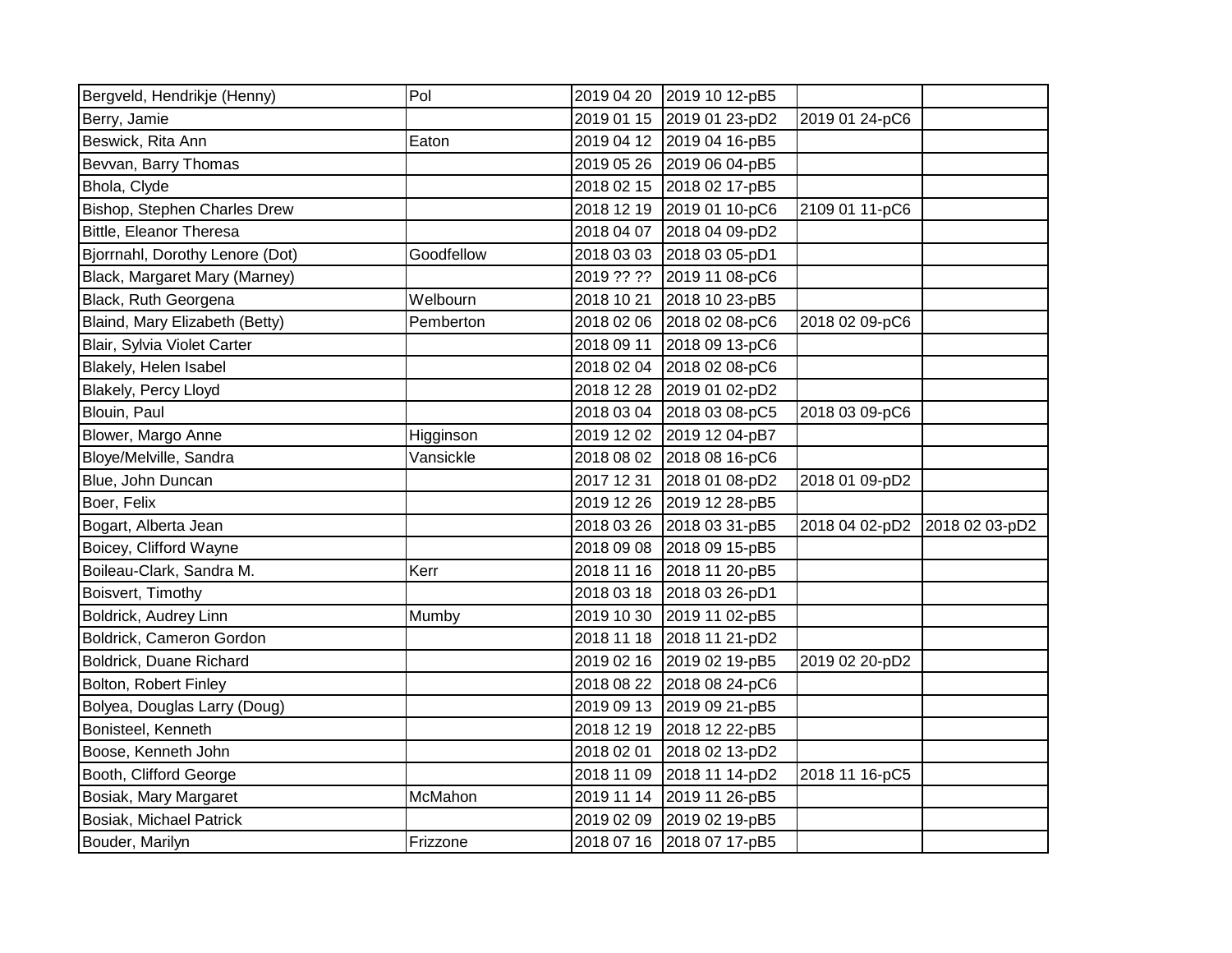| Bould, Alice Mary                         | Doyle          |            | 2019 04 20 2019 04 23-pB5 | 2019 04 24-pD2 |  |
|-------------------------------------------|----------------|------------|---------------------------|----------------|--|
| Boulter, Norman Charles                   |                |            | 2019 04 10 2019 04 12-pC6 |                |  |
| Bowden, Gladys Viola                      |                |            | 2018 01 22 2018 01 24-pD2 |                |  |
| Bowen, Margaret Wilson                    |                |            | 2019 08 14 2019 08 17-pB6 |                |  |
| Bowen, Walter M. Q.C.                     |                |            | 2019 03 12 2019 03 19-pB5 |                |  |
| Bowerman, Joy Elizabeth                   | Culmer         |            | 2018 11 28 2018 11 30-pC6 |                |  |
| Bowman, Eileen                            |                |            | 2019 04 05 2019 04 10-pD2 |                |  |
| Boyce, David Archibald                    |                |            | 2019 06 17 2019 06 20-pC6 |                |  |
| Boyd, Beverly                             | Harrigan       |            | 2018 03 18 2018 03 24-pB5 |                |  |
| Boyd, Douglas Robert                      |                | 2018 02 27 | 2018 03 08-pC5            |                |  |
| Boyd-Smith, Maria                         | Pertschi       |            | 2018 11 16 2018 11 20-pB5 |                |  |
| Boyle, Linda Jacqueline                   | Murray         |            | 2018 11 08 2018 11 12-pB5 | 2018 11 13-pB5 |  |
| Bradley, Helen                            | Labelle        |            | 2018 01 18 2018 01 20-pB5 |                |  |
| Brak, Johan (John)                        |                | 2019 03 07 | 2019 03 12-pB5            |                |  |
| Brannigan, Roseanne                       |                | 2019 06 11 | 2019 06 13-pC6            |                |  |
| Brant, Christopher David John             |                |            | 2018 01 25 2018 01 27-pB5 |                |  |
| Brant, Cubby                              |                |            | 2018 01 25 2018 01 27-pB5 |                |  |
| Brant, Elton A.                           |                |            | 2018 03 13 2018 03 15-pC6 |                |  |
| Brant, Francis Randall(Randy) Ratiskisaks |                |            | 2018 05 05 2018 05 07-pD1 |                |  |
| Brant, Richard Lloyd                      |                | 2019 05 02 | 2019 05 11-pB5            |                |  |
| Breen, John James (Dewey)                 |                |            | 2019 01 14 2019 01 16-pD2 |                |  |
| Brennan, Thomas Anthony (Tom)             |                |            | 2019 12 29 2019 12 31-pB5 |                |  |
| Brohm, Steven Ronald                      |                |            | 2018 09 03 2018 09 05-pD2 |                |  |
| Bromley, Robert James                     |                |            | 2019 02 17 2019 02 22-pC6 |                |  |
| Bronson, Marily Levina                    |                | 2018 08 07 | 2018 08 08-pD2            |                |  |
| Brooks, Ivy Anne                          |                | 2019 08 30 | 2019 09 05-pC6            |                |  |
| Brooks, Robert James (Jim)                |                |            | 2018 05 29 2018 06 02-pB5 |                |  |
| Brooks, Sue                               | <b>Babcock</b> |            | 2019 12 02 2019 12 04-pB7 |                |  |
| Brothwick, Robert Alan (Al)               |                |            | 2019 02 02 2019 02 06-pD2 | 2019 02 07-pC6 |  |
| Brown, Christopher Burnett                |                |            | 2019 ?? ?? 2019 08 10-pB6 |                |  |
| Brown, David Reynold                      |                | 2016 10 17 | 2018 07 20-pB4            |                |  |
| Brown, Edith Marlan                       |                | 2019 05 18 | 2019 05 21-pB5            |                |  |
| Brown, Todd Andrew                        |                |            | 2019 09 15 2019 09 21-pB5 |                |  |
| Brown, Wayne Hewetson                     |                | 2019 09 20 | 2019 09 24-pB7            |                |  |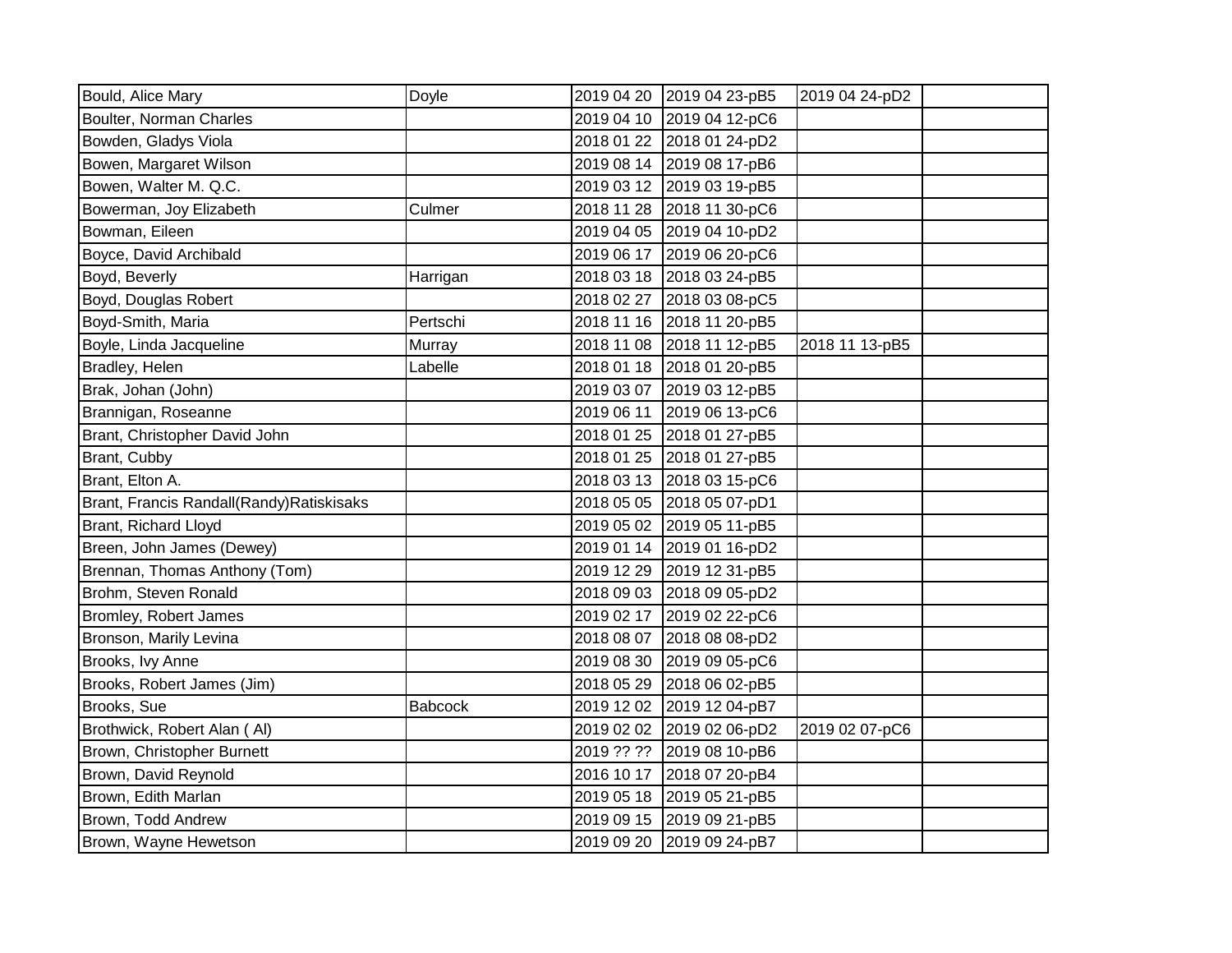| Browning, Edward Blake (Ed)       |               |            | 2018 10 15 2018 10 17-pD2 |                |  |
|-----------------------------------|---------------|------------|---------------------------|----------------|--|
| Brown-Ratcliffe, Jordan Graham    |               | 2019 12 22 | 2019 12 24-pB7            |                |  |
| Bruce, Agnus Alberta              | Andrews       | 2018 09 29 | 2018 10 01-pB4            |                |  |
| Bruce, Earl Patrick               |               | 2019 08 16 | 2019 08 20-pB5            |                |  |
| Brunskill, Donna Arleen           |               | 2018 08 13 | 2018 08 18-pB5            |                |  |
| Brurrows, Gordon (Ralph)          |               | 2018 01 17 | 2018 01 20-pB5            |                |  |
| Bruynson, Glenda Marilyn          | <b>Stacey</b> | 2018 08 18 | 2018 09 01-pB5            |                |  |
| Bruynson, Hester Fern             | Grills        | 2018 09 24 | 2018 09 28-pC6            |                |  |
| Buck, Douglas                     |               | 2018 12 31 | 2019 01 04-pC6            |                |  |
| Buckley, Arthur Joseph            |               | 2019 07 14 | 2019 07 17-pD2            |                |  |
| Buffett, Terrance Douglas (Terry) |               | 2019 08 18 | 2019 08 23-pC6            |                |  |
| Buffett, Beverley June            |               | 2019 01 18 | 2019 01 22-pB5            |                |  |
| Buller, Joseph Mark               |               | 2018 ?? ?? | 2018 08 18-pB5            |                |  |
| Bunnett, Barbara Helen            | Wannamaker    | 2018 05 09 | 2018 05 12-pB5            |                |  |
| Bunnett, David                    |               | 2019 04 11 | 2019 04 16-pC5            |                |  |
| Bunnett, Margaret Anne            | Green         | 2018 03 13 | 2018 03 15-pC6            | 2018 03 16-pC6 |  |
| Bunnett, Ronald Cameron           |               | 2019 10 30 | 2019 11 01-pC6            |                |  |
| Burd, John Frederick              |               | 2019 01 23 | 2019 01 25-pC6            | 2019 01 26-pB5 |  |
| Burke, Arnold Harold Verdun       |               | 2018 07 29 | 2018 08 01-pD2            |                |  |
| Burke, Honor Florence             | <b>Brown</b>  | 2018 01 16 | 2018 01 17-pD2            | 2018 01 18-pC6 |  |
| Burkholder, Anna Mildred (Millie) | Enright       | 2019 03 28 | 2019 04 10-pD2            |                |  |
| Burley, Gerald Raymond            |               | 2018 02 02 | 2018 02 05-pD2            | 2018 02 06-pD2 |  |
| <b>Burley, Patricia Grace</b>     | Marvin        | 2018 02 07 | 2018 02 12-pD2            | 2018 02 13-pD2 |  |
| Burling, John Joseph              |               | 2019 12 03 | 2019 12 07-pB5            |                |  |
| <b>Burris, Mark Graeme</b>        |               | 2019 06 30 | 2019 07 09-pB5            |                |  |
| Burroughs, Neville Robert         |               | 2019 08 22 | 2019 08 28-pD2            |                |  |
| Burroughs, Neville Robert         |               | 2019 08 22 | 2019 10 02-pD2            |                |  |
| Burton, Eric William              |               | 2019 09 22 | 2019 09 24-pB7            |                |  |
| Bush, Albert Stewart (Abby)       |               | 2018 01 23 | 2018 01 29-pD2            |                |  |
| Bush, Dennis                      |               | 2018 07 31 | 2018 08 02-pC6            |                |  |
| Bush, Joan Marie (Hoard)          |               | 2019 10 06 | 2019 10 09-pC4            |                |  |
| Bush, robert Carl                 |               | 2019 01 15 | 2019 01 17-pC6            |                |  |
| Bush, Shirley Jane                | Mott          | 2019 05 06 | 2019 05 08-pD2            |                |  |
| Butcher, Jeffrey Robert           |               | 2018 04 21 | 2018 05 03-pC6            |                |  |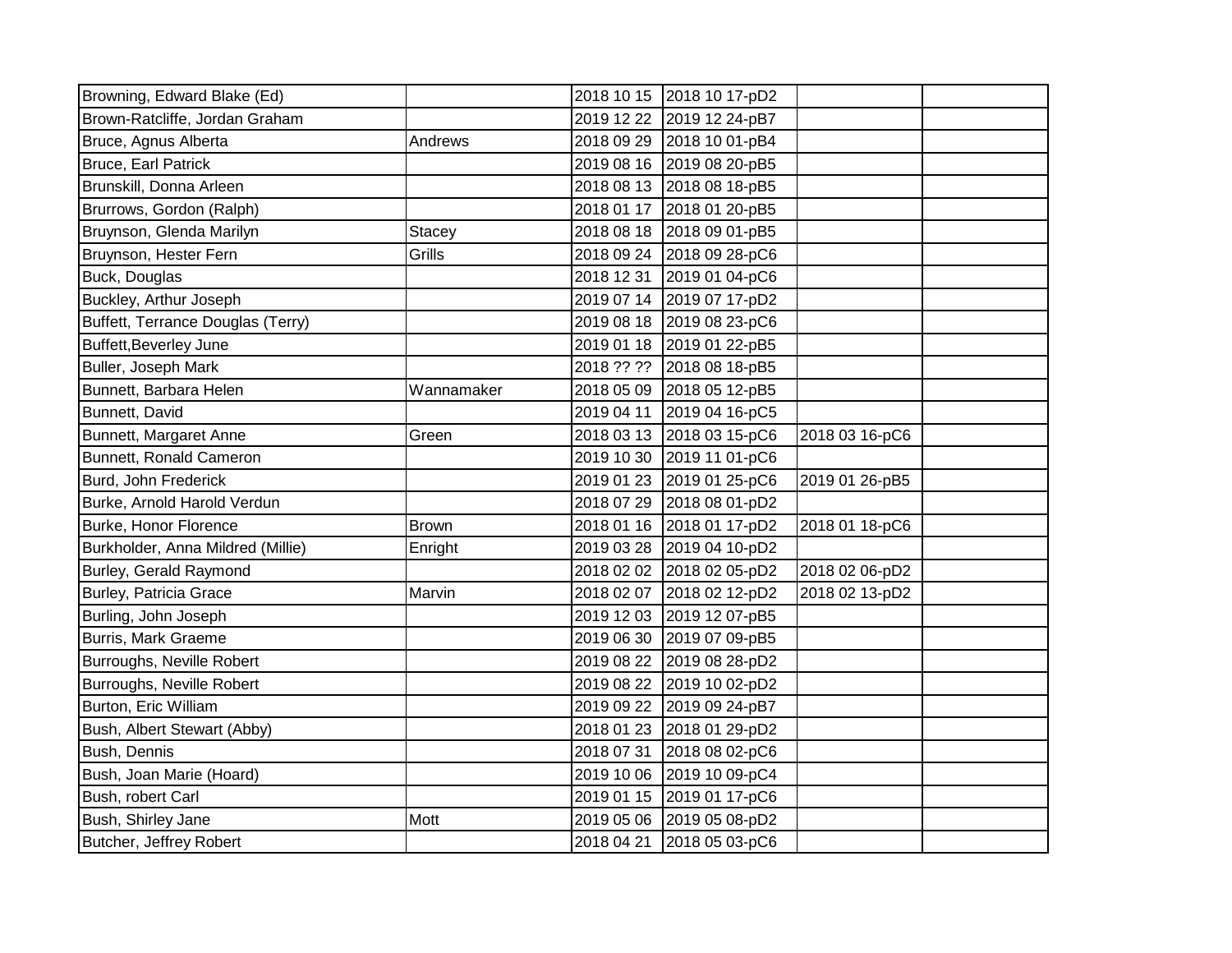| Butcher, Patricia                          |              |            | 2018 01 22 2018 01 27-pB5 |                |                |
|--------------------------------------------|--------------|------------|---------------------------|----------------|----------------|
| Butler, Edith Sylvia                       | <b>Burt</b>  |            | 2018 03 30 2018 04 03-pD2 | 2018 04 04-pD2 |                |
| Buton, Mary (Doris)                        | Trudeau      |            | 2018 05 04 2018 05 05-pB5 |                |                |
| Byrne, Gerald Edward                       |              |            | 2018 05 23 2018 05 25-pC6 |                |                |
| Caampbell, John Emerson                    |              |            | 2018 12 21 2018 12 22-pB5 |                |                |
| Cain, Sylvia Ann                           | <b>Bush</b>  |            | 2018 11 10 2018 12 13-pC5 |                |                |
| Callahan, Christopher Harold               |              |            | 2018 09 14 2018 09 15-pB5 |                |                |
| Calvert, Margaret Evelyn                   | <b>Mitts</b> |            | 2019 01 08 2019 01 10-pC6 |                |                |
| Cameron, James Hilda                       |              |            | 2019 08 06 2019 08 09-pC6 |                |                |
| Cameron, John Floyd (Cam)                  |              |            | 2019 09 04 2019 09 06-pC6 |                |                |
| Campbell, John J.                          |              |            | 2018 02 20 2018 02 22-pC6 | 2018 02 23-pC6 |                |
| CampbellBarrett, Margaret Kathleen (Peggy) | Macleod      |            | 2019 09 04 2019 09 21-pB5 |                |                |
| Cane, Philmore Scott Mickie                |              | 2018 06 08 | 2018 06 12-pB5            |                |                |
| Canning, Deanne Louise                     | Mansfield    | 2019 06 18 | 2019 06 20-pC6            |                |                |
| Cannon, Ralph Bernard (Bernie)             |              |            | 2018 04 13 2018 04 20-pC6 |                |                |
| Carey, Joyce                               | Tate         |            | 2019 06 13 2019 06 15-pB5 |                |                |
| Carey, Paul Douglas                        |              | 2018 06 21 | 2018 06 23-pB5            | 2018 07 04-pD2 | 2018 07 12-pC6 |
| Carleton, Morgan Mary                      |              |            | 2018 02 10 2018 02 15-pC6 |                |                |
| Carley, Joyce                              |              | 2019 06 31 | 2019 06 20-pC6            |                |                |
| Carman, Elwood Leroy                       |              | 2019 11 03 | 2019 11 05-pB7            |                |                |
| Carmichael, Frederick Donald               |              | 2018 03 09 | 2018 03 14-pD1            | 2018 03 15-pC6 |                |
| Carmichael, Randy                          |              |            | 2018 01 18 2018 01 23-pD3 |                |                |
| Carmichael, Shirley Mary                   |              | 2018 04 20 | 2018 04 27-pC6            | 2018 05 02-pD2 |                |
| Carney, John( Jack) Gary                   |              |            | 2018 12 08 2018 12 11-pB5 |                |                |
| Carpenter, Barbara Mabel                   | Gill         | 2019 07 22 | 2019 07 24-pD2            |                |                |
| Carr, Andrew James                         |              | 2018 08 29 | 2018 09 01-pB5            |                |                |
| Carr, Geraldine (Rita)                     | Gaudet       |            | 2018 07 28 2018 07 30-pB4 |                |                |
| Carriere, Gordon James Paul                |              |            | 2018 06 27 2018 07 06-pC6 |                |                |
| Carswell, Donna                            |              |            | 2019 05 28 2019 05 31-pC6 |                |                |
| Carter, Thomas Charles (Tom)               |              |            | 2019 11 14 2019 11 16-pB5 |                |                |
| Casey, Jean Catherine                      | Nolan        | 2019 04 30 | 2019 05 03-pC6            |                |                |
| Casey, Susan Jean                          |              | 2019 12 14 | 2019 12 18-pB7            |                |                |
| Cass, Barbara EliZabeth                    | Wood         | 2018 09 28 | 2018 10 02-pB5            |                |                |
| Cassar, Danial Thomas                      |              |            | 2018 07 19 2018 07 26-pC6 |                |                |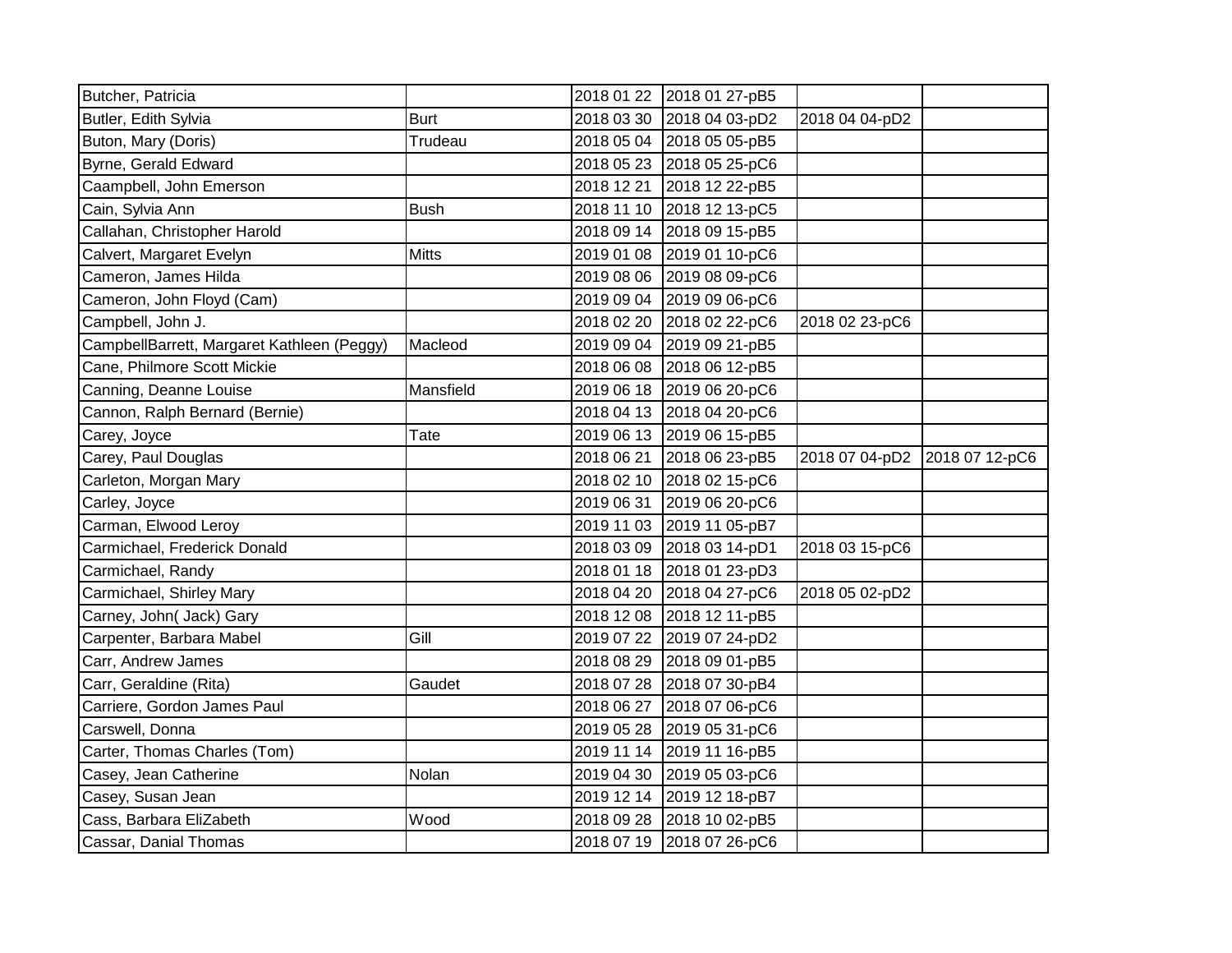| Cassibo, Louis                        |             |            | 2019 07 03 2019 07 05-pC6 |                |  |
|---------------------------------------|-------------|------------|---------------------------|----------------|--|
| Cassidy, Joan Margaret                | Whalen      |            | 2019 12 02 2019 12 04-pB7 |                |  |
| Cassidy, Kathleen Mary Theresa (Kate) |             | 2018 10 11 | 2018 10 17-pD2            |                |  |
| Cassidy, Mary Sheila                  | Neville     |            | 2018 07 24 2018 07 26-pC6 |                |  |
| Cathcart, Florence Mary (Flo)         | Lathangue   |            | 2018 01 20 2018 01 22-pD2 | 2018 01 23-pD3 |  |
| Cauley, Anna Theresa (Terry           | McCloskey   | 2019 07 17 | 2019 07 19-pC6            | 2019 07 20-pB5 |  |
| Caverly, Ronald Allen (Ron)           |             | 2018 06 01 | 2018 06 02-pB5            |                |  |
| Cecil, Joseph Albert James (Bert)     |             |            | 2019 12 13 2019 12 18-pB7 | 2019 12 19-pC6 |  |
| Cembal, Joseph                        |             | 2018 01 05 | 2018 01 06-pB5            |                |  |
| Chadwich, Marjorie                    |             | 2018 08 27 | 2018 08 29-pD2            |                |  |
| Chambers, Gary                        |             | 2018 02 03 | 2018 02 10-pB5            | 2018 02 14-pD2 |  |
| Chandler, Warren Patrick              |             | 2019 05 11 | 2019 05 15-pD3            | 2019 05 16-pC6 |  |
| Chapin, John Lee                      |             |            | 2019 04 20 2019 04 24-pD2 |                |  |
| Chaplin, Lois Beulah                  |             |            | 2018 09 20 2018 09 22-pC6 |                |  |
| Chapman, Arthur Roland (Art)          |             |            | 2019 12 13 2019 12 17-pB5 |                |  |
| Chapman, James Norman C.D.            |             |            | 2019 02 16 2019 02 23-pB5 | 2019 06 05-pD2 |  |
| Chapman, Patricia Ann                 | Carrington  |            | 2018 11 15 2018 11 17-pB4 |                |  |
| Chapman, Peter Franklin (Frank)       |             |            | 2019 02 12 2019 02 15-pC6 |                |  |
| Charlton, William James (Bill)        |             |            | 2019 12 12 2019 12 14-pB5 |                |  |
| Cherry, Brian John                    |             |            | 2019 09 20 2019 09 27-pC6 |                |  |
| Chevier, John                         |             |            | 2017 12 18 2018 01 17-pD2 |                |  |
| Chiasson, Mary (Verna)                | Pye         | 2018 08 01 | 2018 08 04-pB5            |                |  |
| Chumbley, Jean Elizabeth              | Savage      |            | 2018 04 16 2018 04 19-pC6 |                |  |
| Ciccone, Laura                        | Gnagnarella | 2019 11 14 | 2019 11 15-pC6            |                |  |
| Cicek, Ertan                          |             |            | 2018 08 23 2018 08 25-pB5 |                |  |
| Cirotto, Roy B.                       |             | 2019 03 28 | 2019 03 30-pB5            |                |  |
| Clancy, Douglas Leonel                |             | 2018 08 29 | 2018 08 31-pC6            |                |  |
| Clancy, Rosella                       |             | 2019 02 28 | 2019 03 05-pB5            |                |  |
| Clark, Dan F.                         |             | 2019 11 23 | 2019 11 26-pB5            |                |  |
| Clark, Doreen Cecielle                | Peters      | 2019 07 11 | 2019 07 13-pB5            |                |  |
| Clark, Grant Duane                    |             | 2018 08 02 | 2018 08 07-pB4            |                |  |
| Clark, Kathleen Isabelle              | Haggerty    |            | 2019 06 19 2019 06 20-pC6 |                |  |
| Clark, Lois Harriett                  | Emerson     |            | 2018 10 29 2018 10 31-pD2 |                |  |
| Clark, Ross Cameron                   |             | 2018 04 11 | 2018 04 12-pC6            |                |  |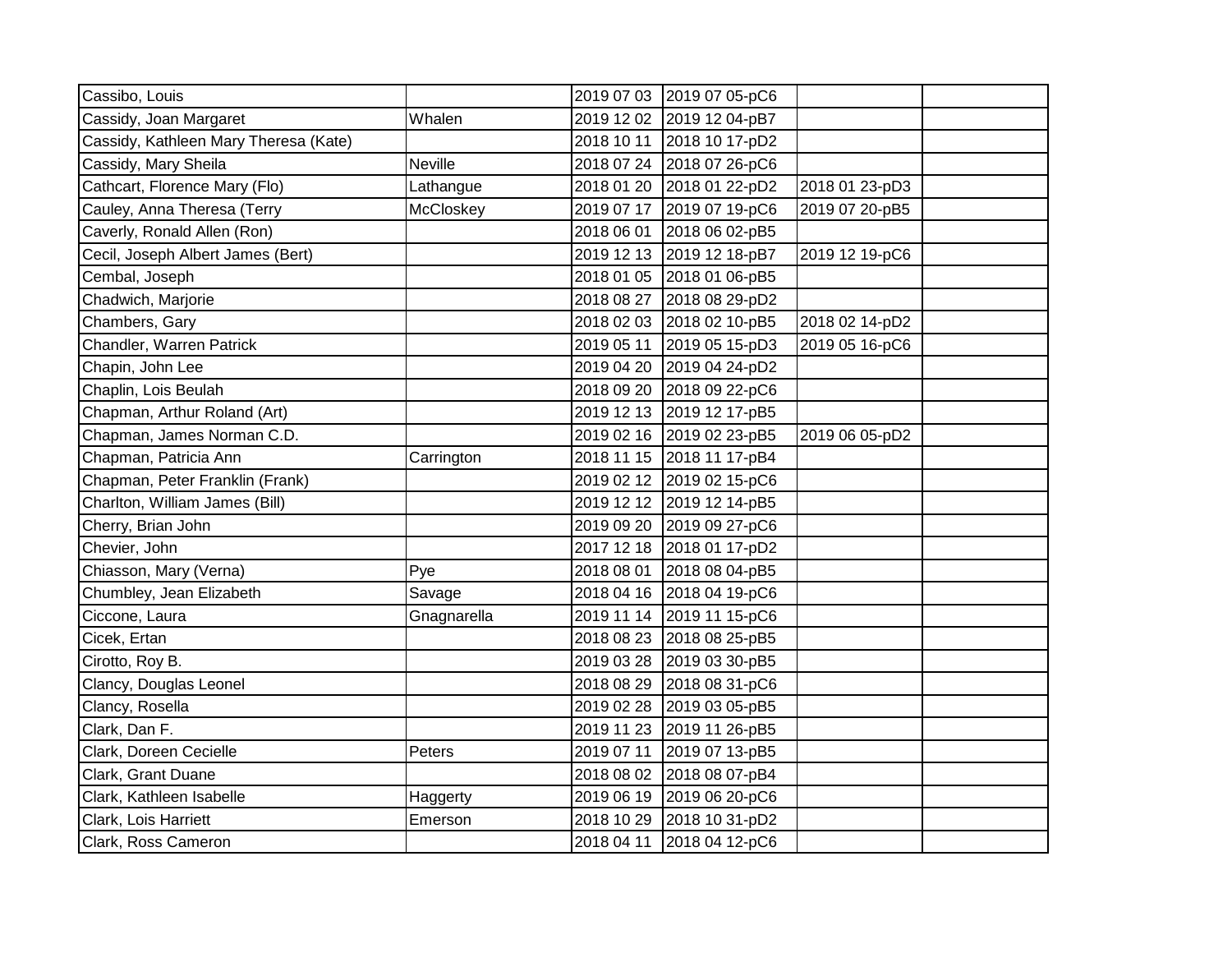| Clarke, Albert Arthur (AB)         |                 |            | 2018 05 19 2018 05 22-pD1 |                |                |
|------------------------------------|-----------------|------------|---------------------------|----------------|----------------|
| Clarke, Hensford                   |                 | 2018 10 11 | 2018 10 17-pD2            | 2018 10 18-pC6 |                |
| Clarke, Hughena Margaret           |                 | 2019 05 27 | 2019 05 30-pC5            |                |                |
| Clarke, William Carl (Bill)        |                 |            | 2018 04 18 2018 04 21-pB5 |                |                |
| Clayson, Ruth Edith                | Harris          | 2018 06 25 | 2018 07 05-pC6            |                |                |
| Clement, Linda Mary                | Guay            | 2019 10 14 | 2019 10 24-pC6            |                |                |
| Clements, William Copeland (Bill)  |                 | 2019 02 12 | 2019 02 14-pC6            | 2019 02 15-pC6 |                |
| Closson, Phyllis Marion            |                 | 2019 01 26 | 2019 01 29-pB5            |                |                |
| Cloutier, Richard Leopold Joseph   |                 | 2018 01 03 | 2019 01 08-pB5            |                |                |
| Coady, Alice Mae                   | Schriber        |            | 2018 10 18 2018 11 02-pC6 | 2018 11 03-pB5 |                |
| Coady, Allen Mae                   | Schreiber       |            | 2018 10 18 2018 10 20-pB5 | 2018 10 26-pC6 | 2018 10 27-pB5 |
| Coates, Carolyn Sarah              | Humphrey        | 2019 12 03 | 2019 12 06-pC6            |                |                |
| Cochrane, Maurguerite              |                 | 2017 07 28 | 2018 06 27-pD1            |                |                |
| Colden, Emily Mildred              | McPherson       | 2018 04 22 | 2018 04 28-pB5            |                |                |
| Colden, George Edward (Ed)         |                 | 2019 09 23 | 2019 10 17-pC6            |                |                |
| Colden, Robert Edward              |                 | 2018 07 21 | 2018 07 24-pB5            |                |                |
| Colden, Robert Paul                |                 | 2019 02 04 | 2019 02 06-pD2            |                |                |
| Cole, Greta Ann                    | Harvey          | 2019 02 17 | 2019 02 21-pC6            |                |                |
| Cole, Howard Gordon                |                 | 2019 04 12 | 2019 04 18-pC6            |                |                |
| Cole, Thomas James (Jim)           |                 | 2019 05 22 | 2019 05 25-pB5            |                |                |
| Coleman, Donna Bernice             | Davidson        | 2018 03 08 | 2018 03 09-pC6            |                |                |
| Colette, Wanda Lee                 | Towns           | 2019 07 02 | 2019 07 10-pD2            |                |                |
| Collar, Zelia Alfreda              | Woodcox         | 2018 04 07 | 2018 04 10-pD2            |                |                |
| Collins, Marilynn Ann              | Hunt            | 2018 03 10 | 2018 03 19-pD1            |                |                |
| Cone, Carolyn M.                   | <b>Ricketts</b> | 2019 09 09 | 2019 09 11-pD2            |                |                |
| Conley, Hubert                     |                 | 2018 01 13 | 2018 01 16-pD3            |                |                |
| Conley, Mark Russell               |                 | 2018 05 07 | 2018 05 10-pC6            |                |                |
| Conrad, John Leaman                |                 | 2019 12 23 | 2019 12 27-pC8            |                |                |
| Cooke, Elizabeth Marguerite (Marg) | MacInnis        | 2019 05 28 | 2019 05 31-pC6            | 2019 06 01-pB5 |                |
| Cooke, Kevin George                |                 | 2018 10 27 | 2018 10 31-pD2            |                |                |
| Cooke, Olive Marjorie              |                 | 2018 08 20 | 2019 08 28-pD2            |                |                |
| Coole, Howard                      |                 | 2019 10 03 | 2019 10 05-pB5            |                |                |
| Cooney, Lynda Elizabeth            | Sine            | 2018 08 22 | 2018 08 25-pB5            |                |                |
| Cooney, Norman Keith               |                 | 2019 03 31 | 2019 04 06-pB5            |                |                |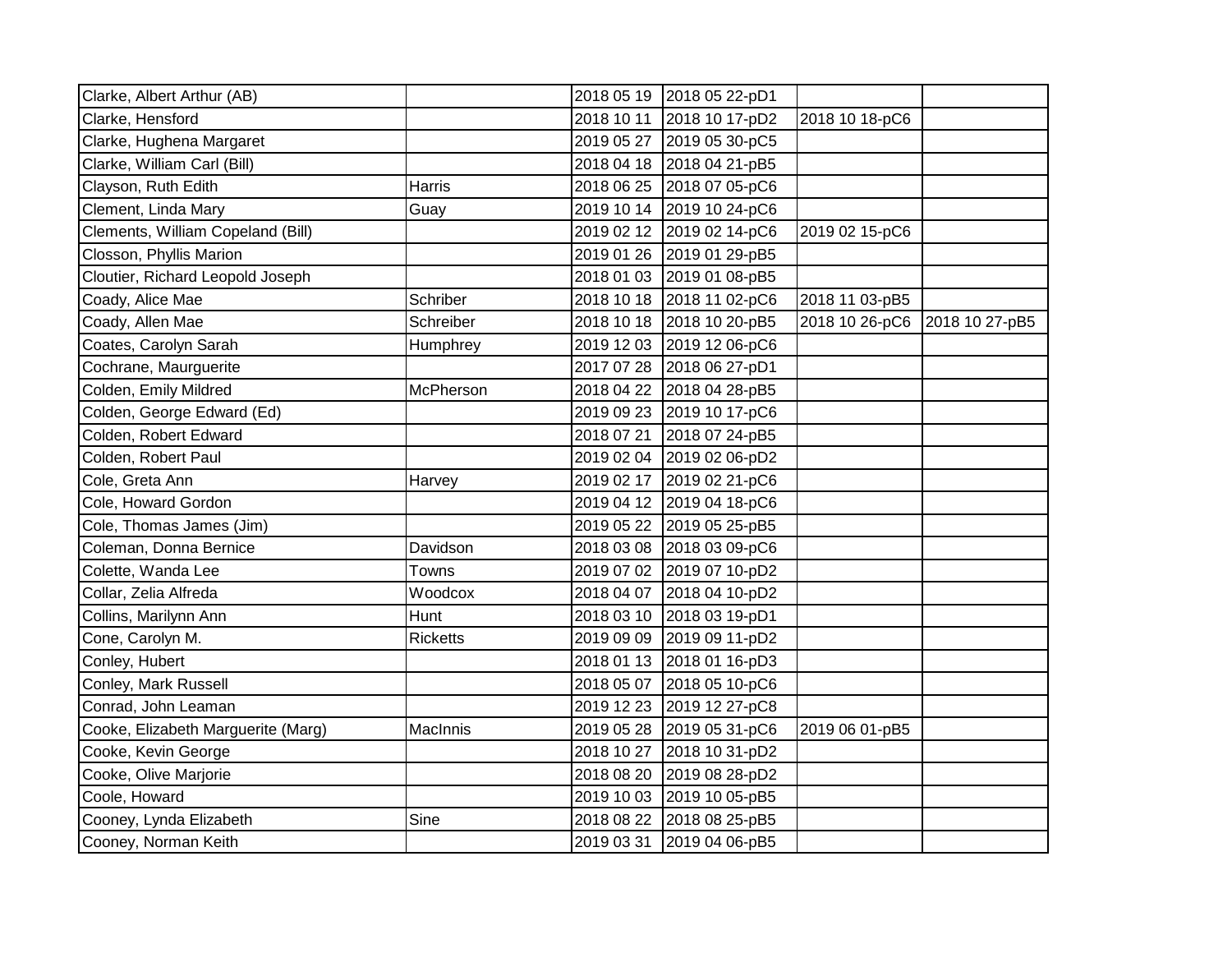| Coons, aledrie Ann                   | Keeler         | 2018 12 20 | 2018 12 21-pC6            | 2018 12 22-pB5 |                |
|--------------------------------------|----------------|------------|---------------------------|----------------|----------------|
| Cooper, Frances Anne                 | <b>Dickens</b> | 2018 10 24 | 2018 11 14-pD2            |                |                |
| Cooper, James Ansiem                 |                | 2018 06 30 | 2018 07 03-pB4            | 2018 07 04-pD2 |                |
| Cooper, Margaret Evelyn              | Carley         | 2018 11 07 | 2018 11 13-pB5            |                |                |
| Cooper, Wayne Robert                 |                | 2019 11 04 | 2019 11 05-pB7            |                |                |
| Corey, Edith Caroline                | Pickard        | 2018 04 07 | 2018 04 09-pD2            |                |                |
| Corke, Ena                           | Walker         | 2018 04 28 | 2018 05 19-pB5            |                |                |
| Cormier, Lionel L.                   |                | 2018 03 22 | 2018 04 04-pD2            |                |                |
| Cornwall, Dennis Garth               |                | 2019 06 12 | 2019 06 22-pB5            |                |                |
| Cos-Bekendam, Kaitlyn Nicole         |                | 2019 10 27 | 2019 10 29-pB5            |                |                |
| Cote, Jenny                          | Strokowsky     |            | 2018 12 03 2018 12 08-pB5 |                |                |
| Cotton, Ralph (Douglas)              |                | 2019 11 17 | 2019 11 20-pB7            |                |                |
| Couch, Betty Delores                 | <b>Bartsch</b> | 2019 11 18 | 2019 11 20-pB7            |                |                |
| Coulter, Lucille Emma                | McTernan       | 2019 06 08 | 2019 06 11-pB5            |                |                |
| Coulter, Nancy Lynne                 |                | 2018 04 24 | 2018 05 01-pD2            |                |                |
| Courneyea, Barbara Luelia            | Genereaux      | 2018 07 28 | 2018 07 30-pB4            |                |                |
| Courneyea, Debbie                    |                | 2018 08 23 | 2018 08 24-pC6            |                |                |
| Cournyea, Joyce Coreen               | Forestell      | 2019 12 20 | 2019 12 24-pB7            |                |                |
| Courtland, Lorraine Anna Claire      | Cybulski       | 2019 07 12 | 2019 07 16-pB5            |                |                |
| Cousins, Christopher Patrick (Chris) |                | 2019 09 15 | 2019 10 19-pB5            | 2019 09 15-pB7 |                |
| Couture, Isabelle Ida                | Watson         | 2018 01 31 | 2018 02 03-pB5            |                |                |
| Cox, Joseph Arthur                   |                | 2019 01 14 | 2019 01 16-pD2            |                |                |
| Cox, Marion Elizabeth (Betty)        |                |            | 2019 10 12 2019 10 16-pD2 |                |                |
| Cox, Norma Lorrain                   | Sedore         |            | 2018 08 14 2018 08 15-pD2 | 2018 08 16-pC6 |                |
| Cox, Peter James                     |                | 2018 09 07 | 2018 09 20-pC6            |                |                |
| Coyles, Denzel Keith                 |                | 2018 06 28 | 2018 07 05-pC6            |                |                |
| Craig, Leo Edward                    |                | 2018 08 28 | 2018 09 04-pB5            |                |                |
| Craig, William John (Bill)           |                | 2019 03 22 | 2019 03 26-pB5            |                |                |
| Craig, William John (Bill)           |                | 2019 03 22 | 2019 03 27-pD2            |                |                |
| Craighead, Mary Joan (Joanne)        | Bunton         | 2019 09 10 | 2019 09 11-pD2            |                |                |
| Craighead, Mary Joan (Joanne)        |                | 2019 09 10 | 2019 09 12-pC6            |                |                |
| Crawford, Alvin Gordon (Bud)         |                | 2019 12 15 | 2019 12 18-pB7            | 2019 12 21-pB5 | 2020 01 02-pC6 |
| Creasy, Marion W.                    | Phillips       | 2018 12 14 | 2018 12 18-pB5            |                |                |
| Crews, Brenda                        |                | 2019 01 11 | 2019 01 15-pB5            |                |                |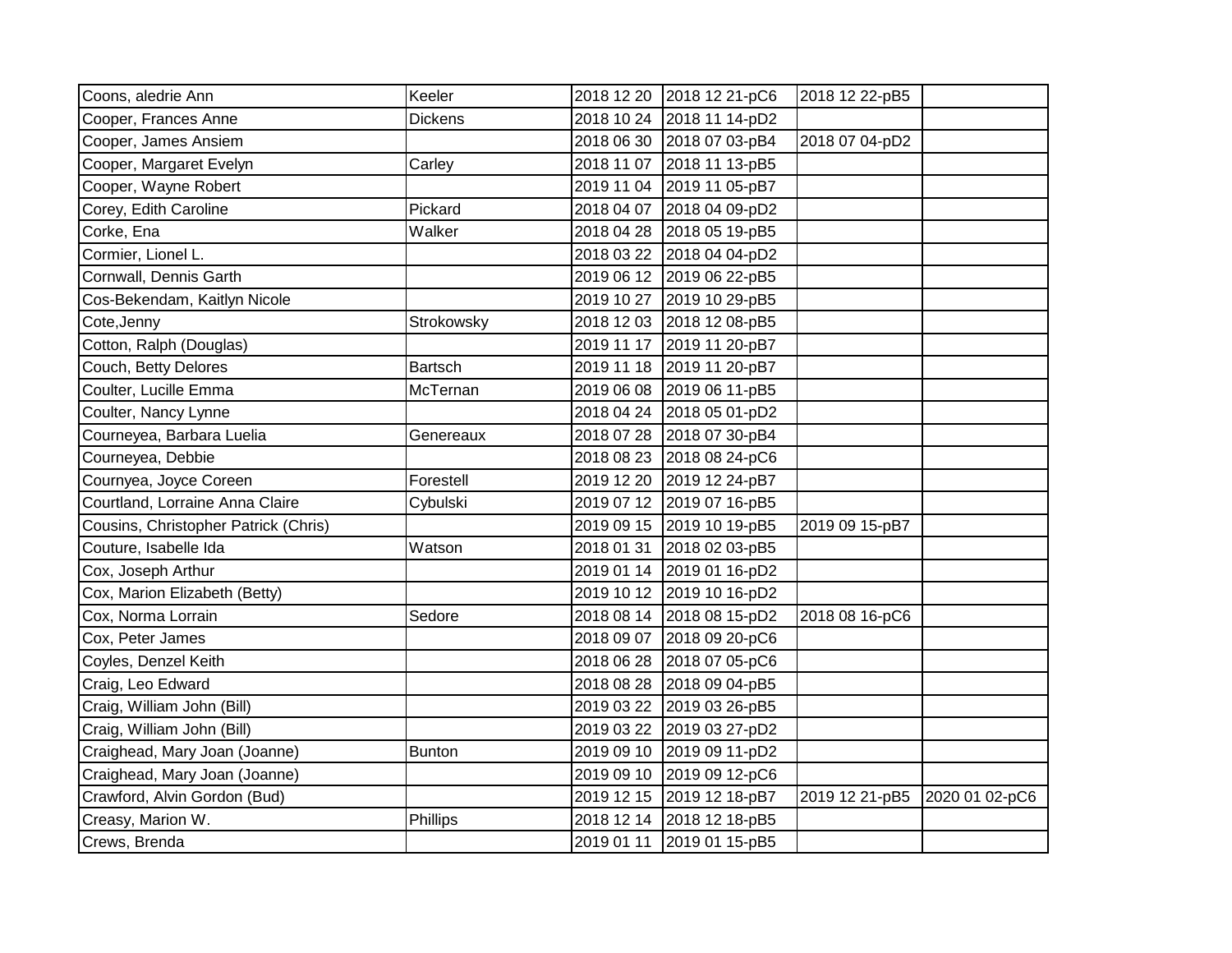| Crich, Marion Jane                       | Wilkie        | 2018 04 26 2018 04 30-pD2 |                |                |  |
|------------------------------------------|---------------|---------------------------|----------------|----------------|--|
| Cronk, Jean                              |               | 2018 11 24                | 2018 11 27-pB5 |                |  |
| Cronk, Sylvia Elizabeth                  | <b>Byrnes</b> | 2019 02 03                | 2019 02 09-pB5 | 2019 04 23-pB5 |  |
| Cross, Dennis Jones                      |               | 2019 11 16                | 2019 11 19-pB7 |                |  |
| Cross, Doreen Virginia                   |               | 2019 10 08                | 2019 10 10-pC4 |                |  |
| Cross, James Daniel (Earl)               |               | 2018 09 20                | 2018 09 22-pC6 |                |  |
| Cross, Jeannine Marie                    |               | 2019 04 20                | 2019 04 24-pD2 |                |  |
| Crossman, Earla Mary Jane                | Lockhart      | 2018 07 11                | 2018 07 17-pB5 |                |  |
| Crossman, Gael                           | <b>Boyce</b>  | 2018 12 24                | 2019 01 03-pC6 |                |  |
| Crossman, Robert Victor Norman           |               | 2018 07 06                | 2018 07 10-pB5 |                |  |
| Crouch, Rod                              |               | 2018 05 11                | 2018 05 17-pC5 |                |  |
| Culhane, Stella Kathleen                 | Callaghan     | 2019 04 13 2019 04 16-pC5 |                |                |  |
| Culkin, Verna Mae                        | Raycroft      | 2018 10 27                | 2018 10 31-pD2 | 2018 11 01-pC6 |  |
| Cummings, David                          |               | 2019 11 13                | 2019 11 15-pC6 |                |  |
| Cummings, Helen Alberta                  | Johnson       | 2019 06 27                | 2019 07 06-pB5 |                |  |
| Cunningham, Cecile                       |               | 2018 10 28                | 2018 10 31-pD2 |                |  |
| Cunningham-Dunlop, Shirley               | Decker        | 2018 01 26                | 2018 02 01-pC6 |                |  |
| Curtis, William John                     |               | 2019 03 13                | 2019 03 16-pB5 |                |  |
| Cutter, Lillian Gertrude                 | Sword         | 2019 08 08                | 2019 08 10-pB6 |                |  |
| Dafoe, Carl Ross                         |               | 2018 07 17                | 2018 07 30-pB4 |                |  |
| Dafoe, Ilene Rita                        |               | 2019 10 13                | 2019 10 16-pD2 |                |  |
| Dafoe, Nel                               | Vanderkooy    | 2018 03 21                | 2018 03 23-pC6 |                |  |
| Dafoe, William (Rodney)                  |               | 2019 08 04                | 2019 09 12-pC6 |                |  |
| Daicar, Eva Marie                        |               | 2018 03 07 2018 03 15-pC6 |                | 2018 03 16-pC6 |  |
| Dailey, Judy Lyn                         | Snider        | 2019 07 19                | 2019 08 10-pB6 |                |  |
| Dales, Verla Anne Elzina                 | VanDusen      | 2019 05 ??                | 2019 05 07-pB5 |                |  |
| Daniels, William Joseph (Bill)           |               | 2019 09 10                | 2019 09 13-pC6 |                |  |
| D'Anna, Ercole                           |               | 2019 09 12                | 2019 09 13-pC6 |                |  |
| Davenport, Michael Christopher (Aviator) |               | 2018 11 15                | 2018 11 21-pD2 |                |  |
| Davidson, David Francis                  |               | 2018 03 06                | 2018 03 08-pC5 | 2018 03 12-pD1 |  |
| Davidson, Geraldine                      | Hewitt        | 2019 06 04                | 2019 06 14-pC6 |                |  |
| Davidson, John Frederick                 |               | 2018 07 31                | 2018 08 02-pC6 |                |  |
| Davies, Neville Carey                    |               | 2019 12 15                | 2019 12 21-pB5 |                |  |
| Davis, Terrance Donald (Terry)           |               | 2018 02 04 2018 02 06-pD2 |                |                |  |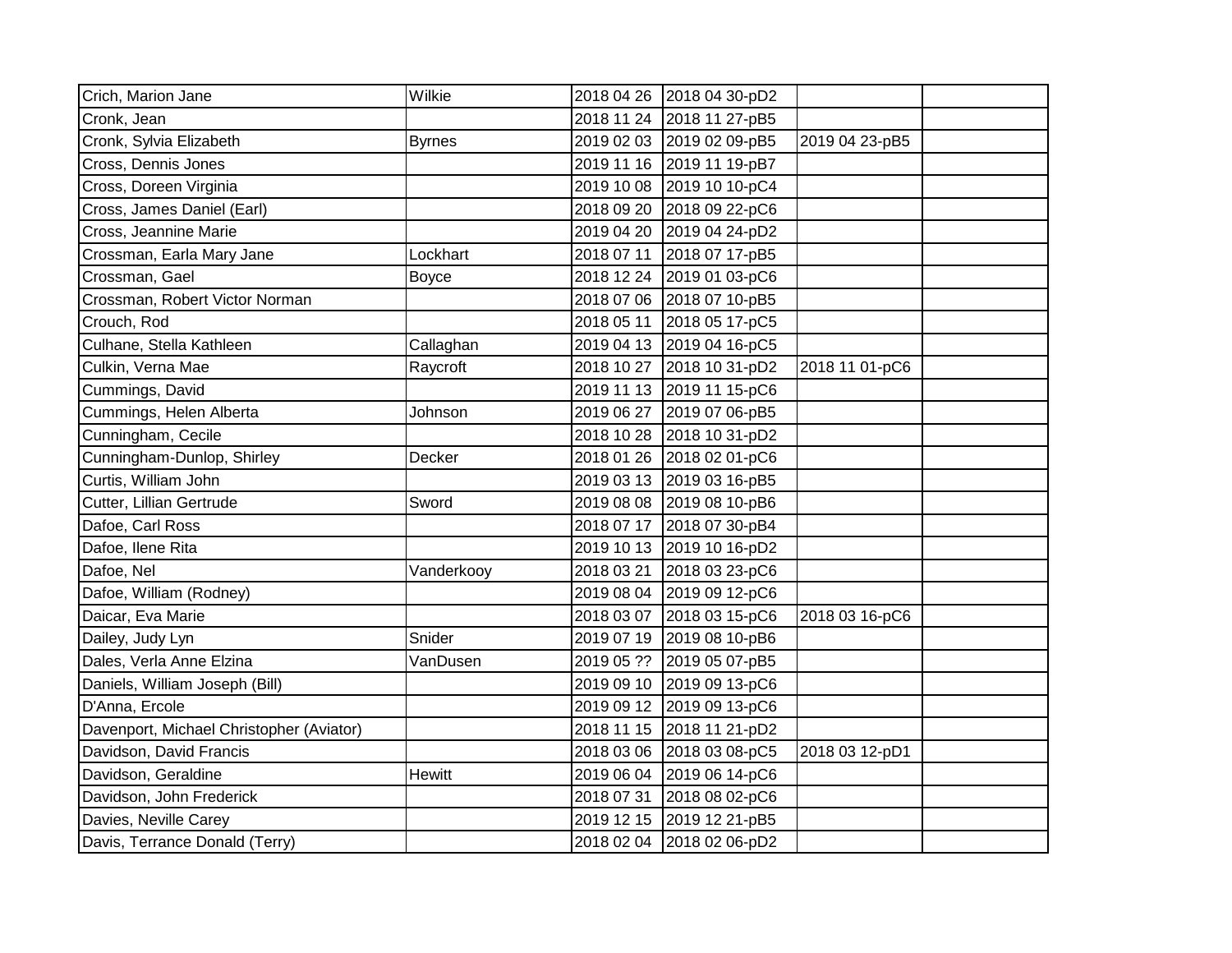| Dayman, Thomas Williams (Bill)   |                | 2018 08 21 | 2018 08 24-pC6            |                |  |
|----------------------------------|----------------|------------|---------------------------|----------------|--|
| De Hann, Minnie                  |                | 2019 09 07 | 2019 09 11-pD2            |                |  |
| Deal, Philip Arthur              |                |            | 2019 12 23 2019 12 31-pB5 |                |  |
| Dean, Harry                      |                | 2018 06 07 | 2018 06 09-pB5            |                |  |
| Decsi, Donna                     | Cook           | 2018 11 30 | 2018 12 08-pB5            |                |  |
| Decsi, Laszlo                    |                |            | 2019 09 10 2019 09 14-pC6 |                |  |
| Degenova, Robbie Anthony (Deeg)  |                |            | 2019 09 18 2019 09 15-pD2 |                |  |
| Degenova, Robbie Anthony (Deeg)  |                |            | 2019 09 15 2019 09 18-pD2 |                |  |
| Del Grosso, Marco Joseph         |                | 2018 12 12 | 2018 12 14-pC6            |                |  |
| Delage, Valerie                  |                |            | 2018 04 09 2018 04 12-pC6 |                |  |
| Delaney, Alfred (Alfie)          |                |            | 2018 09 28 2018 10 15-pB4 |                |  |
| Delaney, Wayne Anthony           |                | 2018 10 28 | 2018 10 29-pB5            |                |  |
| DeLong, Charles Lennox (Charles) |                |            | 2018 07 19 2018 07 21-pB5 |                |  |
| Demarsh, Lorna Fern              | Gregg          |            | 2019 02 24 2019 02 26-pB5 |                |  |
| Demeza, Jane margaretr           | Graham         |            | 2019 04 16 2019 05 28-pB5 |                |  |
| Demeza, June Margaret            | Graham         |            | 2019 04 16 2019 04 20-pB5 |                |  |
| Dempsey, Mildred                 | Adams          |            | 2018 03 06 2018 03 10-pB5 |                |  |
|                                  |                |            |                           |                |  |
| Denike, Ruth Jean                | Farnham        |            | 2018 01 12 2018 01 18-pC6 | 2018 01 25-pC6 |  |
| Dennis, Deborah Elizabeth        |                |            | 2018 05 04 2018 05 10-pC6 |                |  |
| Dennis, Richard John             |                | 2018 04 21 | 2018 04 23-pD1            |                |  |
| Dennison, Dan                    |                |            | 2019 08 12 2019 08 20-pB5 |                |  |
| Dent, Lawrence Russell           |                |            | 2019 03 15 2019 03 16-pB5 |                |  |
| Denyes, Nathan Charles           |                |            | 2018 08 28 2018 08 31-pC6 |                |  |
| Derusha, Rosemary                | Sine           |            | 2019 06 18 2019 06 22-pB5 |                |  |
| Derushie, Mary Ida               |                |            | 2019 10 22 2019 10 24-pC6 |                |  |
| Derushie, Terry Wayne            |                | 2019 07 29 | 2019 08 02-pC6            |                |  |
| Desjardins, Leona Dorothy        | <b>McGinty</b> | 2019 02 17 | 2019 02 21-pC6            |                |  |
| Desjardins, Thomas               |                | 2018 02 01 | 2018 02 06-pD2            |                |  |
| Di Genova, Lynda                 | Fritz          | 2019 05 20 | 2019 05 21-pB5            |                |  |
| Dier, Elva                       |                | 2019 09 ?? | 2019 09 25-pD2            |                |  |
| Dile, Athanasia                  |                | 2018 05 02 | 2018 05 04-pC6            |                |  |
| Dillon, Robert (Bob) William     |                | 2018 05 06 | 2018 05 11-pC5            |                |  |
| Dingley, Kenneth Wayne (Ken)     |                | 2018 06 27 | 2018 06 28-pC6            |                |  |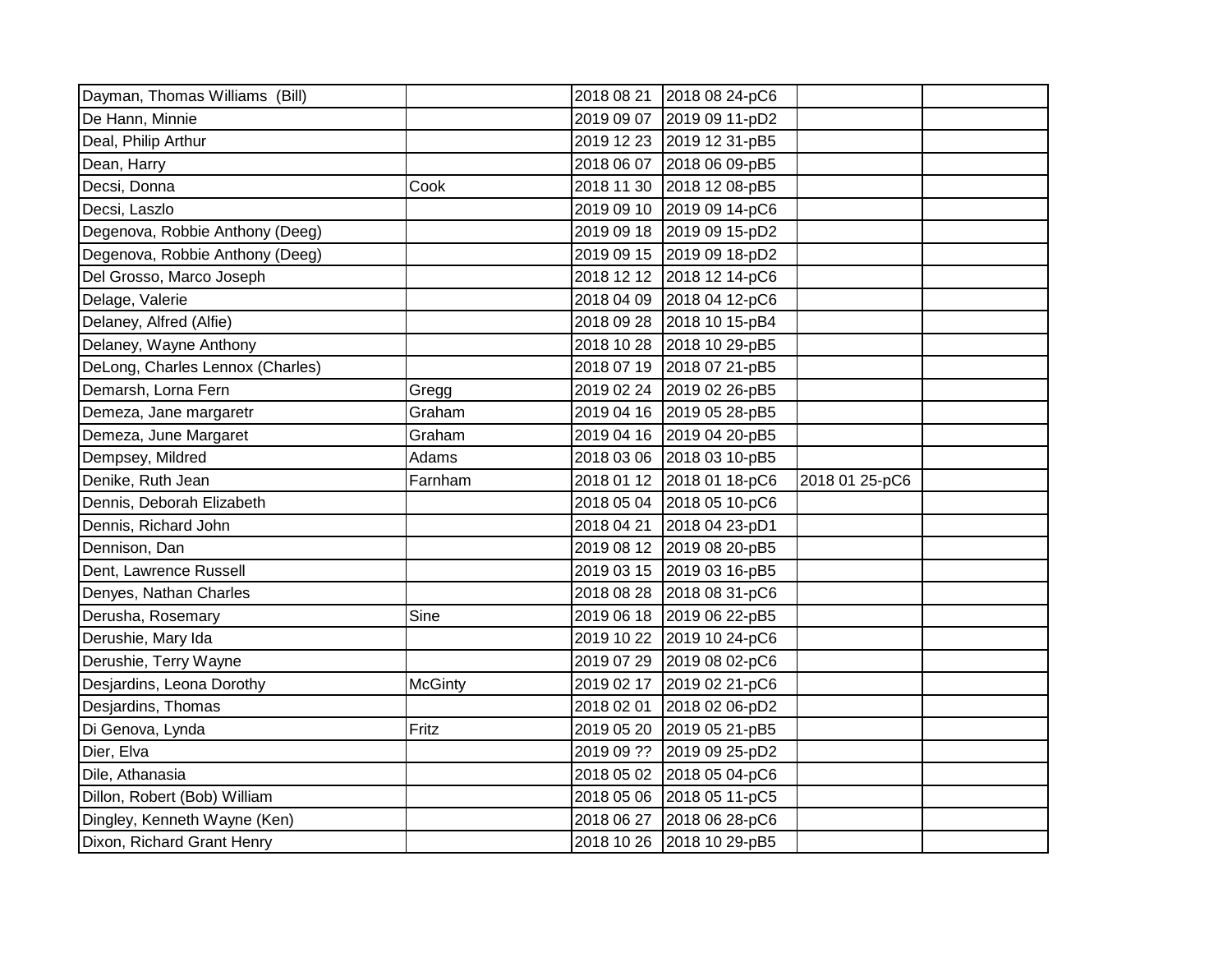| Doddridge, Kenneth Merle (Ken)       |                | 2019 06 26 | 2019 07 02-pB5 |                |                |
|--------------------------------------|----------------|------------|----------------|----------------|----------------|
| Dodson, Orval (Jack)                 |                | 2018 03 04 | 2018 03 16-pC6 |                |                |
| Donald, Wilma Christina              | MacDonald      | 2019 10 31 | 2019 11 09-pB5 | 2019 11 12-pB8 | 2019 11 13-pB7 |
| Doner, Barbara Elizabeth             | Williams       | 2019 05 19 | 2019 05 21-pB5 |                |                |
| Donnell, Lois Ann                    | Woodland       | 2019 07 07 | 2019 07 10-pD2 |                |                |
| Donnelly, Gabrielle Margaret (Gabby) | Quellette      | 2019 09 16 | 2019 09 21-pB5 |                |                |
| Donovan, Darren Michael              |                | 2018 08 03 | 2018 08 08-pD2 |                |                |
| Doornbos, Anna Leona                 | Henry          | 2018 02 16 | 2018 02 20-pD2 |                |                |
| Doran, Paul Charles                  |                | 2019 05 14 | 2019 05 18-pB5 |                |                |
| Doucette, Carmel Teresa              |                | 2019 10 12 | 2019 10 15-pB5 |                |                |
| Doucette, R. Jeannie                 | Maher          | 2019 12 24 | 2019 12 28-pB5 |                |                |
| Douglas, Roger George                |                | 2019 09 03 | 2019 09 06-pC6 |                |                |
| Douglas, Terrance Wayne              |                | 2018 08 20 | 2018 09 07-pC6 |                |                |
| Dowling, Lida                        | Taylor         | 2019 02 15 | 2019 02 21-pC6 |                |                |
| Down, Gary                           |                | 2018 10 02 | 2018 10 05-pC6 |                |                |
| Downey-Faye, Erma                    |                | 2018 02 28 | 2018 03 02-pC6 |                |                |
| Drewett, Doreen Gwendolen            | Cutter         | 2017 12 30 | 2018 01 09-pD3 |                |                |
| Drinkle Dwayne                       |                | 2019 01 09 | 2019 01 19-pB5 |                |                |
| Drisdelle, Hilda Mary                |                | 2018 09 20 | 2018 09 26-pD2 |                |                |
| Drumm, Barbara June                  | <b>Boulter</b> | 2019 05 31 | 2019 06 04-pB5 |                |                |
| Drumm, Ted (Edward)                  |                | 2019 10 28 | 2019 10 30-pD2 |                |                |
| Drummond, Kathewrine Ellen           |                | 2019 05 12 | 2019 05 14-pB5 |                |                |
| Drummond, Robert Gordon              |                | 2018 0125  | 2018 01 29-pD2 |                |                |
| Duff, Jay Morris                     |                | 2018 11 03 | 2018 11 07-pD2 |                |                |
| Duffee, Blanche                      | McKinney       | 2018 01 10 | 2018 01 15-pD1 |                |                |
| Duffy, Donna Marie                   |                | 2019 10 17 | 2019 10 19-pB5 |                |                |
| Duford, Michael (Mike) (Frenchie)    |                | 2018 12 19 | 2019 01 09-pD2 | 2019 01 10-pC6 |                |
| Dunford, Marilyn                     | Windsor        | 2019 10 19 | 2019 10 24-pC6 |                |                |
| Dunkirk, Owen                        |                | 2019 03 21 | 2019 04 04-pC8 | 2019 04 05-pC6 |                |
| Dupont, Lorraine May                 |                | 2019 05 12 | 2019 05 14-pB5 |                |                |
| Dyck, Diane Marvina (Bugg)           |                | 2018 06 16 | 2018 06 29-pc5 |                |                |
| Easton, Walter Walker                |                | 2018 05 31 | 2018 06 01-pC6 |                |                |
| Eaton, Ruth Evelyn                   | Robinson       | 2018 09 01 | 2018 09 04-pB5 |                |                |
| Edey, Harold Eli Moses               |                | 2019 04 07 | 2019 04 10-pD2 |                |                |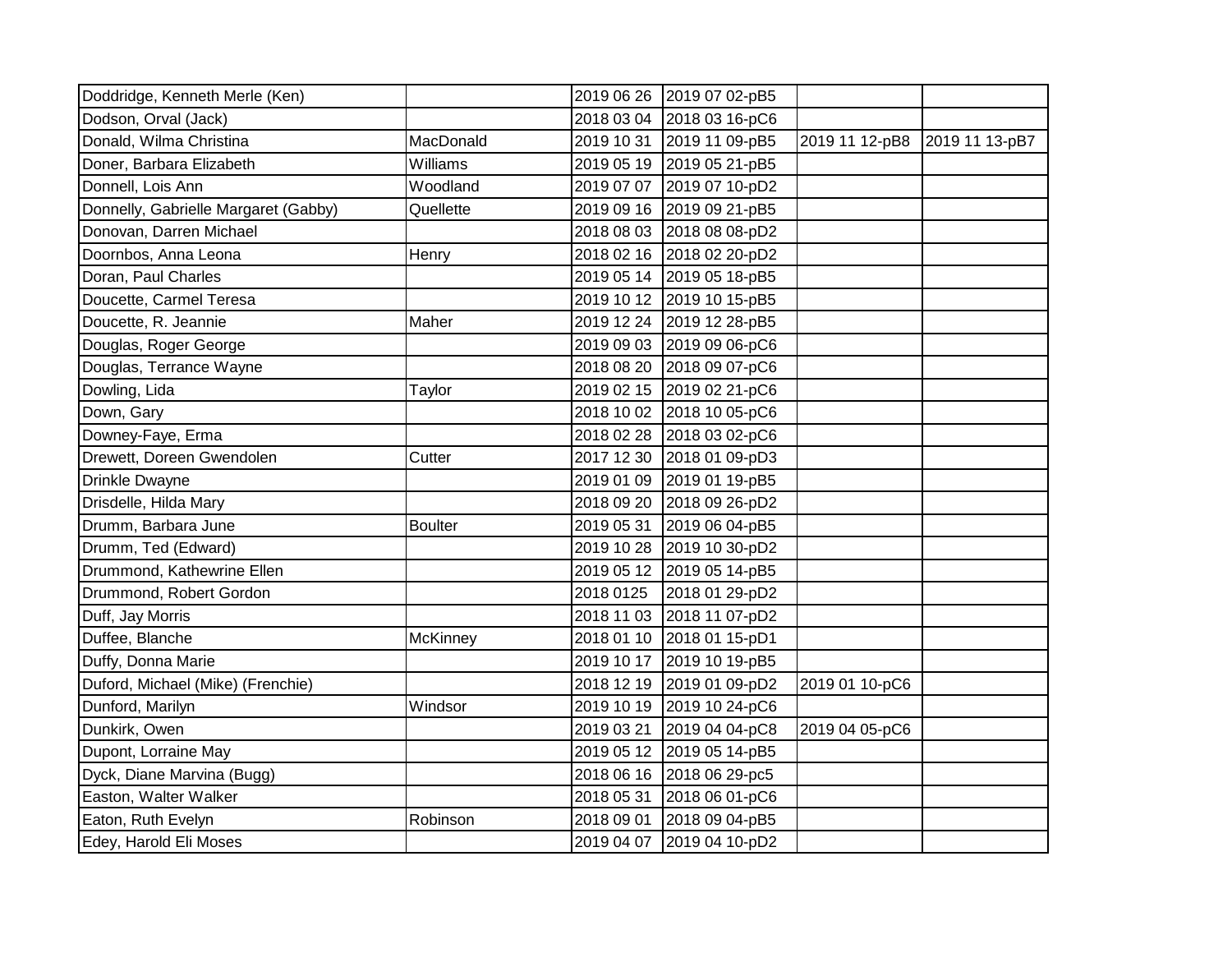| Edwards, Janet May              |                  | 2019 02 26 | 2019 03 02-pB5            |                |  |
|---------------------------------|------------------|------------|---------------------------|----------------|--|
| Egan, Florence May              |                  | 2018 06 10 | 2018 06 13-pB5            |                |  |
| Eggleton, Jack Jr               |                  |            | 2018 08 06 2018 09 01-pB5 |                |  |
| Ellerbeck, Marion Marguerite    | Hineman          |            | 2019 02 06 2019 02 09-pB5 |                |  |
| Elliot, Marion Eva              |                  | 2019 ?? ?? | 2019 08 10-pB6            |                |  |
| Elliott, Lois Marie             | <b>Bush</b>      |            | 2018 01 29 2018 02 03-pB5 |                |  |
| Elliott, Lyla Mae (Sue)         |                  |            | 2019 02 25 2019 02 28-pC6 |                |  |
| Ellis, Alvin George (Bud)       |                  | 2019 11 07 | 2019 11 16-pB5            |                |  |
| Ellis, Ann Marily               | Clapper          | 2018 07 20 | 2018 07 24-pB5            |                |  |
| Ellis, Arlie Jean               | <b>Barry</b>     |            | 2017 12 29 2018 01 10-pD1 |                |  |
| Ellis, Patricia                 | Johnston         |            | 2019 01 18 2019 01 26-pB5 |                |  |
| Ellis, Robert Cecil Daniel      |                  |            | 2019 11 06 2019 11 07-pC8 |                |  |
| Ellis, Robert Melvin (Bob)      |                  | 2018 10 08 | 2018 11 12-pC6            |                |  |
| Elmer, Richard Anthony          |                  | 2019 05 04 | 2019 05 09-pC6            |                |  |
| Embury, MarionElizabeth         |                  |            | 2018 12 02 2018 12 04-pB5 |                |  |
| Embury, Verna May               |                  |            | 2019 10 06 2019 10 08-pB7 |                |  |
| Emerson, Eric                   |                  |            | 2019 12 30 2020 01 02-pC6 |                |  |
| Empey, Wayne Michael (Mike)     |                  |            | 2019 01 12 2019 01 15-pB5 | 2019 06 04-pB5 |  |
| Empey, Wendell Howard           |                  | 2019 07 09 | 2019 07 10-pD2            |                |  |
| England, Philip Richard         |                  |            | 2018 04 15 2018 04 20-pC6 |                |  |
| Enright, Pauline Ruth           | Covington        | 2018 05 20 | 2018 05 22-pD1            |                |  |
| Ervine, Robert William          |                  |            | 2019 10 06 2019 10 09-pC4 |                |  |
| Erwin, Beverley Anne            | Hammond          |            | 2019 01 19 2019 01 24-pC6 |                |  |
| Erwin, John David (Jack)        |                  | 2017 12 31 | 2018 01 03-pD2            | 2018 01 04-pC6 |  |
| Erwin, Orval Joseph             |                  | 2018 09 18 | 2018 09 19-pD2            |                |  |
| Erwin-Besselink, Carmel Rita    | Genereaux        | 2018 08 31 | 2018 09 01-pB5            |                |  |
| Everett, Varlo Donalda (Donnie) | <b>Hutchings</b> |            | 2018 05 14 2018 06 02-pB5 |                |  |
| Faber, Judith Regina (Judy)     |                  | 2018 06 20 | 2018 06 29-pC5            |                |  |
| Farell, Evelyn Grace            | <b>Bush</b>      |            | 2018 10 19 2018 10 22-pB5 |                |  |
| Farquhar, Ronald Charles Allen  |                  |            | 2019 05 04 2019 05 15-pD3 |                |  |
| Farrar, Doris Marion            | Rose             | 2018 03 22 | 2018 03 24-pB5            |                |  |
| Farrell, Douglas Lloyd          |                  | 2019 01 01 | 2019 02 02-pB5            |                |  |
| Farrell, Vera                   | <b>Rivers</b>    |            | 2017 12 29 2018 01 02-pD3 |                |  |
| Faul, Margaret Jean             | Mitchell         |            | 2018 03 12 2018 03 15-pC6 |                |  |
|                                 |                  |            |                           |                |  |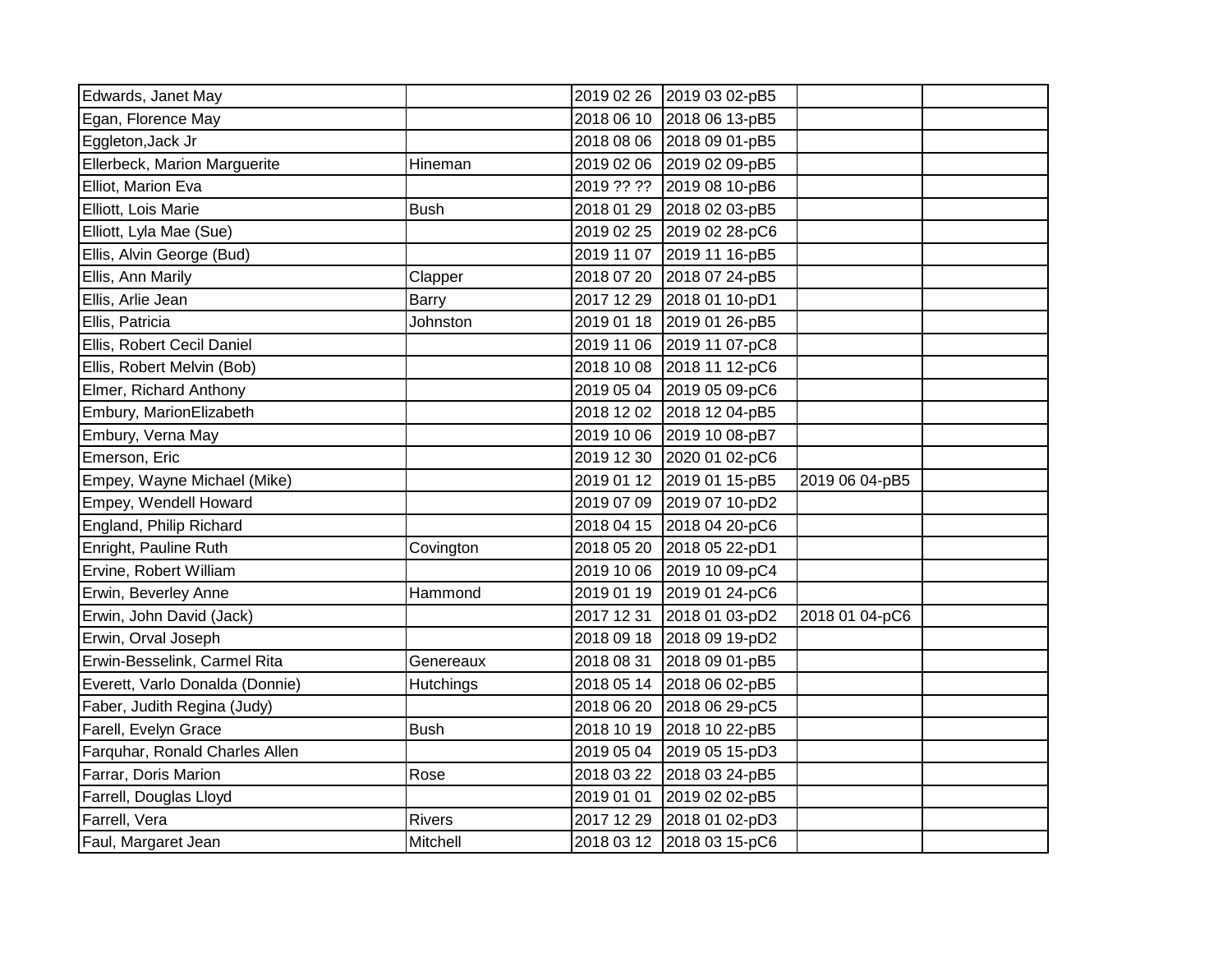| Faulkner, Lottie Agnes           | <b>Barkhouse</b> |            | 2018 05 13 2018 05 24-pC5 |                |  |
|----------------------------------|------------------|------------|---------------------------|----------------|--|
| Feeney, Anne Elizabeth           | <b>Bennett</b>   |            | 2019 03 06 2019 03 07-pC6 |                |  |
| Ferguson, Barb                   | Steenburg        |            | 2019 07 12 2019 07 16-pB5 |                |  |
| Ferguson, Cheryl Ann             |                  |            | 2018 12 10 2018 12 13-pC5 |                |  |
| Ferguson, Donna Marie            |                  |            | 2018 04 19 2018 04 24-pD2 |                |  |
| Ferguson, Harold Clayton( Cub)   |                  |            | 2018 10 19 2018 10 22-pB5 |                |  |
| Ferguson, John Michael           |                  |            | 2019 05 08 2019 06 06-pC6 |                |  |
| Ferguson, Larry Sidney Gordon    |                  |            | 2019 10 06 2019 10 09-pC4 |                |  |
| Ferguson, Stephen John           |                  |            | 2019 06 06 2019 06 11-pB5 |                |  |
| Fingland, Verma Ellen            | Berry            |            | 2018 07 29 2018 08 02-pC6 |                |  |
| Finkle, Florence Isabelle Andrea | Nelson           |            | 2019 05 04 2019 05 08-pD2 | 2019 05 09-pC6 |  |
| Finnegan, Nancy Marie            |                  |            | 2019 10 13 2019 10 15-pB5 |                |  |
| Fisher, Amy                      | Mead             |            | 2018 06 19 2018 06 21-pC6 |                |  |
| Fisher, Tara Lynn                |                  |            | 2018 10 16 2018 10 22-pB5 |                |  |
| Fitchett, William Edward (Bill)  |                  |            | 2018 03 16 2018 03 17-pB5 | 2018 03 19-pD1 |  |
| Fitzgibbon, Helen Frances        | Lazier           | 2019 02 21 | 2019 03 06-pD2            |                |  |
| Fitzpatrick, Diane Marie         | Speight          |            | 2019 06 19 2019 06 22-pB5 |                |  |
| Flanders, Douglas (Don)          |                  | 2018 10 17 | 2018 10 23-pB5            |                |  |
| Flavelle, Winnifred Pearl        | McMurray         | 2019 03 30 | 2019 04 02-pB5            |                |  |
| Fleming, Dawn                    | Thomas           |            | 2019 02 06 2019 02 09-pB5 |                |  |
| Fleming, John Irvan              |                  | 2018 07 20 | 2018 07 23-pB4            |                |  |
| Flynn, Sarah Eaton               | MacGregor        | 2019 12 21 | 2019 12 24-pB7            |                |  |
| Flynn, John Patrick Lyman)       |                  |            | 2018 11 28 2018 12 01-pB4 |                |  |
| Foley, Trudy Lynne               |                  | 2019 08 11 | 2019 08 13-pB8            |                |  |
| Follen, John                     |                  |            | 2019 09 03 2019 09 14-pC6 |                |  |
| Folwarczny, Irene                |                  | 2018 12 01 | 2018 12 08-pB5            |                |  |
| Ford, A. Kent                    |                  |            | 2019 12 05 2019 12 10-pB7 |                |  |
| Forestell, Linda Marie           |                  | 2018 01 17 | 2018 01 20-pB5            |                |  |
| Forge, Allan                     |                  | 2019 01 24 | 2019 01 26-pB5            |                |  |
| Forshaw, Peter David             |                  | 2018 12 22 | 2018 12 27-pC6            |                |  |
| Forsyth, Victor M.               |                  | 2018 04 10 | 2018 04 13-pC5            |                |  |
| Foshay, Dorothy Marlene          | Richardson       |            | 2018 02 22 2018 02 24-pB5 | 2018 03 03-pB5 |  |
| Foster, John Gordon              |                  |            | 2019 01 05 2019 01 08-pB5 |                |  |
| Foster, Robert John (Jack)       |                  |            | 2018 07 01 2018 07 04-pD2 |                |  |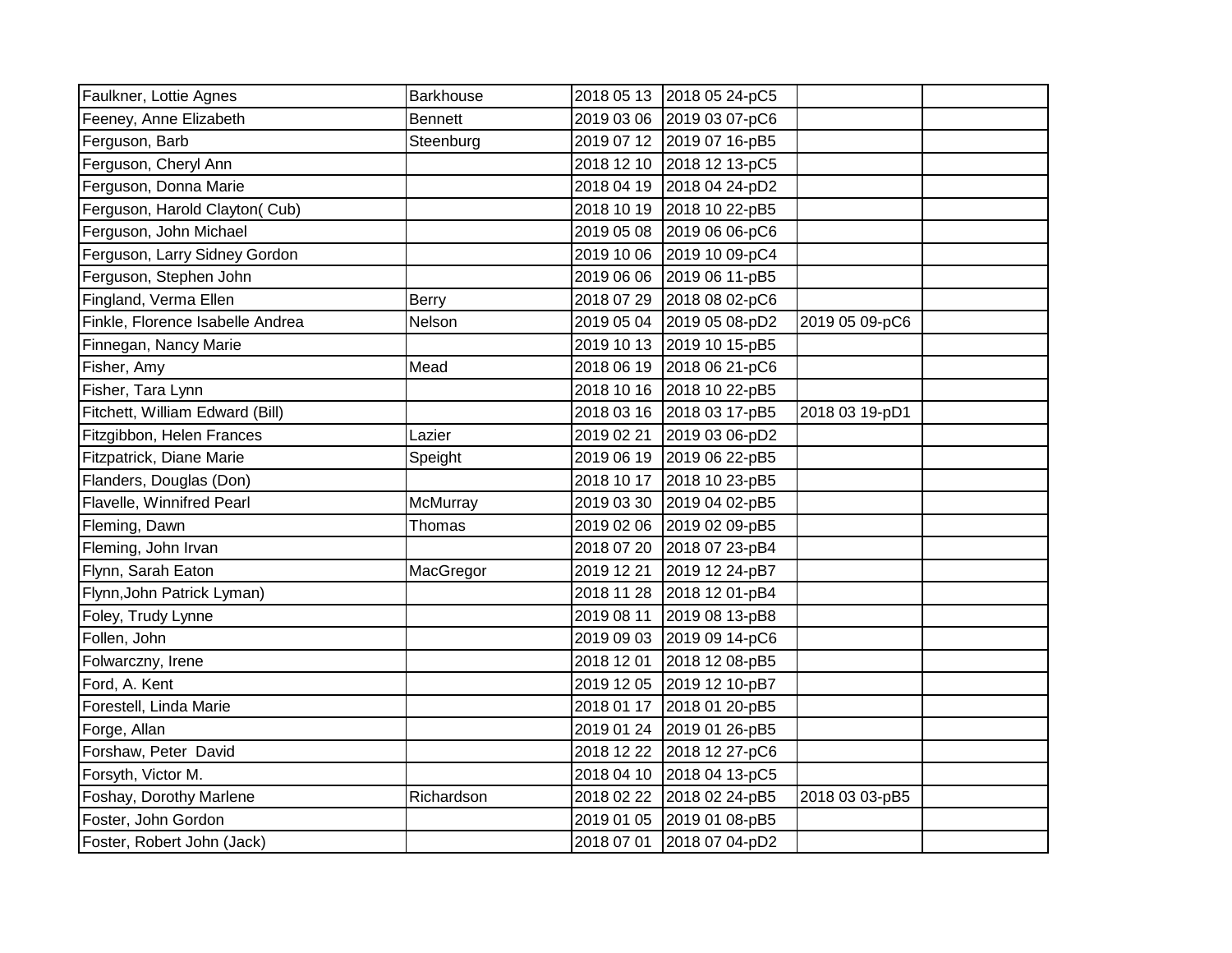| Fothergill, Mary Elizabeth     | <b>Roberts</b> | 2018 08 04 | 2018 08 07-pB4            |                |  |
|--------------------------------|----------------|------------|---------------------------|----------------|--|
| Fox, Flora Marrion             |                | 2018 02 02 | 2018 02 07-pD2            |                |  |
| Fox, Sidney William (Bud)      |                | 2019 06 04 | 2019 06 07-pC6            |                |  |
| Foxall, William Eric (Ric)     |                | 2018 06 12 | 2018 06 14-pC5            |                |  |
| Francis, Sharon Elaine         |                |            | 2019 04 16 2019 04 23-pB5 |                |  |
| Francis, W. Daniel             |                | 2019 02 12 | 2019 02 14-pC6            | 2019 02 15-pC6 |  |
| Fraser, Donald Robert (Bob)    |                | 2018 09 06 | 2018 09 10-pB4            |                |  |
| Frederick, Gertrude (Noreen)   |                | 2019 06 18 | 2019 07 04-pC6            |                |  |
| Fredrika, Stefanija            | Venecute       | 2019 06 24 | 2019 06 26-pD2            |                |  |
| French, Bradley James (Brad)   |                | 2018 04 20 | 2018 04 24-pD2            |                |  |
| French, Tracy Lorraine         |                | 2019 09 20 | 2019 09 25-pD2            |                |  |
| Frost, Francis Harold          |                | 2019 05 19 | 2019 05 25-pB5            |                |  |
| Fuller, Kathryn                | Hill           | 2019 09 05 | 2019 09 07-pB5            |                |  |
| Fuzzen, Isabel Sarah           | Boyd           | 2018 06 01 | 2018 06 02-pB5            |                |  |
| Gagan, Angela Jacqueline       |                | 2018 02 20 | 2018 02 23-pC6            | 2018 03 24-pB5 |  |
| Gagnier, Catherine (Cassie)    | O'Ray          | 2018 04 08 | 2018 04 10-pD2            |                |  |
| Gale, Joan Kathryn             | Southorn       | 2019 12 17 | 2019 12 20-pC6            |                |  |
| Gale, Kathleen Matilda         |                | 2018 04 05 | 2018 04 09-pD2            |                |  |
| Gallagher, Reginald John       |                | 2018 05 04 | 2018 05 08-pD2            |                |  |
| Gall-Jones, Sylviana Agatha    |                | 2018 09 16 | 2018 09 20-pC6            |                |  |
| Galloway, Margueritte          |                | 2017 12 21 | 2018 01 20-pB5            | 2018 01 24-pD2 |  |
| Galloway, Ruth                 |                | 2019 12 24 | 2019 12 27-pC8            |                |  |
| Galpin, Ronald Edgar           |                | 2019 04 01 | 2019 04 11-pC6            |                |  |
| Gamble, Bradley Alexander      |                | 2018 01 29 | 2018 01 31-pD1            |                |  |
| Gannon, John Joseph James(Jim) |                | 2018 06 28 | 2018 07 12-pC6            |                |  |
| Gardiner, Robert Joseph (Bob)  |                | 2019 12 27 | 2019 12 31-pB5            |                |  |
| Gardner, Carolyn Anne          |                | 2019 10 18 | 2019 11 07-pC8            |                |  |
| Garey, Sheryl May              | <b>Brant</b>   | 2018 01 11 | 2018 01 15-pD1            |                |  |
| Garghan, Lily                  | <b>Barnes</b>  | 2019 04 20 | 2019 04 25-pC6            |                |  |
| Garrah, Joseph                 |                | 2018 03 12 | 2018 03 13-pD2            |                |  |
| Garrison, Frances Mary (Fran)  | Lajoie         | 2019 04 21 | 2019 04 24-pD2            | 2019 04 25-pC6 |  |
| Garvin, Stephen John (Moe)     |                | 2019 08 13 | 2019 08 15-pC8            |                |  |
| Gashinski, Ronald              |                | 2019 09 ?? | 2019 09 25-pD2            |                |  |
| Gaunt, Marion Isabel           |                | 2018 07 21 | 2018 07 23-pB4            |                |  |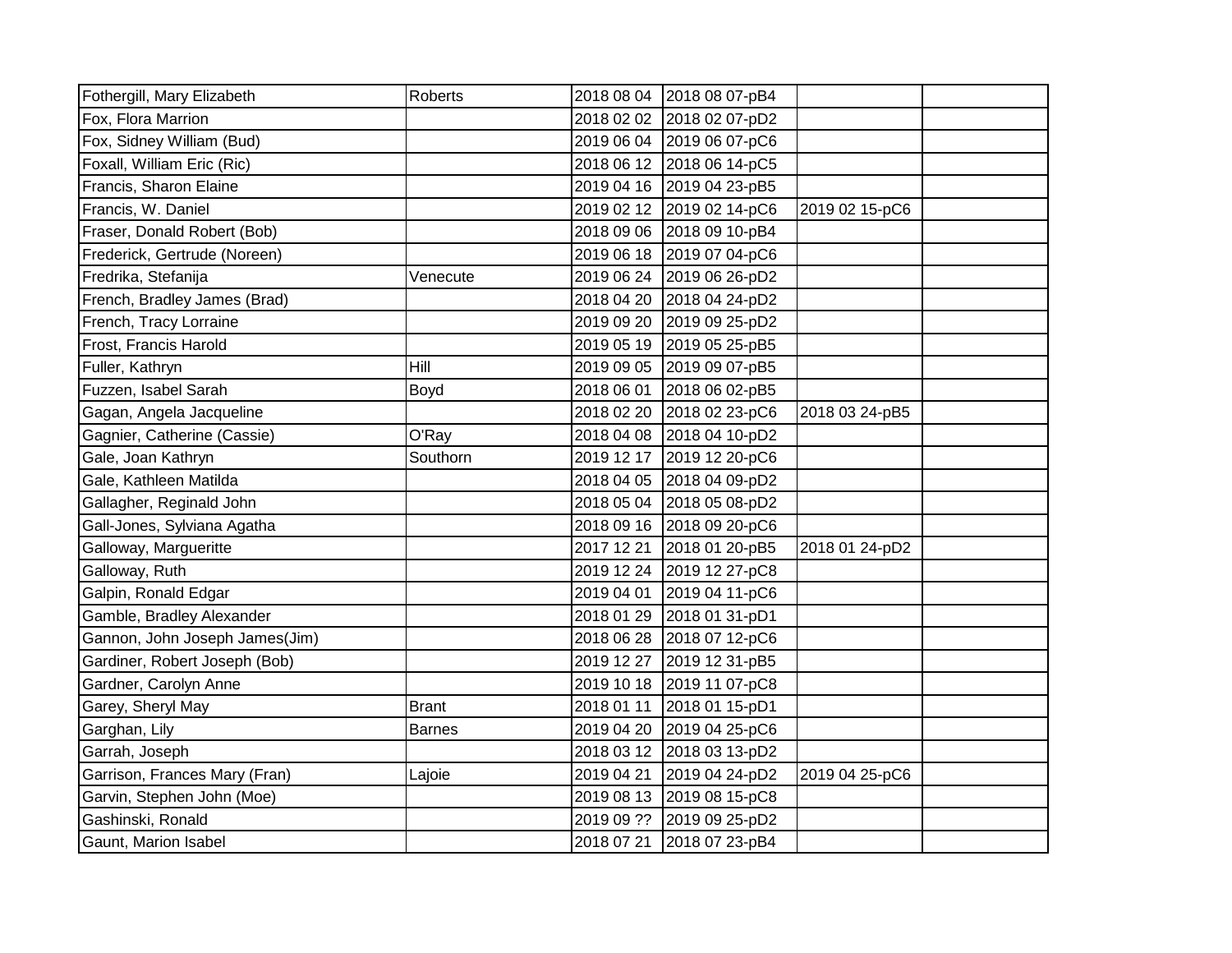| Gear, Eleanor Elzina Eve         | Whiteman       | 2019 06 06 | 2019 06 08-pB5            |                |  |
|----------------------------------|----------------|------------|---------------------------|----------------|--|
| Geen, Kenneth John (Ken)         |                | 2018 10 20 | 2018 10 23-pB5            |                |  |
| Gerow, Larry Francis             |                | 2018 01 24 | 2018 01 30-pD3            |                |  |
| Gibbson, Dorothy Louise          | Runnalls       | 2019 08 11 | 2019 08 14-pD2            |                |  |
| Gibson, Robert Douglas (Bob)     |                | 2019 07 18 | 2019 07 27-pB5            |                |  |
| Giddings, Charlotte Kathleen     | <b>McGrath</b> | 2019 05 15 | 2019 05 16-pC6            |                |  |
| Gidley, Gary                     |                | 2019 07 03 | 2019 07 09-pB5            |                |  |
| Gifford, Jean Louise             |                | 2018 10 15 | 2018 10 18-pC6            |                |  |
| Gilmour, Earl Gilbert            |                | 2018 01 21 | 2018 01 24-pD2            |                |  |
| Gilmour, Patricia Marie          | Knight         | 2019 04 12 | 2019 04 18-pC6            |                |  |
| Giola, Guido                     |                | 2019 03 31 | 2019 04 02-pB5            |                |  |
| Glancey, Stephen H.J,            |                | 2019 12 08 | 2019 12 18-pB7            |                |  |
| Glass, Eva Dorothy               | Enslev         | 2019 01 31 | 2019 02 05-pB5            |                |  |
| Godbout, Michael Fernand         |                | 2018 03 19 | 2018 03 21-pD2            |                |  |
| Goltz, E. Joanne                 | Elliott        | 2019 02 13 | 2019 02 16-pB5            |                |  |
| Goneau, Elizabeth Kathryn (Beth) | Wagner         | 2019 11 10 | 2019 11 23-pB5            |                |  |
| Goodfellow, Christopher Michael  |                | 2019 03 23 | 2019 03 30-pB5            |                |  |
| Goodfellow, Jacquelyn Margaret   | Donovan        | 2018 06 30 | 2018 07 18-pD2            |                |  |
| Goodier, Barbara                 | Sinclair       | 2019 01 10 | 2019 01 16-pD2            | 2019 01 19-pB5 |  |
| Gordon, Elsie Jean (Hopkins)     |                | 2019 09 14 | 2019 09 17-pB7            |                |  |
| Gordon, Elsie Jean (Hopkins)     |                | 2019 09 14 | 2019 09 17-pB7            |                |  |
| Gordon, Rev. Hugh                |                | 2018 01 15 | 2018 01 20-pB5            |                |  |
| Gordon, Wayne Allen              |                | 2019 05 26 | 2019 06 06-pC6            |                |  |
| Gosson, John Ambrose (Jack)      |                | 2017 12 13 | 2018 01 09-pD3            |                |  |
| Goulah, Phyllis May              | Wheeler        | 2019 12 21 | 2019 12 24-pB7            |                |  |
| Gower, John Douglas Graeme       |                | 2018 10 16 | 2018 10 17-pD2            |                |  |
| Grace, Lucille Clement           | Craver         | 2018 03 08 | 2018 04 03-pD2            |                |  |
| Graham, Ivan                     |                | 2019 10 19 | 2019 10 26-pB5            |                |  |
| Graham, Robert Alexander         |                | 2019 09 06 | 2019 09 13-pC6            |                |  |
| Graves, Gordon Albert (Gord)     |                | 2018 02 14 | 2018 02 17-pB5            | 2018 03 03-pB5 |  |
| Gray, Douglas Allan              |                | 2018 04 21 | 2018 04 24-pD2            |                |  |
| Gray, Earl Frederick             |                | 2019 01 02 | 2019 01 05-pB5            |                |  |
| Greatrix, Emeline Pearl          | Woodcox        | 2018 04 19 | 2018 04 20-pC6            |                |  |
| Green, Bernard Edmund (Ted)      |                |            | 2019 12 15 2019 12 17-pB5 |                |  |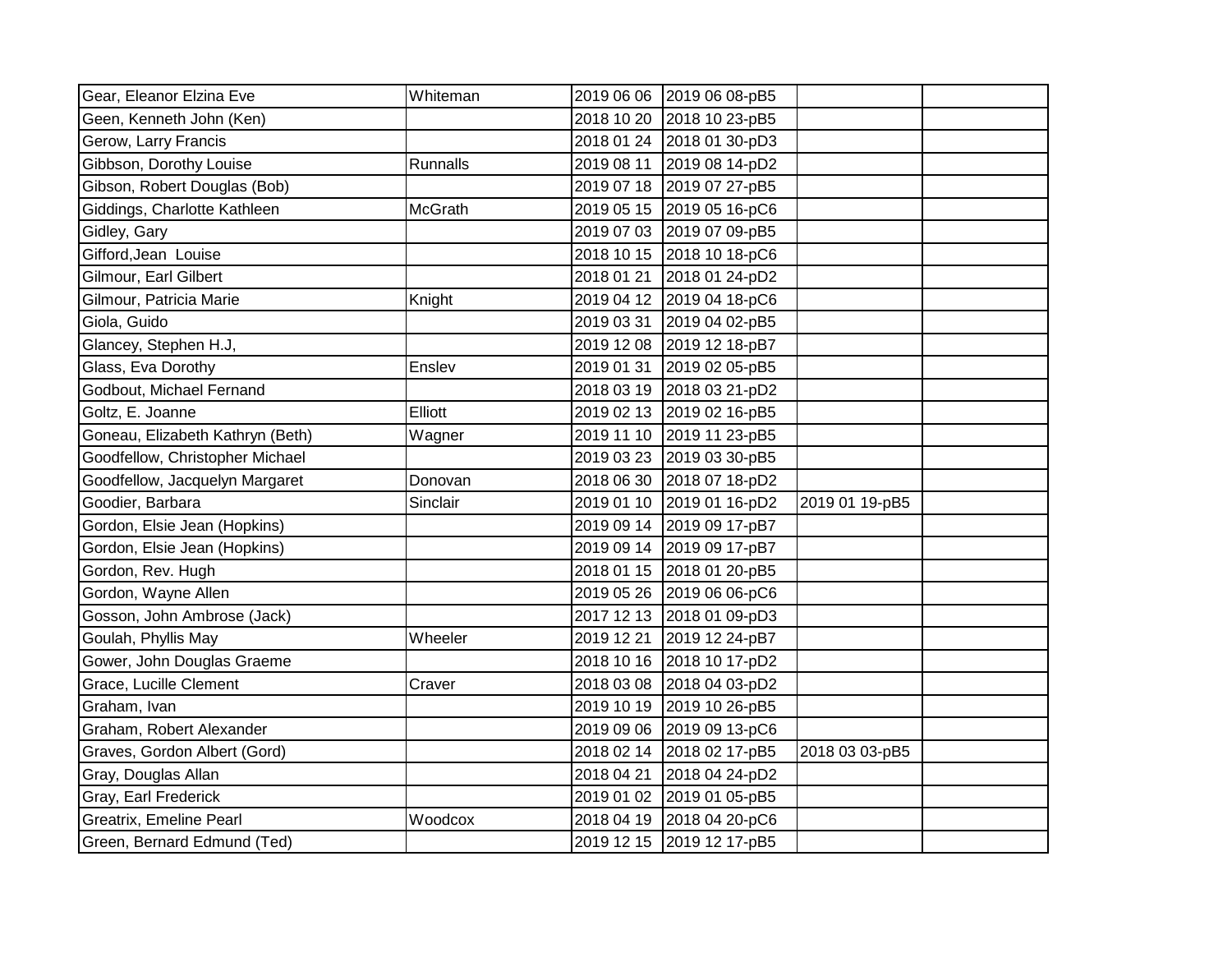| Green, Edith Eileen          |                 | 2018 08 26 | 2019 08 28-pD2            |                |                |
|------------------------------|-----------------|------------|---------------------------|----------------|----------------|
| Green, Marian Bernice        | <b>Stickle</b>  | 2018 06 21 | 2018 06 25-pB4            |                |                |
| Green, Robert Michael        |                 | 2019 07 17 | 2019 07 23-pB5            |                |                |
| Green, Ruth Alice            | Cliver          |            | 2019 12 02 2019 12 07-pB5 |                |                |
| Green, Geoffrey William      |                 | 2018 11 27 | 2018 12 01-pB4            | 2018 12 08-pB5 |                |
| Greer, David James           |                 | 2019 04 04 | 2019 04 05-pC6            | 2019 04 06-pB5 |                |
| Gregory, William Garth       |                 | 2018 10 16 | 2018 10 20-pB5            |                |                |
| Grieve, Audrey Adeline       |                 | 2019 05 02 | 2019 05 03-pC6            |                |                |
| Griffith, Shirley M.         |                 | 2019 05 02 | 2019 06 20-pC6            | 2019 06 21-pC6 | 2019 06 22-pB5 |
| Grills, Carl Milton          |                 | 2019 03 18 | 2019 04 10-pD2            | 2019 04 13-pB5 |                |
| Grills, George Garnet        |                 | 2018 06 29 | 2018 07 03-pB4            | 2018 07 04-pD2 |                |
| Grills, Matilda Anne (Tilly) | <b>Bruinsma</b> | 2019 01 07 | 2019 01 16-pD2            |                |                |
| Grindrod, Bernice Lillian    | Cummings        | 2018 08 20 | 2018 08 23-pD2            | 2018 08 24-pB6 |                |
| Grunwald, Gustav Adolf       |                 | 2019 07 26 | 2019 07 27-pB5            |                |                |
| Guadagno, James (Jim)        |                 | 2018 02 05 | 2018 02 07-pD2            |                |                |
| Guest, Ronald Laverne        |                 | 2018 08 15 | 2018 08 18-pB5            |                |                |
| Gunsolus, Winnefred Norah    |                 | 2019 06 06 | 2019 06 11-pB5            |                |                |
| Gunter, Jean Audrey          |                 | 2019 04 03 | 2019 04 06-pB5            |                |                |
| Gunter, Robert Nelson        |                 | 2019 10 31 | 2019 11 05-pB7            |                |                |
| Gunwald, Gerda Sophie        |                 | 2019 10 03 | 2019 10 05-pB5            |                |                |
| Hacker, Sydney Alexander     |                 |            | 2019 05 13 2019 05 16-pC6 |                |                |
| Haggis, George Paul          |                 | 2018 02 28 | 2018 03 03-pB5            |                |                |
| Haisma, Jacob                |                 | 2018 03 05 | 2018 03 07-pD2            | 2018 03 14-pD1 |                |
| Haley, Cecil Stafford        |                 | 2018 02 09 | 2018 02 12-pD2            |                |                |
| Hall, Annabella              | Kempston        | 2018 07 20 | 2018 07 24-pB5            |                |                |
| Hall, Shirley Marie          |                 | 2018 01 04 | 2018 01 06-pB5            | 2018 01 11-pC5 |                |
| Hall, Stephen Sneden         |                 | 2018 11 03 | 2018 11 06-pB5            |                |                |
| Hamilton, Margaret Anne      | Parker          | 2018 02 04 | 2018 02 06-pD2            |                |                |
| Hamilton, Shirley Ann        |                 | 2019 04 18 | 2019 04 27-pB5            |                |                |
| Hamilton, Janet Anne         | Reynolds        | 2019 06 10 | 2019 06 12-pD2            | 2019 06 13-pC6 |                |
| Hanley, Monica               | Taylor          | 2019 12 13 | 2019 12 17-pB5            |                |                |
| Hanna, Ivy Elizabeth         | Rodger          | 2019 12 04 | 2019 12 06-pC6            |                |                |
| Hanna, Marcia (Mary)         |                 | 2018 04 22 | 2018 04 24-pD2            |                |                |
| Hanna, Wesley John           |                 |            | 2019 12 15 2019 12 24-pB7 |                |                |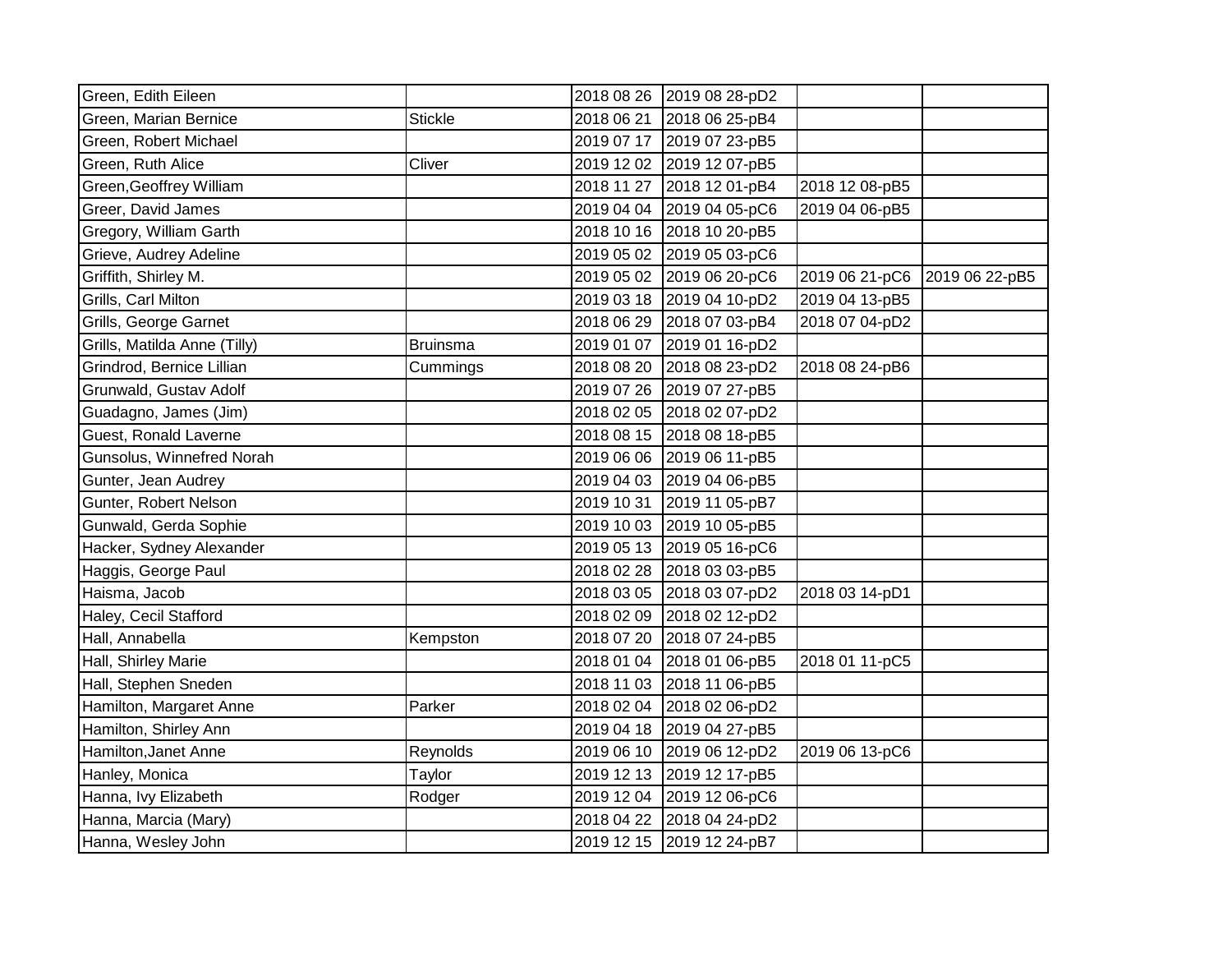| Hanson, Mary                       |                |            | 2019 10 19 2019 10 24-pC6 |                |                |
|------------------------------------|----------------|------------|---------------------------|----------------|----------------|
| Harley, Judy                       |                | 2019 06 12 | 2019 06 18-pB7            |                |                |
| Harms, Vollrath Hermann            |                | 2019 04 14 | 2019 04 17-pD2            |                |                |
| Harrison, Constance Helen (Connie) |                |            | 2018 04 25 2018 04 27-pC6 |                |                |
| Harry, Alvin Ewart                 |                |            | 2019 10 12 2019 10 22-pB7 |                |                |
| Hart, Gloria Marie                 | Rose           |            | 2018 09 16 2018 09 19-pD2 |                |                |
| Hartill, Peter                     |                | 2019 07 24 | 2019 07 30-pB5            |                |                |
| Hawley, Melody Anne                |                |            | 2019 09 25 2019 10 17-pC6 |                |                |
| Hawley, Wesley Roy                 |                | 2018 11 05 | 2018 11 06-pB5            |                |                |
| Heisler, Dorothy Edith             |                |            | 2018 10 12 2018 10 20-pB5 |                |                |
| Helsom, Karen Louise               |                |            | 2019 01 12 2019 02 21-pC6 | 2019 02 22-pC6 |                |
| Hemmersbach, Agusta                |                |            | 2018 08 06 2018 08 08-pD2 |                |                |
| Henderseon, George Arthur          |                |            | 2019 01 19 2019 01 25-pC6 |                |                |
| Henderson, William (Bill)          |                |            | 2019 07 02 2019 07 04-pC6 | 2019 07 05-pC6 |                |
| Hendry, Charlotte                  | Gray           | 2018 05 14 | 2018 05 18-pC6            |                |                |
| Herbert, Katherine Elizabeth       |                | 2018 12 11 | 2018 12 22-pB5            |                |                |
| Herget, Gerhard Hermann            |                | 2018 11 04 | 2018 11 17-pB4            |                |                |
| Hermer, Ernest Vincent             |                |            | 2018 09 12 2018 09 15-pB5 |                |                |
| Hickey, Peter Carl Frederic        |                | 2019 01 27 | 2019 02 02-pB5            |                |                |
| Hickey, Kerrilee Anna (Kerri)      | <b>Ducette</b> | 2019 09 01 | 2019 09 05-pC6            |                |                |
| Hicks, Lois Marilyn                | Kelly          | 2018 09 28 | 2018 10 02-pB5            |                |                |
| Hicks, Lois Marilyn                | Kelly          | 2018 09 28 | 2018 11 01-pC6            |                |                |
| Hideg, Joseph Alexander (Joe)      |                | 2018 06 30 | 2018 08 01-pD2            |                |                |
| Hiebert, Katherine Elizabeth       |                | 2018 12 11 | 2109 01 11-pC6            |                |                |
| Hill, Michael Richard              |                | 2019 02 17 | 2019 02 27-pD2            |                |                |
| Hillier, Dudley Gordon             |                | 2019 03 28 | 2019 04 02-pB5            |                |                |
| Hillman, Hannah                    | Hennessey      | 2018 1125  | 2018 11 27-pB5            |                |                |
| Hinch, Leonard                     |                | 2018 09 06 | 2018 09 08-pB5            |                |                |
| Hinds, Blaine Allan                |                | 2019 06 08 | 2019 06 11-pB5            |                |                |
| Hoard, Robert Harry Cameron        |                |            | 2018 04 13 2018 04 16-pD1 | 2018 04 17-pD2 |                |
| Hobson, David James Alfred         |                | 2018 09 30 | 2018 09 13-pC6            | 2018 09 14-pC6 | 2018 09 15-pB5 |
| Hodges, Edward Harold              |                | 2018 04 26 | 2018 04 28-pB5            |                |                |
| Hodgins, Gloria (Joyce)            | Latham         | 2018 02 21 | 2018 02 23-pC6            |                |                |
| Hoftzer, Johannes Jacobus (John)   |                | 2019 05 31 | 2019 06 04-pB5            |                |                |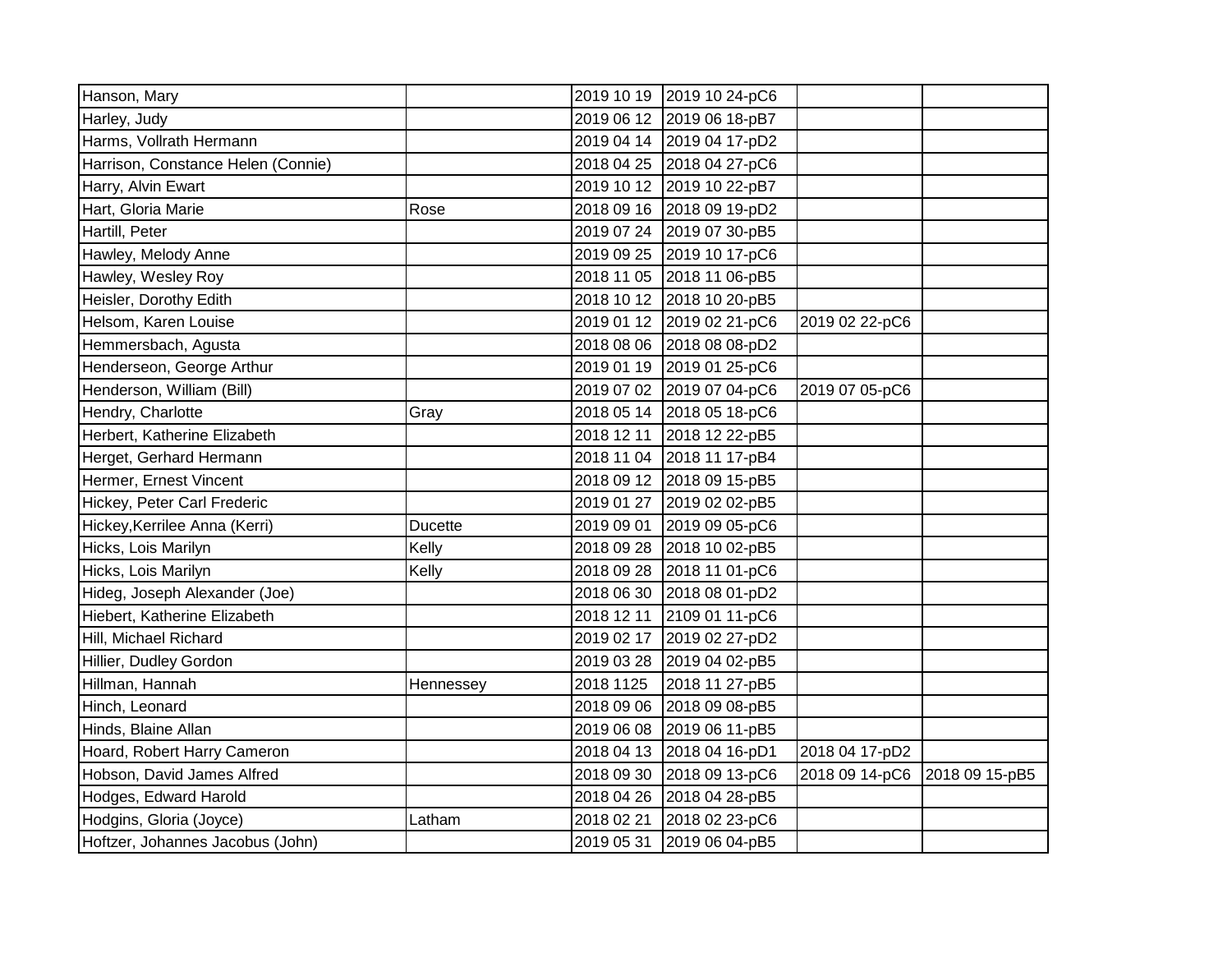| Hogan, John Leo                 |              |            | 2018 12 15 2018 12 19-pD2 |                |  |
|---------------------------------|--------------|------------|---------------------------|----------------|--|
| Holland, Roy                    |              |            | 2019 05 12 2019 05 18-pB5 |                |  |
| Holmes, F. Margaret             |              |            | 2019 10 02 2019 10 05-pB5 |                |  |
| Holmes, F. Margaret             |              |            | 2019 10 02 2019 10 16-pD2 |                |  |
| Holton, Sara Sylvia             |              |            | 2018 09 23 2018 09 27-pC6 |                |  |
| Holzman, Therese                |              | 2019 01 08 | 2109 01 11-pC6            |                |  |
| Hope, Mildred Irene             | Withers      | 2018 07 29 | 2018 08 01-pD2            |                |  |
| Hopkins, Grant Allan            |              | 2019 05 28 | 2019 07 20-pB5            |                |  |
| Horan, Tosh                     |              | 2018 11 04 | 2018 11 07-PD2            |                |  |
| Hord, David Ross                |              | 2018 05 05 | 2018 05 08-pD2            |                |  |
| Horton, Joyce Charlotte         |              |            | 2019 08 16 2019 08 24-pB5 |                |  |
| Horton, Mabel Irene             | <b>Tufts</b> | 2019 02 07 | 2019 02 09-pB5            |                |  |
| Horton, Richard Bryce (Dick)    |              | 2019 09 11 | 2019 09 13-pC6            |                |  |
| Horvath, Maria                  |              | 2019 01 08 | 2019 01 24-pC6            |                |  |
| Horwood, James (Jim) Frederick  |              | 2019 08 31 | 2019 09 03-pB7            |                |  |
| Horwood, Maud                   | Grant        | 2018 01 06 | 2018 01 09-pD3            |                |  |
| Hoskin, Alford Edmund (Ed)      |              |            | 2019 11 15 2019 11 19-pB7 |                |  |
| Howard, Daniel John             |              |            | 2018 11 13 2018 11 15-pC5 |                |  |
| Howe, Doreen marie              | Hunt         | 2018 01 11 | 2018 01 16-pD3            |                |  |
| Howes, John Allan               |              | 2018 03 09 | 2018 03 14-pD1            |                |  |
| Howes, Vera Frances             | Wickens      |            | 2018 12 15 2018 12 18-pB5 |                |  |
| Howie, Violet Nicole (Nicky)    | Perry        | 2018 04 11 | 2018 04 14-pB5            |                |  |
| Hrytak, Jean                    |              | 2019 05 09 | 2019 05 25-pB5            |                |  |
| Huff, Phyllis Jane              | Way          |            | 2019 07 02 2019 07 06-pB5 |                |  |
| Hull, Katherine Jane            | Currier      | 2019 ?? ?? | 2019 04 06-pB5            |                |  |
| Hultquist, Robert Stephen (Bob) |              | 2018 04 17 | 2018 04 21-pB5            | 2018 04 23-pD1 |  |
| Huncar, Donna                   | Weeks        | 2019 ?? ?? | 2019 05 07-pB5            |                |  |
| Hunford, Evelyn May             |              | 2018 12 15 | 2018 12 29-pB5            |                |  |
| Hunter, Jessie Gertrude         | Daye         | 2019 06 16 | 2019 06 20-pC6            |                |  |
| Hunter, Sherrylin Ivy           |              | 2018 05 23 | 2018 05 25-pC6            |                |  |
| Hutchings, Kevin Joseph         |              |            | 2019 04 12 2019 04 17-pD2 | 2019 04 27-pB5 |  |
| Hutchinson, A.P.R. (Jock)       |              | 2019 03 23 | 2019 03 26-pB5            |                |  |
| Hymus, Gregory William          |              | 2019 11 20 | 2019 11 22-pC6            | 2019 11 23-pB5 |  |
| Ignas, Barbara Dinysia          |              | 2019 12 11 | 2019 12 14-pB5            |                |  |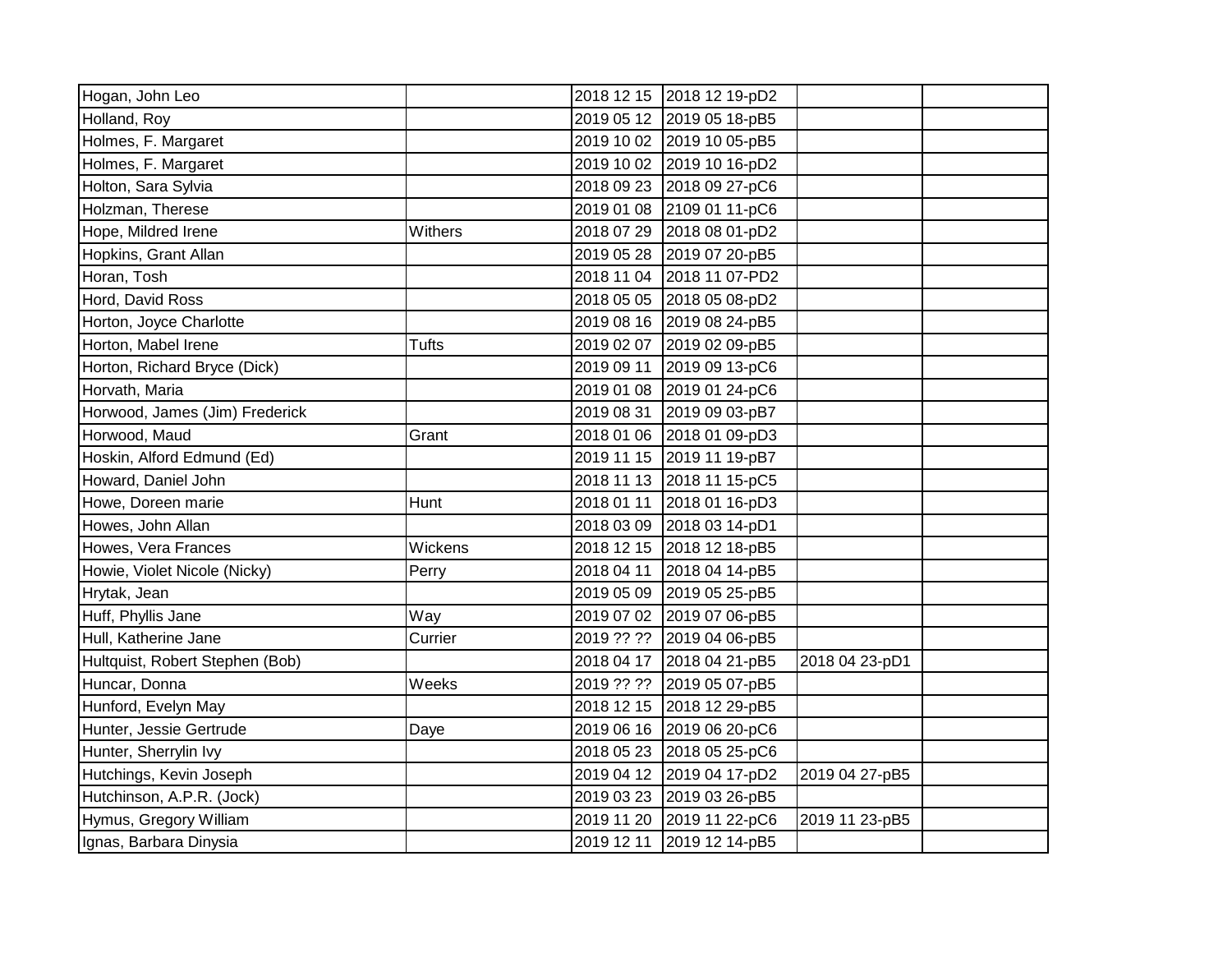| Ince, Doreen Pamela                  | <b>Brown</b>  | 2018 12 30 | 2019 01 05-pB5 |                |  |
|--------------------------------------|---------------|------------|----------------|----------------|--|
| Inwood, Bernard Glen Allister        |               | 2018 03 13 | 2018 03 21-pD2 |                |  |
| Irish, William Albert                |               | 2019 06 08 | 2019 06 11-pB5 |                |  |
| Irish-Steacy, Iva (June)             | Reilly        | 2019 04 30 | 2019 05 01-pD2 |                |  |
| Irvine, Douglas Gerald (Doug)        |               | 2019 11 30 | 2019 12 03-pB7 |                |  |
| Irwin, Jack Neil                     |               | 2019 07 09 | 2019 07 23-pB5 |                |  |
| Ison, Joan Diane Mary                |               | 2019 ?? ?? | 2019 05 11-pB5 |                |  |
| Jackson, Lois Colleen                |               | 2019 10 03 | 2019 10 05-pB5 |                |  |
| Jackson, Reginald John               |               | 2019 02 11 | 2019 02 19-pB5 |                |  |
| Jackson, Thomas Ross Alexander Cecil |               | 2018 09 26 | 2018 09 28-pC6 |                |  |
| James, Eileen                        | Simone        | 2018 03 14 | 2018 03 16-pC6 |                |  |
| James, Jacqueline Elizabeth (Jackie) |               | 2019 02 07 | 2019 02 09-pB5 |                |  |
| James, Melville Wallace              |               | 2018 09 28 | 2018 10 03-pD2 | 2018 10 05-pC6 |  |
| Jardine, Leslie Lloyd                |               | 2018 10 14 | 2018 10 15-pB4 |                |  |
| Jeffrie, Jean Ruby                   | Knapp         | 2019 01 11 | 2019 09 05-pC6 |                |  |
| Jeffs, Barbara Lorraine              | Sine          | 2019 02 24 | 2019 02 27-pD2 |                |  |
| Jenkins, Doreen                      | <b>Stiver</b> | 2019 04 23 | 2019 04 25-pC6 |                |  |
| Jennings, Mary Gertrude              | Pettigrew     | 2018 06 19 | 2018 06 20-pD2 | 2018 06 21-pC6 |  |
| Jennings, Norman Joseph              |               | 2019 05 22 | 2019 05 25-pB5 | 2019 05 29-pD2 |  |
| Jewell, Vivian                       | <b>McColl</b> | 2018 08 04 | 2018 08 21-pB5 |                |  |
| Johnson, Francis Alix                | McWain        | 2019 07 09 | 2019 07 17-pD2 |                |  |
| Johnson, Janet Christine             | Fleming       | 2019 09 05 | 2019 09 07-pB5 |                |  |
| Johnston, Henrietta Pearl            | Wood          | 2018 01 29 | 2018 01 31-pD1 |                |  |
| Johnston, Lloyd                      |               | 2018 04 03 | 2018 04 06-pC5 |                |  |
| Johnston, Margaret Jean              | <b>Trice</b>  | 2019 06 22 | 2019 06 25-pB5 |                |  |
| Johnston, Mary Cecelia               | Tuepah        | 2018 02 17 | 2018 02 20-pD2 |                |  |
| Jokinen, Hannu Elias (Hank)          |               | 2018 04 03 | 2018 04 05-pC6 |                |  |
| Jolicoeur, Mary Patricia             | McCowell      | 2018 02 23 | 2018 02 26-pD1 |                |  |
| Jones, Audrey Jean                   | <b>Bowers</b> | 2018 01 26 | 2018 01 29-pD2 |                |  |
| Jones, Bruce Alfred                  |               | 2018 01 13 | 2018 01 15-pD1 |                |  |
| Jones, Dorothy Edythe                | Hotston       | 2018 04 27 | 2018 05 03-pC6 |                |  |
| Jones, Frederick Edward              |               | 2018 11 06 | 2018 11 08-pD2 |                |  |
| Jones, marilyn Elizabeth             | Langabeer     | 2018 12 21 | 2018 12 28-pC6 |                |  |
| Jones, Ronald Duncan                 |               | 2019 07 29 | 2019 07 31-pD2 |                |  |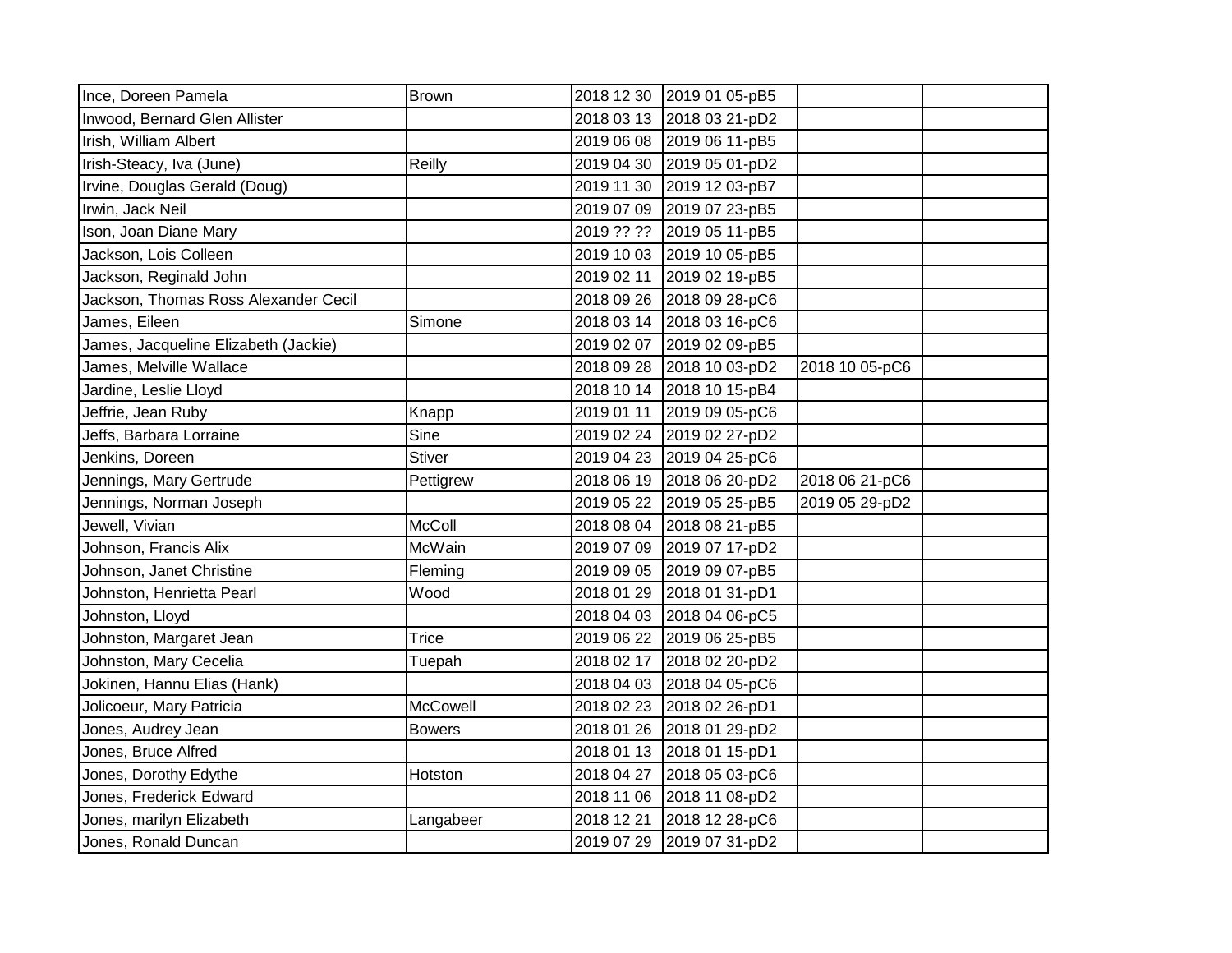| Jones, Ronald Duncan              |                | 2019 07 29 | 2019 08 01-pC6            |                |  |
|-----------------------------------|----------------|------------|---------------------------|----------------|--|
| Josey, Mary Elizabeth (Liz)       | Miron          | 2018 11 02 | 2018 11 07-pD2            |                |  |
| Joyce, Lynda                      |                |            | 2018 03 16 2018 03 19-pD1 |                |  |
| Juby, William James (Bill)        |                | 2019 03 29 | 2019 04 03-pD2            |                |  |
| Kafka, Shaun Hrenyk               |                | 2019 05 01 | 2019 05 04-pB5            | 2019 05 07-pB5 |  |
| Kalbfleisch, Cody                 |                | 2018 06 13 | 2018 06 15-pC6            | 2018 06 16-pB5 |  |
| Kamphuis, Frank                   |                |            | 2018 09 16 2018 09 18-pB5 |                |  |
| Kane, Raymond (Ray)               |                | 2018 02 11 | 2018 02 14-pD2            |                |  |
| Kasprzak, Tadeusz (Ted)           |                | 2019 12 20 | 2019 12 27-pC8            |                |  |
| Kavanaugh, Ruth Marie             | Moran          | 2019 06 20 | 2019 06 22-pB5            |                |  |
| Keating, Darlene                  |                | 2019 11 01 | 2019 11 05-pB7            |                |  |
| Keegan, Elizabeth                 |                | 2018 07 22 | 2018 07 25-pD2            |                |  |
| Keegan, Robert Joseph (Bob)       |                | 2019 01 19 | 2019 01 22-pB5            |                |  |
| Keene, Mabel Luella               | Kincaid        | 2019 11 04 | 2019 11 14-pC6            |                |  |
| Keene, Robert (Bob)               |                | 2019 01 31 | 2019 02 05-pB5            |                |  |
| Keirstead, Robert (Bob) Colebrook |                | 2018 05 06 | 2018 05 12-pB5            |                |  |
| Kellar, Shirley J.                |                | 2018 12 18 | 2018 12 21-pC6            |                |  |
| Kellaway, Theresa Ann             | Callaghan      | 2018 01 16 | 2018 01 18-pC6            | 2018 01 19-pC5 |  |
| Keller, Leonard Percy             |                | 2018 03 25 | 2018 03 31-pB5            |                |  |
| Keller, Ronald Maurice            |                | 2018 10 28 | 2018 10 31-pD2            |                |  |
| Kelly, Joan Frances               |                |            | 2018 11 12 2018 11 14-pD2 |                |  |
| Kelly, William Henry              |                |            | 2019 02 15 2019 02 19-pB5 | 2019 02 20-pD2 |  |
| Kelly, Carol-Ann                  |                | 2018 11 01 | 2018 11 03-pB5            |                |  |
| Kelsey, Thelma Elizabeth          | <b>Starley</b> | 2018 09 02 | 2018 09 05-pD2            |                |  |
| Kelter, Ethel (Vera)              |                | 2018 06 21 | 2018 06 28-pC6            |                |  |
| Kemp, Mary Pat                    |                | 2018 09 18 | 2018 09 19-pD2            |                |  |
| Kennedy, Beverly Rene             | <b>Brown</b>   | 2018 ?? ?? | 2018 08 18-pB5            |                |  |
| Kennedy, Donna Lynn               | <b>Begin</b>   | 2018 08 18 | 2018 08 20-pB5            |                |  |
| Kennedy, Mary (Bernadette)        |                | 2018 06 30 | 2018 07 03-pB4            |                |  |
| Kerik, Martin John                |                | 2019 06 18 | 2019 06 22-pB5            |                |  |
| Kerr, Clara Mabel                 | Soanes         | 2018 09 18 | 2018 09 20-pC6            |                |  |
| Kessler, Gerald                   |                | 2018 12 29 | 2019 01 02-pD2            |                |  |
| Kester, Douglas Bruce             |                | 2019 10 18 | 2019 10 23-pD2            |                |  |
| Ketcheson, Owen                   |                |            | 2018 04 05 2018 04 07-pB5 |                |  |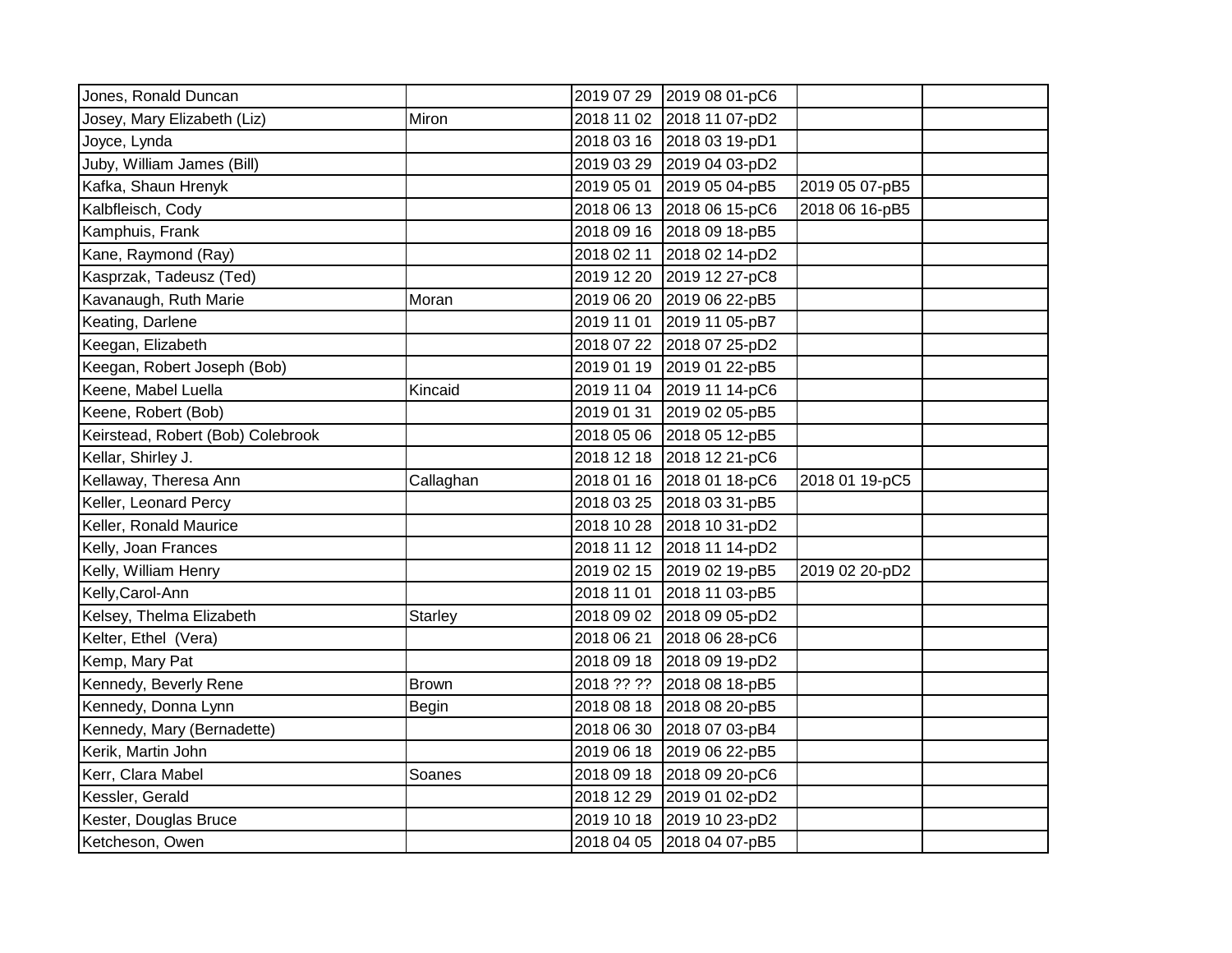| Kettle, Kathleen Hilda                        | <b>Morris</b> | 2019 05 26 | 2019 05 31-pC6 |                |  |
|-----------------------------------------------|---------------|------------|----------------|----------------|--|
| Kiddle, Richard Bert Charles                  |               | 2018 12 16 | 2018 12 19-pD2 |                |  |
| Killens, Lorna Erwin                          | <b>Tripp</b>  | 2018 08 20 | 2018 08 22-pD2 |                |  |
| Killian, Eldon L.                             |               | 2019 08 17 | 2019 08 20-pB5 |                |  |
| Kilpatrick, John Denison (Ben)                |               | 2019 03 21 | 2019 03 23-pB5 | 2019 03 26-pB5 |  |
| King, Perry Norman                            |               | 2018 01 09 | 2018 01 13-pB4 |                |  |
| King, Verna Murphy Stephenson                 | Murphy        | 2018 07 19 | 2018 08 03-pC6 |                |  |
| King, Violet Gwendoline                       |               | 2018 04 21 | 2018 04 24-pD2 |                |  |
| Kingdom, Eleanor Ann                          |               | 2019 06 10 | 2019 06 12-pD2 |                |  |
| Kingsman, Catherine Ruth (Cathy)              | <b>Trice</b>  | 2019 12 16 | 2019 12 20-pC6 |                |  |
| Kingsman, Tanya Joan                          |               | 2018 09 07 | 2018 09 12-pD2 |                |  |
| Kingston, Mary Lorraine                       | Ross          | 2019 11 28 | 2019 12 07-pB5 |                |  |
| Kinsman, John Wesley (Wes)                    |               | 2019 01 24 | 2019 01 26-pB5 | 2019 02 02-pB5 |  |
| Kirby, Victor M.                              |               | 2019 03 10 | 2019 03 12-pB5 | 2019 03 13-pD2 |  |
| Kirby, Victor M.                              |               | 2019 ?? ?? | 2019 04 27-pB5 |                |  |
| Kirk, Allan Roy                               |               | 2019 02 21 | 2019 02 23-pB5 |                |  |
| Kirkconnell, Edna Irene                       | Gilmour       | 2018 04 30 | 2018 05 05-pB5 |                |  |
| Kirkwood, Raymond Robert (Bob)                |               | 2018 02 24 | 2018 03 01-pC5 |                |  |
| Klassen, Zachary Alexander                    |               | 2018 01 30 | 2018 02 02-pC6 | 2018 02 03-pB5 |  |
| Kleinsteuber, Floyd Ernest Roy(Detroit Floyd) |               | 2018 07 09 | 2018 07 11-pD2 |                |  |
| Knight, Marjorie Loretta (Joan)               |               | 2019 04 25 | 2019 05 01-pD2 |                |  |
| Kodatsky, Brian Kirk                          |               | 2019 02 18 | 2019 02 23-pB5 |                |  |
| Koning, Jan (John)                            |               | 2018 02 06 | 2018 02 09-pC6 |                |  |
| Koning, Robert Timothy                        |               | 2018 03 12 | 2018 03 20-pD2 |                |  |
| Kormos, Agnes                                 | <b>Trncik</b> | 2018 03 28 | 2018 04 04-pD2 |                |  |
| Kort, Diane Marie                             | Flesch        | 2019 04 14 | 2019 04 20-pB5 |                |  |
| Kort, Diane Marie                             | Flesch        | 2019 04 14 | 2019 04 17-pD2 |                |  |
| Kosir, Franc                                  |               | 2019 07 30 | 2019 08 02-pC6 |                |  |
| Laasko, Joan Isobel                           | Marsh         | 2018 02 18 | 2018 02 21-pD2 |                |  |
| Labrash, Leonard                              |               | 2019 02 07 | 2019 03 29-pC6 |                |  |
| LaChappelle, Hanora Marie                     | McAvoy        | 2018 06 18 | 2018 06 20-pD2 | 2018 06 21-pC6 |  |
| Lacroix, Nancy                                | Deline        | 2018 01 01 | 2018 01 03-pD2 |                |  |
| Lafferty, Elsie Alix Corbetta                 | March         | 2018 10 09 | 2018 10 17-pD2 |                |  |
| Lafferty, Julie Marion                        | Benn          | 2019 02 18 | 2019 02 22-pC6 |                |  |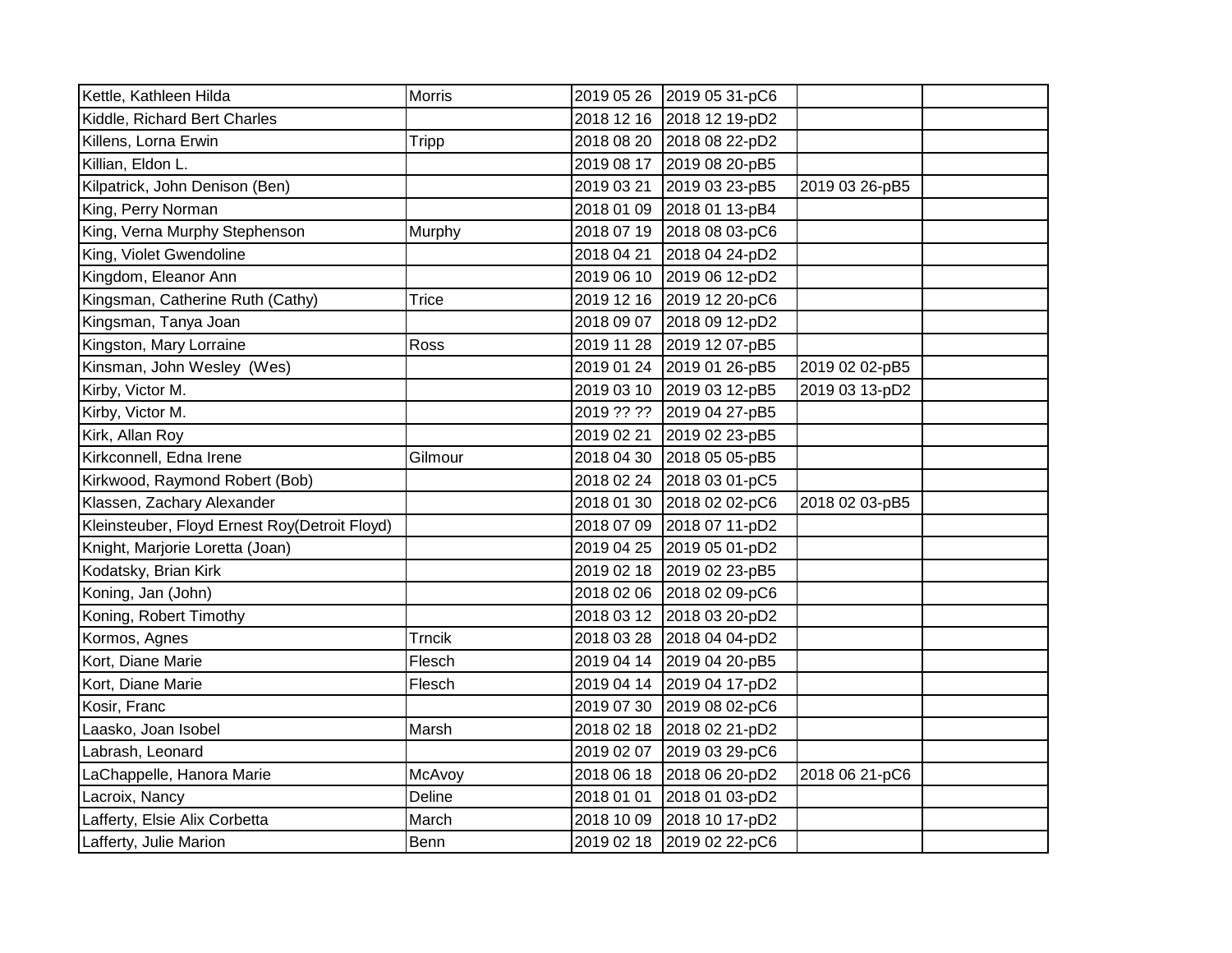| Laing, Robert David (Bob)            |                | 2019 06 24 | 2019 07 09-pB5            |                |  |
|--------------------------------------|----------------|------------|---------------------------|----------------|--|
| Lakins, Neil                         |                | 2019 11 19 | 2019 11 21-pD2            |                |  |
| Lamain, Susan                        | Brown          | 2019 02 21 | 2019 02 26-pB5            |                |  |
| Landry, William James (Bill)         |                | 2018 02 10 | 2018 02 13-pD2            |                |  |
| Lang, Elizabeth Carmel               |                | 2019 09 30 | 2019 10 03-pC6            |                |  |
| Langben, L. Marie                    |                | 2018 05 05 | 2018 05 09-pD2            |                |  |
| Langevin, Jean Marie                 | Lattone        | 2018 09 07 | 2018 09 10-pB4            |                |  |
| Langlois, Dr. Peter Lawrence (Larry) |                | 2018 01 07 | 2018 01 09-pD3            |                |  |
| Langman, Gerald (Gerry)              |                | 2019 03 21 | 2019 03 30-pB5            |                |  |
| Laplante, Robert John                |                | 2019 01 05 | 2019 01 09-pD2            |                |  |
| Lappan, Howard Leonard               |                | 2019 04 18 | 2019 04 20-pB5            |                |  |
| Lasher, Donald Allan                 |                | 2019 09 08 | 2019 09 13-pC6            |                |  |
| Lasher, Jean Diana                   |                | 2018 11 30 | 2018 12 04-pB5            |                |  |
| Lasher, Steven dougllas              |                |            | 2018 12 17 2018 12 22-pB5 |                |  |
| Latham, Edward (Ted)                 |                | 2019 01 01 | 2019 01 03-pC6            |                |  |
| Lavallee, Mary Elizabeth             | Duquette       | 2019 06 03 | 2019 06 04-pB5            |                |  |
| Lawrenson, Mary Louise               | White          | 2018 09 24 | 2018 09 27-pC6            |                |  |
| Lawrie, John Drummond                |                | 2018 01 22 | 2018 01 24-pD2            |                |  |
| Lazarakos, Georgia                   |                | 2019 05 03 | 2019 05 04-pB5            |                |  |
| Leavens, Ken                         |                | 2018 02 21 | 2018 02 28-pD2            |                |  |
| Leblanc, Mattrhew Winfred            |                | 2018 12 13 | 2018 12 19-pD2            |                |  |
| Lebow, William Gordon                |                | 2018 08 09 | 2018 08 11-pB5            |                |  |
| Lee, Donna Marie                     | <b>McGrath</b> | 2019 05 08 | 2019 05 15-pD3            |                |  |
| Lemming, Jeanette                    |                | 2019 09 23 | 2019 09 25-pD2            | 2019 09 26-pC6 |  |
| Lenk, Barbara Maria                  |                | 2019 08 13 | 2019 08 20-pB5            |                |  |
| Leroux, Joseph Pierre Daniel (Dan)   |                | 2019 12 30 | 2020 01 02-pC6            |                |  |
| LeSage, Terence Leonard              |                | 2019 03 10 | 2019 03 12-pB5            |                |  |
| Leslie, Velma Laurel (Tommie)        | Thomson        | 2018 03 23 | 2018 03 24-pB5            | 2018 03 26-pD1 |  |
| Lessels, Vera Viola                  |                | 2018 02 25 | 2018 02 28-pD2            |                |  |
| Lew, Angeline Beverly (Ann)          |                | 2018 01 24 | 2018 02 10-pB5            | 2018 02 14-pD2 |  |
| Lewis, Margaret Rose                 |                | 2019 10 15 | 2019 10 17-pC6            | 2019 10 19-pB5 |  |
| Lewis, Peter                         |                | 2019 06 29 | 2019 07 02-pB5            |                |  |
| Lidster, Reta                        | Tyner          | 2019 07 04 | 2019 07 19-pC6            | 2019 07 20-pB5 |  |
| Lightfoot, Lawrence James (Larry)    |                | 2018 04 05 | 2018 04 07-pB5            |                |  |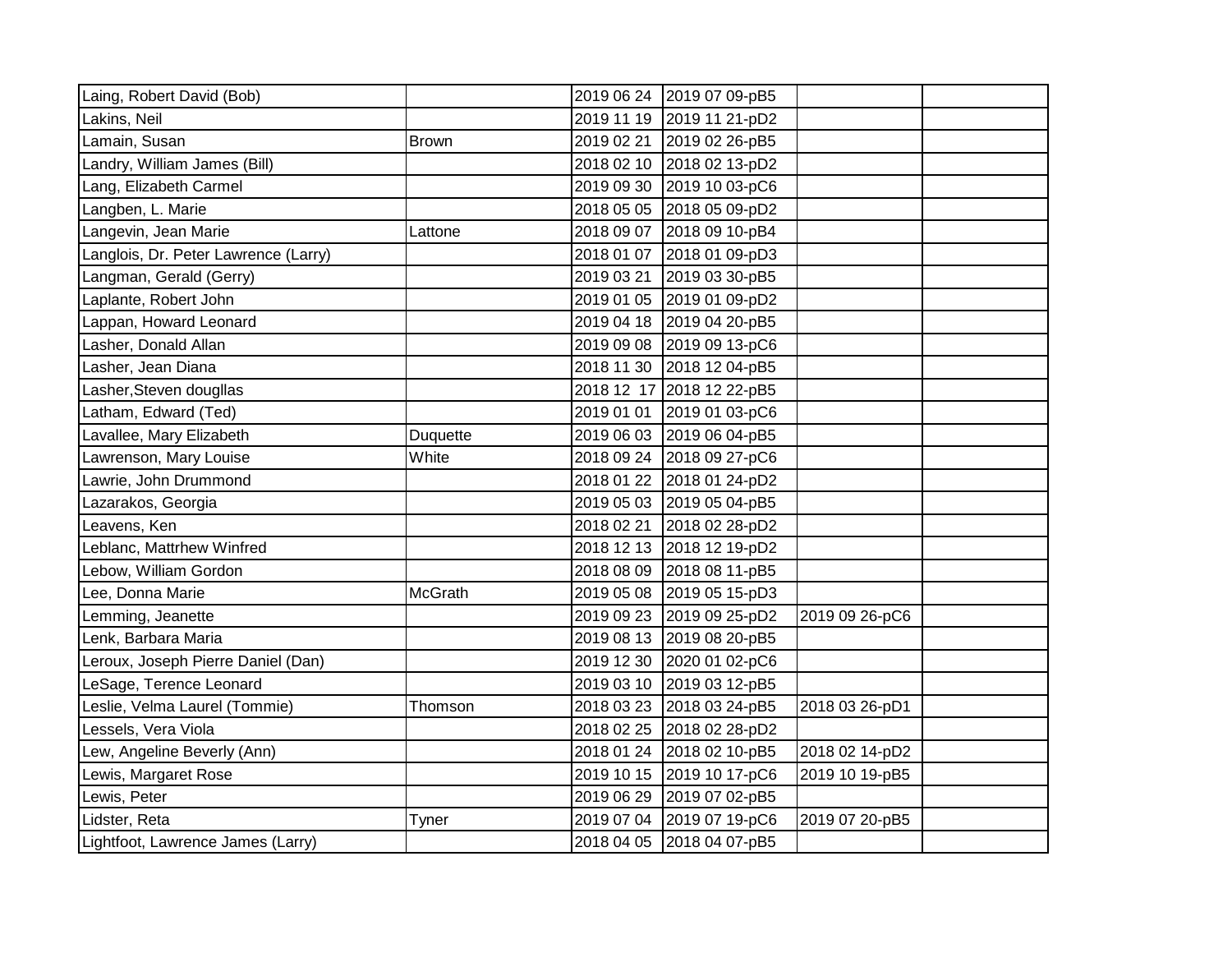| Little, Nadine Patricia                                 | Young     |            | 2018 06 05 2018 06 07-pC6 |                |                |
|---------------------------------------------------------|-----------|------------|---------------------------|----------------|----------------|
| Littler, Twila Dorothy                                  |           | 2018 02 27 | 2018 03 01-pC5            |                |                |
| Livingston, Jean                                        |           | 2019 09 30 | 2019 10 03-pC6            |                |                |
| Lloyd, Marshia                                          | Wing      | 2018 12 31 | 2019 01 08-pB5            |                |                |
| Lloyd, Larry                                            |           | 2018 11 01 | 2018 11 05-pB4            |                |                |
| Lloyd, Mary Joy                                         | Kristalyn |            | 2018 11 24 2018 12 15-pB5 |                |                |
| Locke, Dixie                                            | Davis     | 2019 03 19 | 2019 03 21-pC6            | 2019 03 22-pC6 |                |
| Locke, Dr, John Milton                                  |           |            | 2018 02 17 2018 02 21-pD2 |                |                |
| Locklin, Shelley Marie (Wabskionkotook MiigliziiNdotam) |           |            | 2018 07 25 2018 08 01-pD2 |                |                |
| Lognstaff, Grant Thomas                                 |           |            | 2019 07 16 2019 07 20-pB5 |                |                |
| Loner, Fay Helen                                        |           |            | 2018 04 03 2018 04 07-pB5 |                |                |
| Loney, Ernie Ray                                        |           |            | 2018 03 23 2018 03 27-pD1 |                |                |
| Loopmans, Geraldine                                     | Lalkens   |            | 2019 05 25 2019 05 28-pB5 |                |                |
| Lott, Theresa Rosalin                                   | Hughes    | 2018 08 11 | 2018 08 13-pB4            | 2018 08 14-pB5 |                |
| Lough, Jessie Pearl                                     | Logue     | 2018 06 22 | 2018 06 26-pB4            |                |                |
| Lough, Howard George                                    |           |            | 2019 04 18 2019 04 27-pB5 |                |                |
| Lougheed, Grace                                         | Harris    |            | 2019 03 06 2019 03 08-pC6 |                |                |
| Love, Beth Dora                                         |           |            | 2019 07 18 2019 08 03-pB5 |                |                |
| Lucas, Brenda Marlene                                   | Huffman   | 2018 07 08 | 2018 07 11-pD2            |                |                |
| Lucas, Claude                                           |           |            | 2018 08 14 2018 08 17-pC6 |                |                |
| Luffman, George Allan                                   |           |            | 2019 09 05 2019 09 10-pB7 |                |                |
| Lumley, Mary Marjorie Carol                             | Cronk     |            | 2019 12 12 2019 12 14-pB5 |                |                |
| Lutgarde Leys                                           |           |            | 2018 02 19 2018 03 19-pD1 |                |                |
| Lye, John Percy William (Jack)                          |           |            | 2018 10 10 2018 10 12-pC6 |                |                |
| Lynch, Danny Joseph                                     |           | 2019 05 23 | 2019 05 25-pB5            |                |                |
| Lynch, Eleanor Marie                                    | Amyotte   | 2018 11 14 | 2018 11 16-pC5            |                |                |
| Lynch, Vera Catherine                                   | Smith     | 2018 09 17 | 2018 09 19-pD2            |                |                |
| Lyons, Mary-Lou Darwin                                  |           |            | 2018 03 18 2018 04 12-pC6 | 2018 04 13-pC5 | 2018 04 14-pB5 |
| Lyons, Pamela Anne                                      | Morden    | 2019 08 12 | 2019 08 16-pC6            |                |                |
| Lyons, Pamela Anne                                      |           |            | 2019 08 12 2019 08 17-pB6 |                |                |
| Lyons, Pamela Anne                                      | Morden    |            | 2019 08 12 2019 08 20-pB5 |                |                |
| MacDermaid, Karen Suzanne                               |           |            | 2019 04 15 2019 04 18-pC6 |                |                |
| MacDonald, David Manley                                 |           | 2018 02 09 | 2018 02 17-pB5            |                |                |
| MacDonald, Deborah (Debbie)                             | Graff     |            | 2018 07 25 2018 07 28-pB5 |                |                |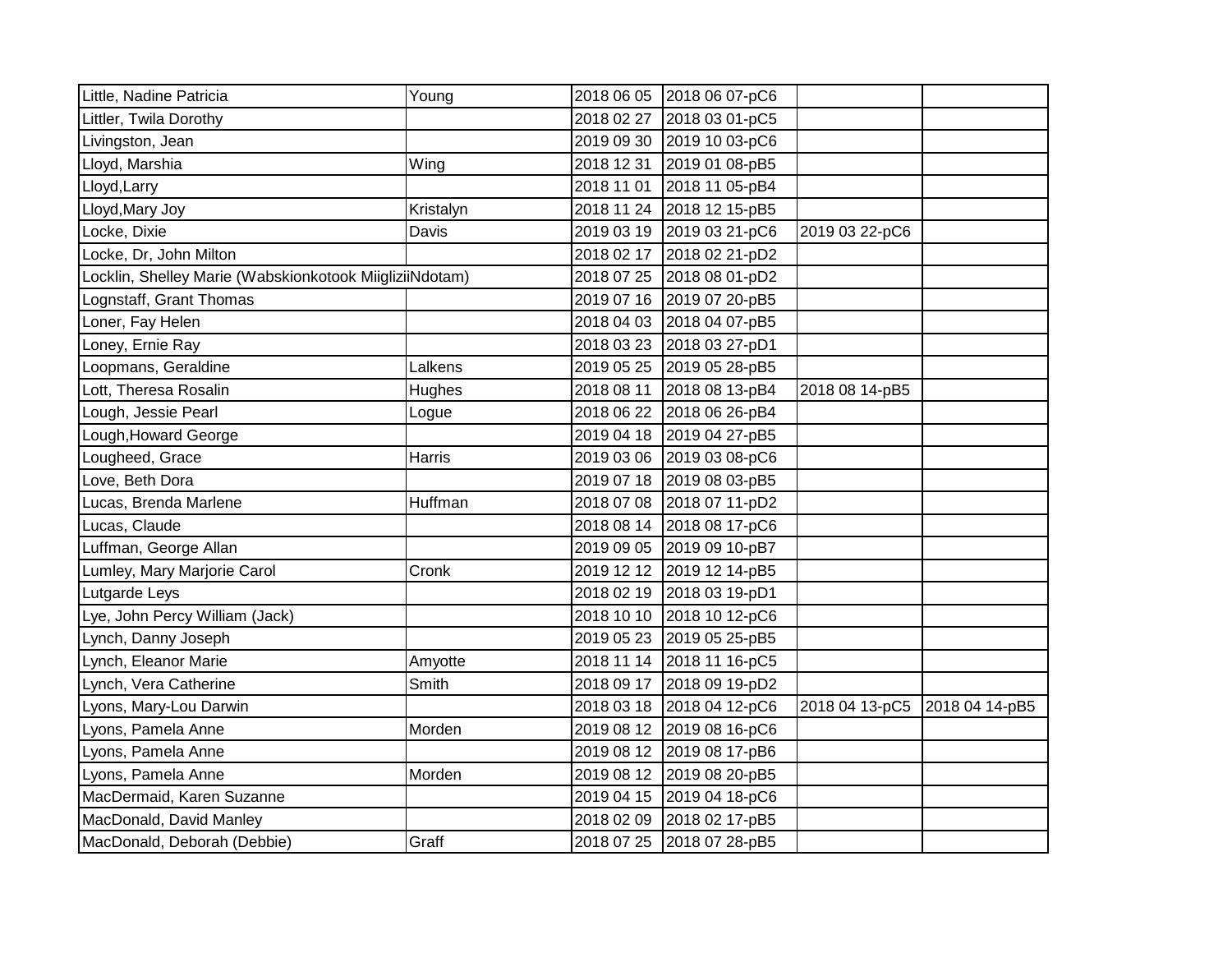| MacDonald, Edna Margaret        |          |            | 2019 10 25 2019 10 26-pB5 |                |  |
|---------------------------------|----------|------------|---------------------------|----------------|--|
| MacDonald, Edward Thomas        |          |            | 2019 01 04 2019 01 08-pB5 |                |  |
| MacDonald, George Elvin         |          |            | 2018 01 28 2018 01 31-pD1 |                |  |
| MacDonald, Ian Jeffrey          |          |            | 2018 04 03 2018 04 05-pC6 |                |  |
| MacDonald, James Jim Arthur     |          |            | 2019 08 03 2019 08 07-pD2 |                |  |
| MacDonald, John Duncan          |          |            | 2018 10 15 2018 10 20-pB5 |                |  |
| MacDonald, Troy Jeffery         |          |            | 2018 06 09 2018 06 13-pB5 |                |  |
| MacIntosh, Dr Douglas Alexander |          |            | 2019 08 10 2019 08 14-pD2 |                |  |
| MacIntosh, Dr Douglas Alexander |          |            | 2019 08 10 2019 08 20-pB5 |                |  |
| Mackay, William R.              |          |            | 2018 11 22 2018 11 24-pB4 |                |  |
| Mackenzie, Anne Catherine       | MacLeod  |            | 2018 02 27 2018 03 01-pC5 |                |  |
| MacLachlan, Patricia Gail       | Emeerson |            | 2018 12 17 2018 12 20-pC6 |                |  |
| Macleod, Elizabeth              | Smith    |            | 2018 10 28 2018 11 03-pB5 | 2018 11 03-pB5 |  |
| MacLeod, Malcolm Charles (Mac)  |          |            | 2018 05 06 2018 05 12-pB5 | 2018 06 30-pB5 |  |
| MacMillan, Kenneth Francis      |          |            | 2019 07 04 2019 07 06-pB5 |                |  |
| Macrury, Aulay Fraser           |          |            | 2019 07 18 2019 07 20-pB5 |                |  |
| Madden, Catherine Evelyn        | Campbell |            | 2019 09 26 2019 10 12-pB5 |                |  |
| Maddie, James Jeffrey           |          |            | 2019 12 11 2019 12 14-pB5 |                |  |
| Maillet, Norbert Joseph (Joe)   |          |            | 2019 04 17 2019 05 02-pC6 |                |  |
| Mallory, Audrey May             | Stewart  |            | 2019 03 09 2019 03 16-pB5 |                |  |
| Malseed, Barbara J.             | Snell    |            | 2019 10 20 2019 11 02-pB5 |                |  |
| Manera, Vittorio Pelligrino     |          |            | 2019 06 12 2019 06 15-pB5 |                |  |
| Manginas, Evangelos             |          |            | 2018 11 09 2018 12 15-pB5 |                |  |
| Manion, Jared Wesley Herbert    |          |            | 2019 08 16 2019 08 27-pB6 |                |  |
| Mantle, George John (Buck)      |          |            | 2018 10 11 2018 10 15-pB4 |                |  |
| Maracle, Douglas Eugene         |          |            | 2019 11 20 2019 11 26-pB5 | 2019 11 27-pB7 |  |
| Maracle, Elmer Edward           |          |            | 2018 08 05 2018 08 11-pB5 |                |  |
| Maracle, Kevin Thomas           |          |            | 2018 09 06 2018 09 08-pB5 |                |  |
| Maracle, Madge                  |          |            | 2018 09 30 2018 10 03-pD2 |                |  |
| Maracle-Craig, Linda Christine  |          |            | 2019 06 06 2019 06 11-pB5 |                |  |
| Markle, John Isaac              |          | 2019 04 15 | 2019 04 20-pB5            |                |  |
| Marr, John Kenneth              |          | 2018 02 08 | 2018 02 10-pB5            |                |  |
| Marshall, Art                   |          |            | 2019 12 09 2019 12 11-pB7 |                |  |
| Marshall, Barbara Jean          | Fraser   |            | 2018 01 29 2018 02 02-pC6 |                |  |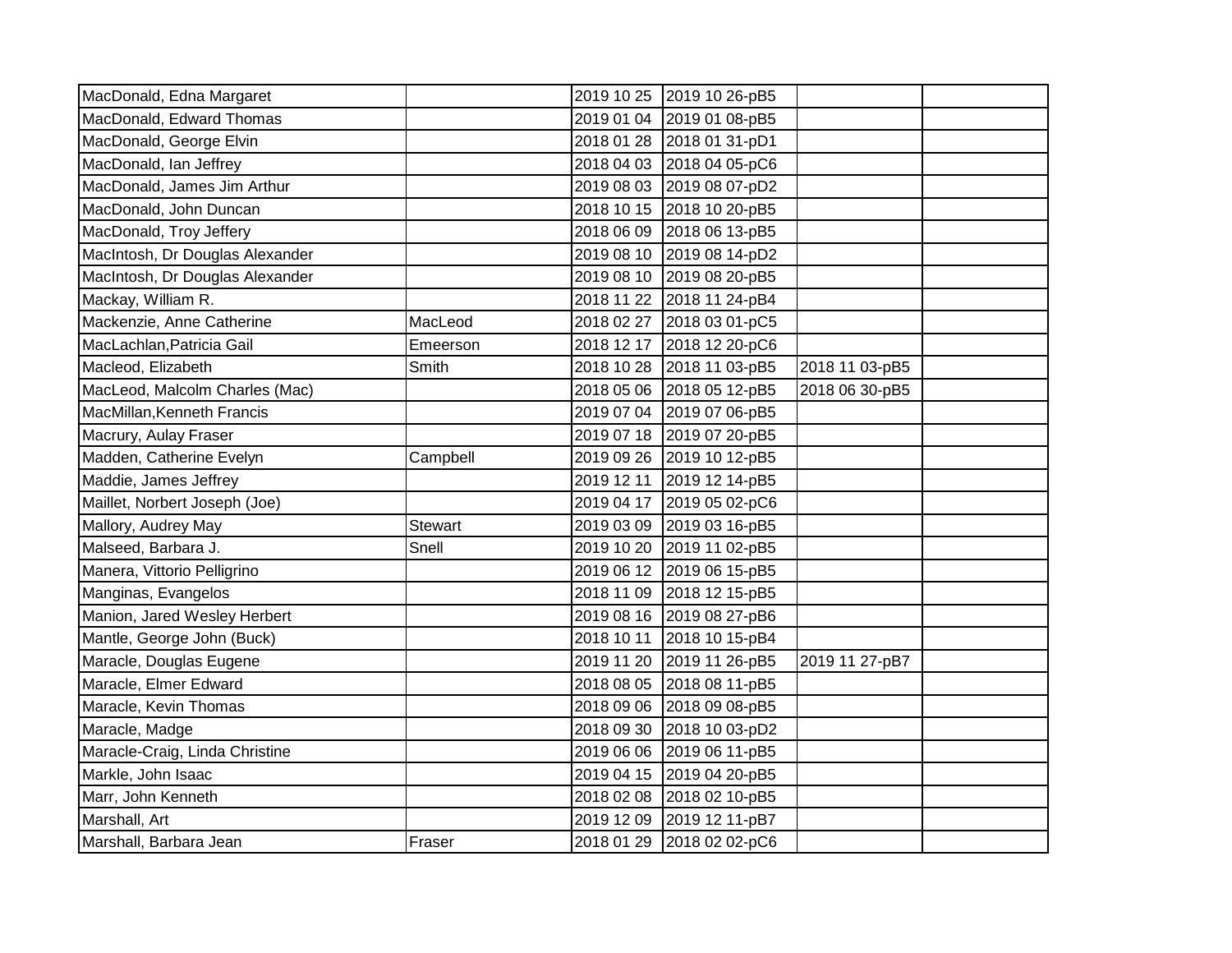| Marshall, Doris Mabel            | Young     |            | 2019 04 30 2019 05 04-pB5 |                |  |
|----------------------------------|-----------|------------|---------------------------|----------------|--|
| Marshall, Elsie                  | Cappleman |            | 2018 01 16 2018 01 18-pC6 |                |  |
| Marshall, Evelyn Maude           | Ray       |            | 2018 04 24 2018 04 26-pC6 | 2018 04 27-pC6 |  |
| Marshall, Ross                   |           |            | 2018 10 06 2018 10 10-pD2 |                |  |
| Martel, Jacqueline Gwen (Jackie) |           |            | 2019 05 11 2019 05 15-pD3 |                |  |
| Martin, Erma L.                  | Swan      |            | 2018 12 24 2018 12 27-pC6 | 2018 12 28-pC6 |  |
| Martin, Isobel Mae               | Reid      | 2018 02 01 | 2018 02 02-pC6            |                |  |
| Martin, Michael Shawn            |           | 2019 03 09 | 2019 03 19-pB5            |                |  |
| Marvin, Carol Betty              | Corlies   | 2018 10 09 | 2018 10 11-pC6            |                |  |
| Mason, Harold Clifton            |           | 2018 03 20 | 2018 03 23-pC6            | 2018 03 24-pB5 |  |
| Masterson, Daniel Joseph (Dan)   |           | 2018 12 11 | 2019 01 09-pD2            |                |  |
| Masterson, John Joseph(Jack)     |           |            | 2018 07 27 2018 08 01-pD2 |                |  |
| Matheson, Captain Terence Thomas |           |            | 2018 07 25 2018 07 28-pB5 |                |  |
| Matheson, Jennifer Ann Eythel    | Matheson  | 2018 12 11 | 2018 12 14-pC6            |                |  |
| Matheson, Jennifer Ann Eythel    |           |            | 2019 ?? ?? 2019 06 04-pB5 |                |  |
| Matthew, Thomas Criag (Tom)      |           |            | 2019 04 27 2019 05 09-pC6 |                |  |
| Matwyuk, Deborah Anne            | Tripp     |            | 2019 01 22 2019 01 24-pC6 |                |  |
| McAteer, Allan J.                |           |            | 2018 10 09 2018 10 13-pB5 |                |  |
| McAvoy, Thomas Peter             |           |            | 2019 03 28 2019 03 30-pB5 |                |  |
| Mcavoy, Patricia Anne            | Maloney   | 2019 05 05 | 2019 05 08-pD2            |                |  |
| McBeath, Duncan                  |           | 2019 04 20 | 2019 04 23-pB5            | 2019 06 07-pC6 |  |
| McBride, Jane (Jean)             |           | 2018 01 22 | 2018 01 27-pB5            |                |  |
| McBrien, Leroy George            |           |            | 2018 07 29 2018 08 02-pC6 | 2018 08 03-pC6 |  |
| McCain, Ann Nehushta             | Crawford  | 2018 12 11 | 2018 12 15-pB5            |                |  |
| McCallum, Carl                   |           | 2018 02 02 | 2018 02 03-pB5            |                |  |
| McCann, Shirley Elaine           |           | 2017 12 30 | 2018 01 02-pD3            |                |  |
| McCarey, Linda Anne              | Duncan    | 2018 09 08 | 2018 09 11-pB5            |                |  |
| McCauley, Katherine (Kae)        | Manahan   | 2018 12 30 | 2109 01 11-pC6            | 2019 01 12-pB5 |  |
| McCormack, Doug                  |           | 2018 02 01 | 2018 02 07-pD2            |                |  |
| McCormack, Linda Dianne          | Rushlow   | 2018 05 18 | 2018 05 23-pD2            |                |  |
| McCormick, Daniel                |           | 2018 06 19 | 2018 06 21-pC6            |                |  |
| McCoy, Shirley Ida               | Chestnut  | 2019 04 10 | 2019 04 16-pC5            |                |  |
| Mccoy, Shirley Jones             |           |            | 2018 11 02 2018 11 05-pB4 |                |  |
| Mcculloch, Ian                   |           |            | 2019 10 08 2019 10 11-pC6 |                |  |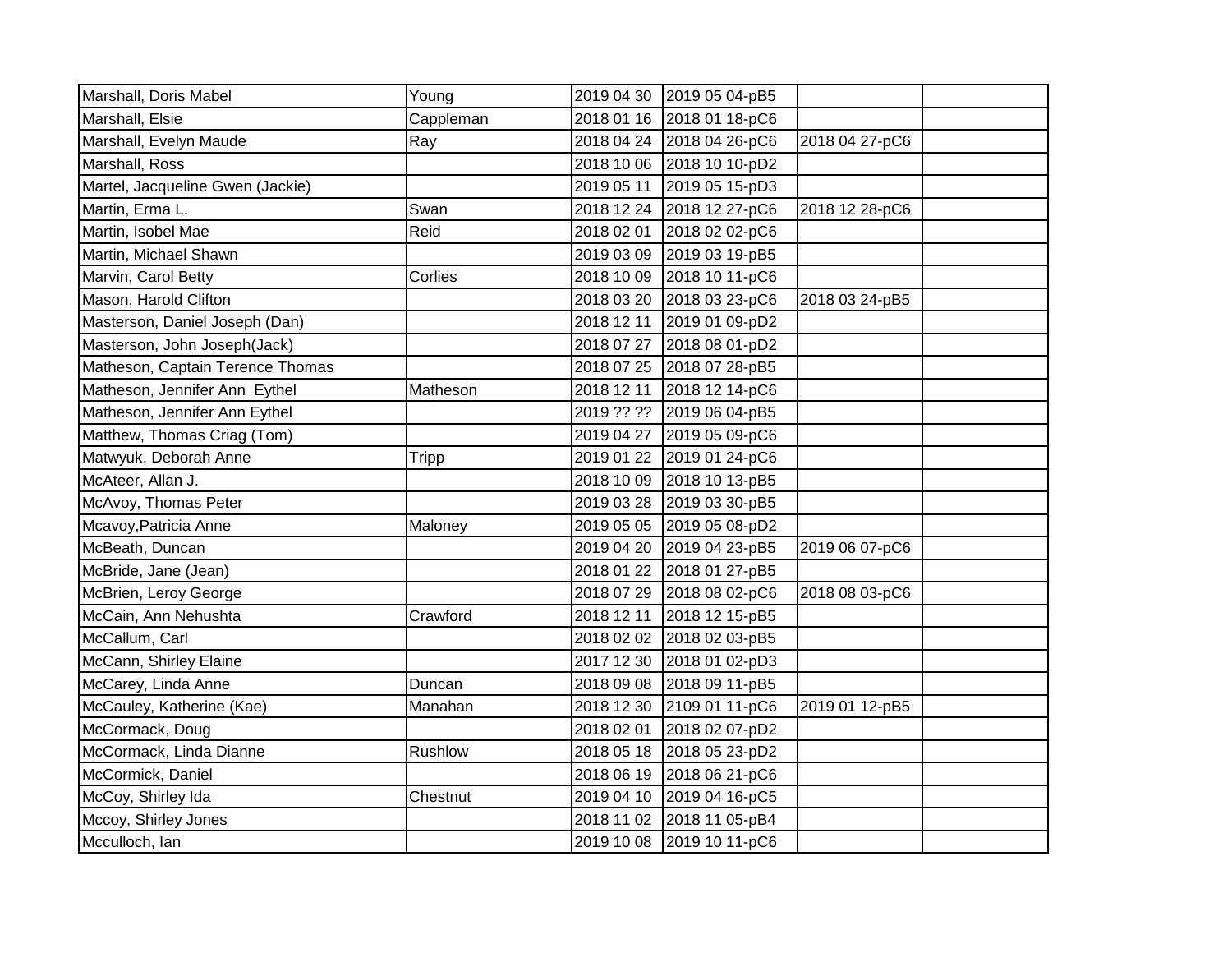| McDermott, James Charles        |                 | 2018 11 08 | 2018 11 06-pB5            |                |  |
|---------------------------------|-----------------|------------|---------------------------|----------------|--|
| McDonald, Kim Alison            |                 | 2019 03 30 | 2019 04 03-pD2            |                |  |
| McDonald, Pauline Norma         | Moore           |            | 2019 12 16 2019 12 17-pB5 | 2019 12 18-pB7 |  |
| McDowell, Marianne Audrey       | <b>Bruinsma</b> |            | 2018 01 14 2018 01 19-pC5 |                |  |
| McEnvoy, Evelyn Ruth            | Davidson        |            | 2018 09 11 2018 09 24-pB5 |                |  |
| McEvoy, Evelyn Ruth             | Chambers        |            | 2018 09 11 2018 09 13-pC6 | 2018 09 14-pC6 |  |
| McEwen, Clifford                |                 |            | 2018 07 16 2018 07 17-pB5 |                |  |
| McEwen, L. Joseph               |                 |            | 2018 01 07 2018 01 11-pC5 |                |  |
| McFaul, Audrey Leona            | Wilman          |            | 2018 08 26 2019 08 28-pD2 |                |  |
| McGarvey, Betty Jean            |                 |            | 2019 10 24 2019 10 26-pB5 |                |  |
| McGinnis, Leonard James         |                 |            | 2018 12 26 2018 12 29-pB5 |                |  |
| McGrath, Margaret Laura         | Mallett         |            | 2018 04 14 2018 04 17-pD2 |                |  |
| Mcguigan, Terrance John (Terry) |                 |            | 2019 10 18 2019 10 23-pD2 |                |  |
| McGuigan, Terrance John (Terry) |                 |            | 2019 10 18 2019 10 30-pD2 |                |  |
| McInroy, Ann Louise             | <b>Bolte</b>    |            | 2019 12 02 2019 12 03-pB7 |                |  |
| McInroy, Donald Johnston (Don)  |                 |            | 2018 10 24 2018 10 26-pC6 |                |  |
| McIntosh, Norma Jean            | Coleman         |            | 2019 08 14 2019 08 16-pC6 |                |  |
| McIntyre-Teal, Margaret Eileen  | Spence          |            | 2018 04 24 2018 04 26-pC6 |                |  |
| Mckenzie, Sheila May            | Cotton          |            | 2018 09 30 2018 10 02-pB5 |                |  |
| McKeown, Bernice Elizabeth      | Lisle           |            | 2018 09 28 2018 09 29-pB5 |                |  |
| McKeown, Grace Elizabeth Louise | Clarke          |            | 2019 07 07 2019 07 09-pB5 |                |  |
| McKeown, Leah DeNelda           | Carr            |            | 2018 09 28 2018 10 01-pB4 |                |  |
| Mclaren, Harold May             |                 |            | 2018 06 25 2018 06 26-pB4 |                |  |
| McLeod, Rev. Maurice            |                 |            | 2019 02 01 2019 02 05-pB5 |                |  |
| McMain, James Rodney (AI)       |                 |            | 2018 09 14 2018 09 17-pB5 |                |  |
| McMaster, Dennis Scott          |                 |            | 2018 10 13 2018 10 18-pC6 |                |  |
| McMillan, Donald                |                 |            | 2019 09 19 2019 09 25-pD2 |                |  |
| McMillan, Gary Everett          |                 |            | 2019 03 26 2019 04 09-pB5 |                |  |
| McMurray, Jeanette Jean         | Woodcock        |            | 2018 11 03 2018 11 06-pB5 |                |  |
| McMurray, Richard (Dick)        |                 | 2017 12 29 | 2018 01 03-pD2            |                |  |
| McMurter, Audrey Jean           | White           | 2018 07 16 | 2018 07 17-pB5            |                |  |
| McMurter, Roblin Reginald (Rob) |                 |            | 2018 04 23 2018 04 25-pD2 |                |  |
| McMurter, Willaim Roy           |                 |            | 2019 04 17 2019 04 23-pB5 |                |  |
| McMurter, William Roy           |                 |            | 2019 04 17 2019 04 20-pB5 |                |  |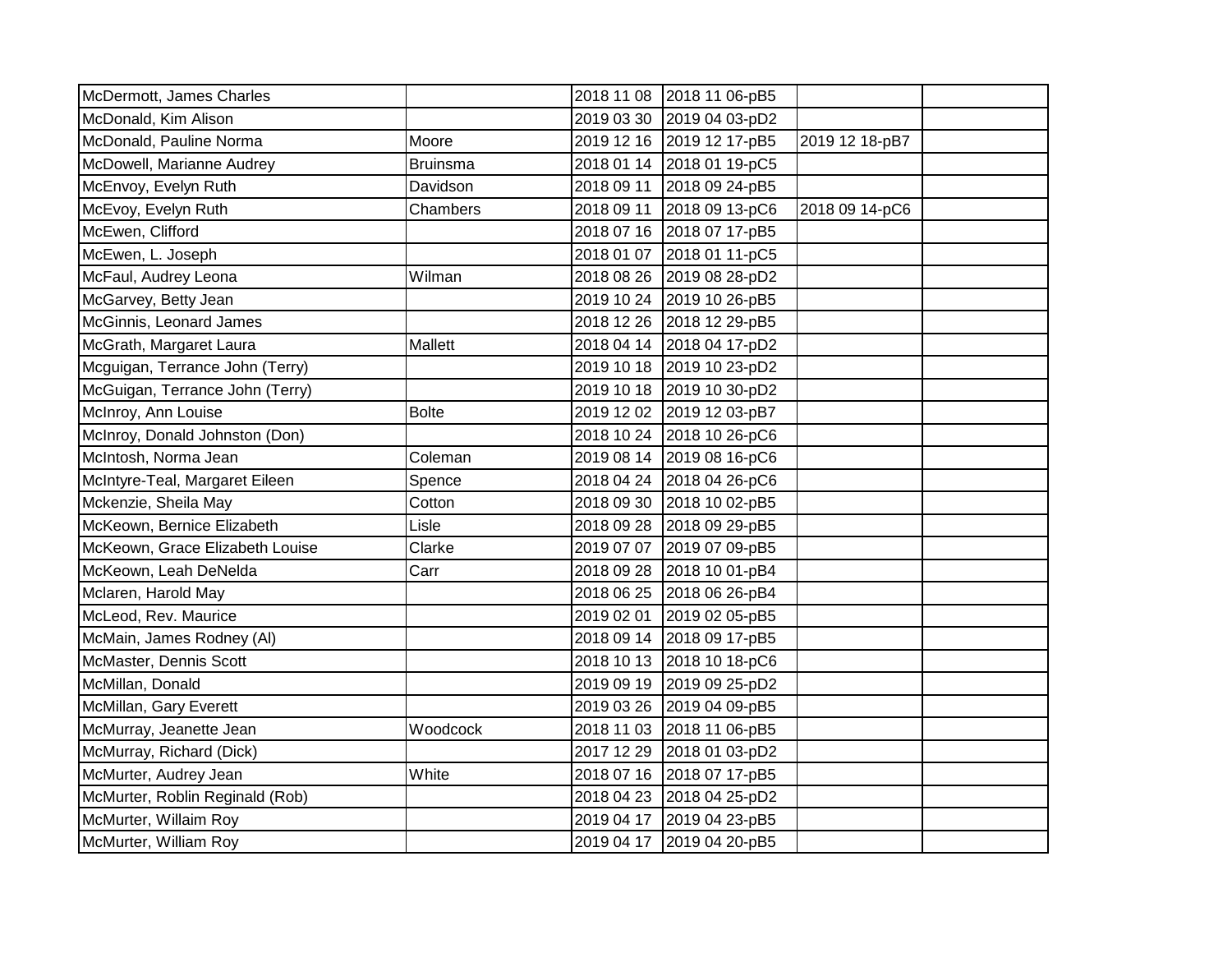| McMurter, Yvonne                  |            | 2018 08 30 | 2018 09 01-pB5 |                |  |
|-----------------------------------|------------|------------|----------------|----------------|--|
| McNamara, Elmer Haggarty          |            | 2018 01 21 | 2018 01 23-pD3 |                |  |
| McNaughton, Nancy Ellen           | Gold       | 2018 10 05 | 2018 10 13-pB5 |                |  |
| McNevin, Bruce Gordon             |            | 2019 02 08 | 2019 02 16-pB5 |                |  |
| Mcpherson, Margery Ellen          | Cook       | 2019 05 18 | 2019 05 21-pB5 |                |  |
| McRae, Audrey                     |            | 2018 09 11 | 2018 09 15-pB5 |                |  |
| McSherry, Leona Claire            |            | 2019 11 07 | 2019 11 12-pB5 |                |  |
| McTaggart, Mary Roseline (Rose)   | Dole       | 2018 01 01 | 2018 01 03-pD2 | 2018 01 04-pC6 |  |
| Meacher, Lawrence Stephen (Steve) |            | 2019 01 27 | 2019 01 30-pD2 |                |  |
| Meeks, Donald Milton              |            | 2019 11 10 | 2019 11 12-pB5 | 2019 11 13-pB7 |  |
| Meeks, Susan                      |            | 2019 02 12 | 2019 05 25-pB5 |                |  |
| Meeks, Susan Margaret             | Sharples   | 2019 02 12 | 2019 02 16-pB5 |                |  |
| Meeks, Terrance Shawn             |            | 2019 09 02 | 2019 09 07-pB5 |                |  |
| Melady, James Joseph              |            | 2018 03 31 | 2018 04 04-pD2 |                |  |
| Merchant, Leonard John            |            | 2019 04 12 | 2019 04 17-pD2 |                |  |
| Merchant, Diana Lynn              | Benson     | 2019 01 21 | 2019 01 24-pC6 |                |  |
| Merry, Bob                        |            | 2018 05 11 | 2018 05 19-pB5 |                |  |
| Meyers, Frank                     |            | 2019 09 15 | 2019 09 15-pD2 |                |  |
| Meyers, Frank                     |            | 2019 09 15 | 2019 09 18-pD2 |                |  |
| Middleton. Stephen Cecil          |            | 2019 04 11 | 2019 04 13-pB5 |                |  |
| Miller, Constance Audrey (Connie) |            | 2018 09 07 | 2018 09 08-pB5 | 2018 09 12-pD2 |  |
| Miller, G Ronald                  |            | 2018 10 26 | 2018 11 03-pB5 |                |  |
| Miller, John S.                   |            | 2019 09 15 | 2019 09 28-pB5 |                |  |
| Miller, Joyce                     | Rosenstein | 2019 02 ?? | 2019 02 14-pC6 |                |  |
| Miller, Lily Darch                | Atrill     | 2018 10 06 | 2018 10 09-pB4 |                |  |
| Miller, Lynn Helen                | Couroux    | 2018 01 18 | 2018 01 23-pD3 |                |  |
| Milton, Peter Robert              |            | 2018 03 11 | 2018 04 07-pB5 |                |  |
| Miron, Francis (Frank)            |            | 2019 04 29 | 2019 05 03-pC6 |                |  |
| Mischenko, Mary Elizabeth         |            | 2018 04 22 | 2018 04 25-pD2 |                |  |
| Mitchell, Catherine Anne          | Hepburn    | 2019 07 17 | 2019 07 30-pB5 | 2019 07 31-pD2 |  |
| Mitchell, Ida Maude Ruth          | Milligan   | 2018 01 20 | 2018 01 22-pD2 |                |  |
| Mitchler, Helen                   | O'Brien    | 2018 05 01 | 2018 05 05-pB5 |                |  |
| Mitts, Grant Albert               |            | 2018 04 22 | 2018 05 10-pC6 | 2018 05 12-pB5 |  |
| Mitz, Larry                       |            | 2018 04 28 | 2018 05 02-pD2 |                |  |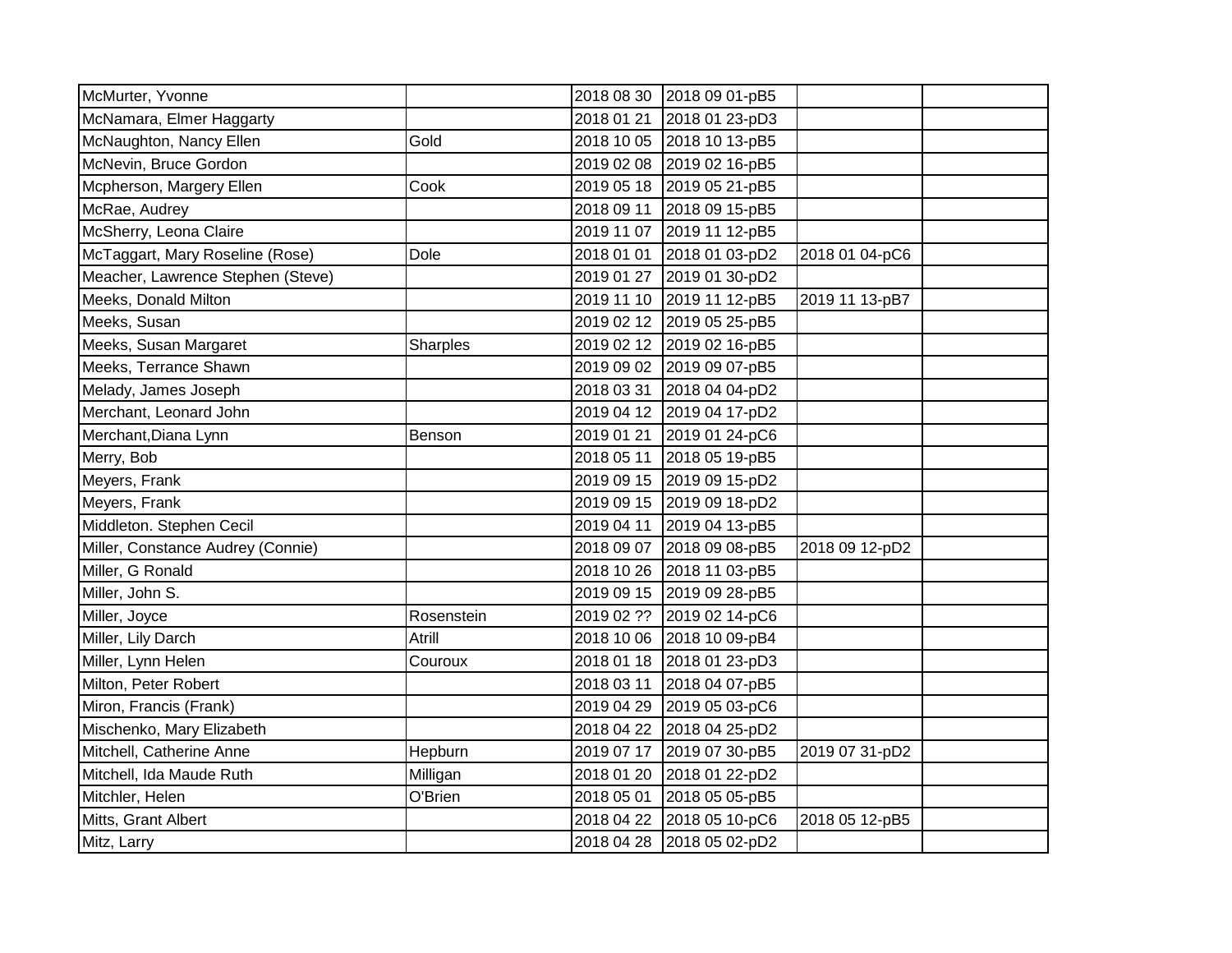| Mochulla, Gregory Anthony       |                | 2018 05 30 | 2018 06 14-pC5            |                |  |
|---------------------------------|----------------|------------|---------------------------|----------------|--|
| Mofina, Stan                    |                | 2018 02 06 | 2018 02 09-pC6            |                |  |
| Monoghan, Leo Laverne           |                |            | 2018 09 19 2018 09 20-pC6 |                |  |
| Montgomery, Harvey lloyd        |                | 2019 09 30 | 2019 10 03-pC6            |                |  |
| Moon, Betty May                 | Hill           | 2019 06 20 | 2019 06 25-pB5            |                |  |
| Moon, Sandra Susan              | McLauchlan     |            | 2018 12 08 2018 12 12-pD2 |                |  |
| Moore, Bradley Gary             |                | 2018 01 28 | 2018 01 31-pD1            |                |  |
| Moore, Donald Charles Thomas    |                | 2019 12 03 | 2019 12 05-pC6            |                |  |
| Moore, George Gordon            |                | 2018 12 01 | 2018 12 04-pB5            |                |  |
| Moore, Hilda Bernice            | Ackerman       |            | 2019 06 08 2019 06 11-pB5 |                |  |
| Moran, J.W.L. (Larry)           |                |            | 2018 10 27 2018 10 30-pB5 |                |  |
| Moreton, brenda Joan            | Jarvis         |            | 2019 01 23 2019 01 24-pC6 |                |  |
| Morgan, L. Darlene              | <b>Burns</b>   |            | 2018 12 04 2018 12 08-pB5 |                |  |
| Morgan-Keilty, Jane Fedelma     |                | 2019 09 23 | 2019 09 28-pB5            |                |  |
| Morin, Edward Ernest (Ted)      |                |            | 2019 04 04 2019 04 09-pB5 |                |  |
| Morrell, Frank Joseph           |                | 2018 ?? ?? | 2018 06 16-pB5            |                |  |
| Morris, Betty Kathaleen         | Way            |            | 2018 11 24 2018 11 27-pB5 |                |  |
| Morris, Hugh Robert (Bob)       |                |            | 2018 03 14 2018 03 16-pC6 | 2018 03 17-pB5 |  |
| Morris, Robert James            |                |            | 2018 04 06 2018 04 09-pD2 | 2018 04 10-pD2 |  |
| Morris, Sandra E.               |                | 2018 06 17 | 2018 06 20-pD2            |                |  |
| Morrison, Jean Marjorie         | Bier           |            | 2019 10 08 2019 10 12-pB5 |                |  |
| Morton, Sandra Helena           | Read           |            | 2018 01 12 2018 01 16-pD3 |                |  |
| Mouck, Marguerite               | Jeffrey        |            | 2018 08 30 2018 09 01-pB5 |                |  |
| Mouck, Roberta Gertrude         | <b>Brant</b>   | 2018 05 08 | 2018 05 09-pD2            |                |  |
| Mousseau, Gladys Patricia       | <b>Bazinet</b> | 2018 04 21 | 2018 04 24-pD2            | 2018 04 25-pD2 |  |
| Moynes, Mark Allan              |                |            | 2018 01 18 2018 01 22-pD2 |                |  |
| Mullin, Michael George (Mike)   |                |            | 2019 11 14 2019 11 16-pB5 |                |  |
| Mulroney, Patricia              | Trudeau        |            | 2019 06 03 2019 06 05-pD2 |                |  |
| Mulvihill, Mary Constance Irene |                | 2017 12 30 | 2018 01 03-pD2            |                |  |
| Mumby, Pearl Alexandria         | Billyard       |            | 2019 11 24 2019 11 27-pB7 |                |  |
| Mumby, William                  |                |            | 2018 11 14 2018 11 17-pB4 |                |  |
| Munro, Robert Leslie            |                | 2018 02 08 | 2018 02 10-pB5            |                |  |
| Murphy, Agnes Helena            | O'Connor       |            | 2018 04 13 2018 04 16-pD1 |                |  |
| Murphy, Anne Elizabeth          | McDonald       |            | 2019 04 16 2019 04 18-pC6 |                |  |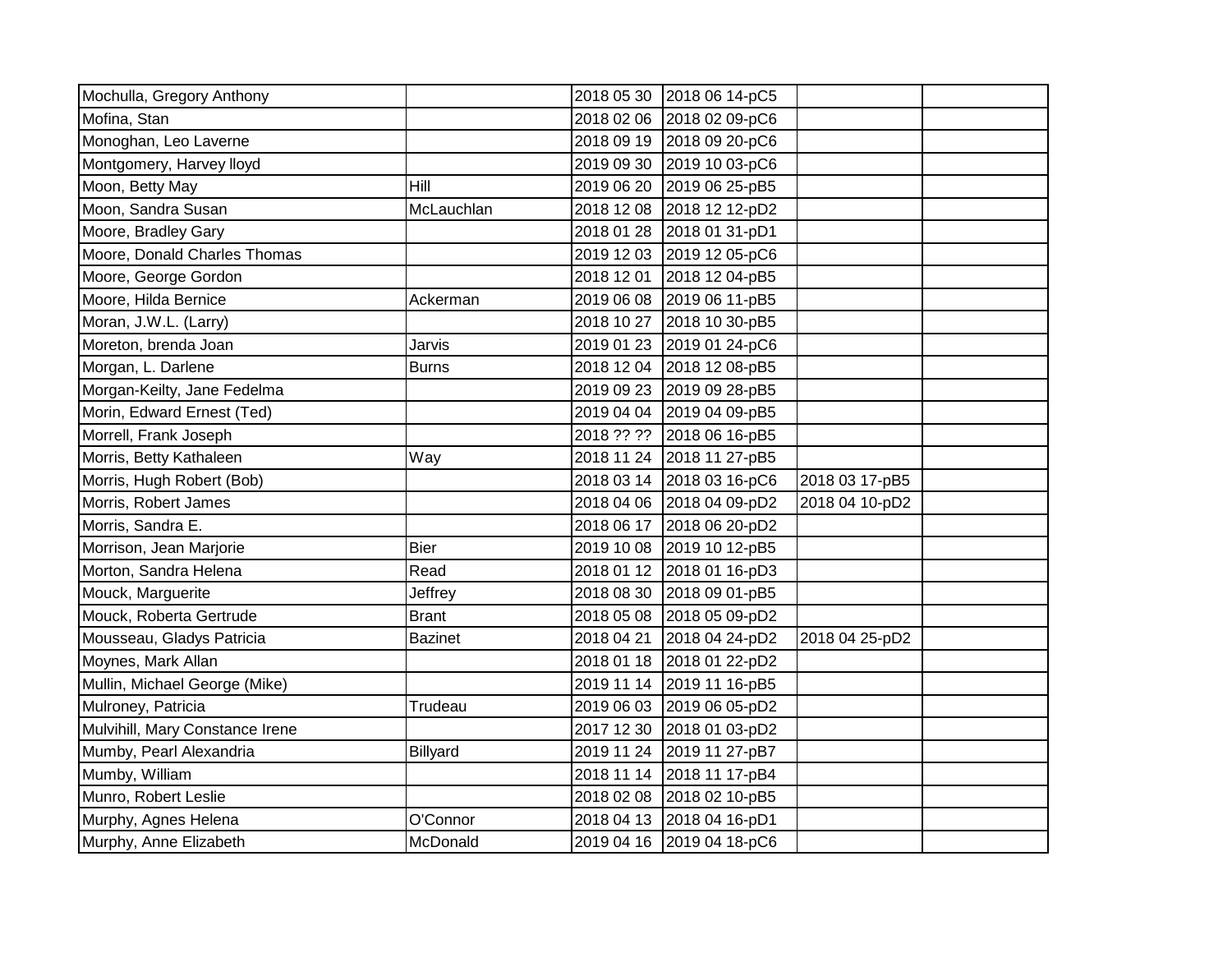| Murphy, Eileen                   |                |            | 2018 08 14 2018 08 29-pD2 |                |  |
|----------------------------------|----------------|------------|---------------------------|----------------|--|
| Murphy, Gloria Marie             | Mossing        | 2019 11 18 | 2019 11 23-pB5            |                |  |
| Murphy, Joan Eileen              |                |            | 2018 08 14 2018 08 18-pB5 |                |  |
| Murphy, Mary Teresa              |                |            | 2018 04 15 2018 04 18-pD1 |                |  |
| Murrary, Charles Patrick (Pat)   |                | 2018 05 07 | 2018 05 08-pD2            |                |  |
| Murray, James (Jim)              |                | 2019 03 22 | 2019 07 04-pC6            |                |  |
| Murray, Janet                    | Leman          | 2019 10 31 | 2019 11 06-pB7            |                |  |
| Murray, Jenet                    | Leman          | 2019 10 31 | 2019 11 07-pC6            | 2019 11 08-pC6 |  |
| Musgrave, Brian Wesley           |                | 2019 04 25 | 2019 04 27-pB5            |                |  |
| Myatt, Sandra Helen              | Porter         |            | 2019 06 16 2019 06 21-pC6 |                |  |
| Mylles, David Valian             |                | 2018 02 17 | 2018 02 23-pC6            |                |  |
| Naven, David Cameron             |                | 2018 02 15 | 2018 02 20-pD2            |                |  |
| Neily, Catherine Ann             | <b>Buckley</b> | 2019 10 27 | 2019 11 02-pB5            |                |  |
| Nelles, Joan Elizabeth           | Stevenson      | 2018 07 18 | 2018 07 21-pB5            |                |  |
| Nelson, Margaret May             | Crossan        | 2019 03 19 | 2019 03 23-pB5            |                |  |
| Nesheim, Norman Ivar             |                | 2019 04 08 | 2019 04 18-pC6            |                |  |
| Neugebauer, Marian Douglas       |                | 2018 11 26 | 2018 11 27-pB5            |                |  |
| Newlands, Edith Geraldine (Edie) |                | 2019 02 01 | 2019 02 05-pB5            | 2019 04 03-pD2 |  |
| Newman, Frederick William        |                | 2018 04 16 | 2018 04 27-pC6            | 2018 04 28-pB5 |  |
| Newman, Kenneth "Scott"          |                | 2019 08 26 | 2019 08 28-pD2            |                |  |
| Nicholas, Charles (Chuck)        |                | 2019 10 21 | 2019 11 02-pB5            |                |  |
| Nicholas, Peter Christos         |                | 2018 03 11 | 2018 03 13-pD2            | 2018 03 14-pD1 |  |
| Nicholls, Jana Lynn              | Kelly          |            | 2018 12 12 2018 12 15-pB5 |                |  |
| Nicholson, Deborah Anne          | Vilneff        | 2018 12 21 | 2019 01 02-pD2            |                |  |
| Nicholson, Douglas Eric          |                | 2019 09 22 | 2019 10 03-pC6            |                |  |
| Nickle, Robert (Grant)           |                | 2018 04 26 | 2018 04 28-pB5            |                |  |
| Nokes, Joan Matilda              | Carpenter      | 2019 05 19 | 2019 05 21-pB5            |                |  |
| Norton, John Roger               |                | 2018 02 08 | 2018 02 12-pD2            |                |  |
| Nuttall, Edwin (Bryce)           |                | 2019 05 15 | 2019 05 21-pB5            |                |  |
| Nuttall, James Raymond (Jim)     |                | 2018 05 05 | 2018 05 08-pD2            |                |  |
| O'Boyle Kelly, Dr. James Patrick |                | 2019 12 03 | 2019 12 07-pB5            |                |  |
| O'Brien, Michael Charles         |                | 2018 12 13 | 2018 12 18-pB5            |                |  |
| O'Brien, Sharon Lee              | Ashton         | 2019 06 03 | 2019 06 06-pC6            |                |  |
| O'Brien-Fear, Heather Midgley    |                |            | 2019 12 04 2019 12 10-pB7 |                |  |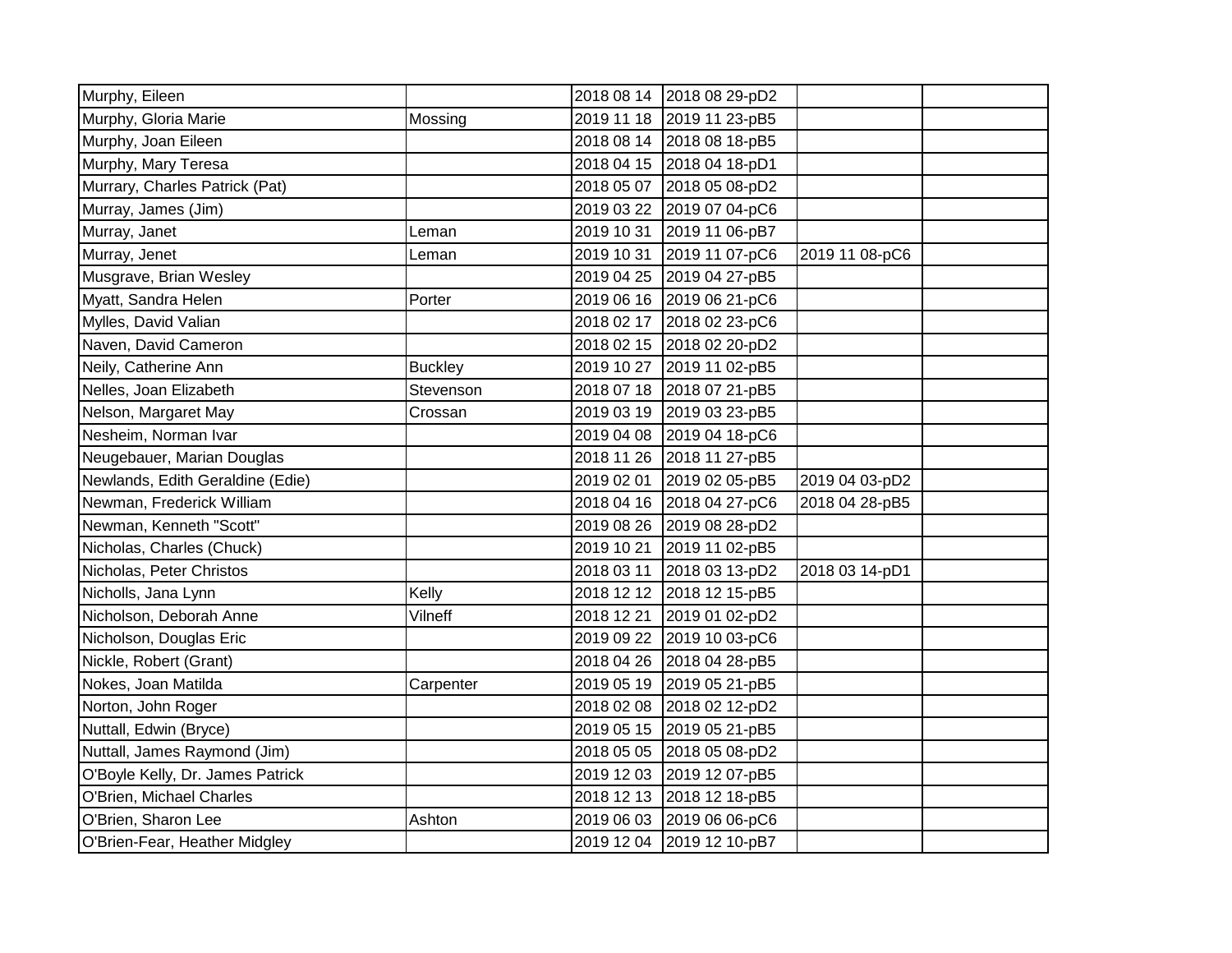| O'Donnell, Rosalie Ruth                 | Davis          |            | 2018 05 07 2018 05 09-pD2 |                |  |
|-----------------------------------------|----------------|------------|---------------------------|----------------|--|
| O'Donnell, Sterling Everett             |                |            | 2018 04 18 2018 04 21-pB5 |                |  |
| Ogden, Joan Carletta                    | McLeod         |            | 2019 07 14 2019 07 17-pD2 |                |  |
| Ogden, Jonathon David                   |                |            | 2019 07 11 2019 07 23-pB5 |                |  |
| Ogilvie, Muriel Amelia                  | Bennett        |            | 2018 07 26 2018 08 02-pC6 | 2018 09 01-pB5 |  |
| O'Grady, Kenneth Vincent (Ken)          |                |            | 2018 09 13 2018 09 15-pB5 |                |  |
| O'Grady, Kevin Alfred                   |                |            | 2019 02 22 2019 02 26-pB5 |                |  |
| Oliphant, Douglas Ronald                |                |            | 2018 04 05 2018 04 09-pD2 |                |  |
| O'Neil, Sharon Nancy                    |                | 2018 05 31 | 2018 06 06-pD2            | 2018 06 23-pB5 |  |
| O'Ray, Susan Ellen (Sue)                | <b>Barett</b>  |            | 2019 09 26 2019 09 28-pB5 |                |  |
| O'Ray, Susan Ellen (Sue)                | <b>Barrett</b> |            | 2019 09 26 2019 10 02-pD2 |                |  |
| Orfald, Scott (George)                  |                |            | 2019 07 ?? 2019 07 31-pD2 |                |  |
| Orser, Agnes Idella                     | Hinchliffe     |            | 2019 12 13 2019 12 17-pB5 |                |  |
| Osborne, Douglas William                |                | 2019 07 11 | 2019 07 13-pB5            |                |  |
| Oskamp, Gerardus Dirk Anthony (Ton)     |                | 2018 08 23 | 2018 08 25-pB5            |                |  |
| Ostrom, Kevin Ross                      |                |            | 2019 06 02 2019 06 12-pD2 |                |  |
| O'Sullivan, Joseph William              |                |            | 2019 03 19 2019 03 26-pB5 |                |  |
| Outwater, Robert                        |                |            | 2019 08 18 2019 08 17-pB6 |                |  |
| Paine, Geraldine Rosetta Florence(Jill) |                | 2019 04 30 | 2019 05 08-pD2            |                |  |
| Palmateer, Blaine Burton                |                |            | 2018 10 16 2018 10 18-pC6 |                |  |
| Palmateer, John Stanley                 |                |            | 2018 02 24 2018 09 26-pD2 | 2018 09 27-pC6 |  |
| Palmer, Goldie                          |                |            | 2019 12 26 2019 12 31-pB5 |                |  |
| Palmer, Robert Edwin (Bob)              |                |            | 2018 09 09 2018 09 11-pB5 | 2018 09 12-pD2 |  |
| Panabaker, David Albert                 |                |            | 2018 04 23 2018 05 02-pD2 |                |  |
| Panelas, Phil                           |                | 2018 02 01 | 2018 02 03-pB5            |                |  |
| Pankhurst, Alan Robert                  |                |            | 2018 09 28 2018 10 06-pB5 |                |  |
| Papanicolaou, Maria                     |                |            | 2019 01 22 2019 01 26-pB5 |                |  |
| Parker, Charles Allen (Al)              |                |            | 2018 11 04 2018 11 07-pD2 |                |  |
| Parker, Kenneth James (Jim)             |                |            | 2018 05 15 2018 05 22-pD1 |                |  |
| Parkhurst, John Keith                   |                |            | 2018 10 01 2018 10 06-pB5 |                |  |
| Parry, George Everton                   |                |            | 2018 12 12 2018 12 14-pC6 |                |  |
| Parry, Margaret                         | Clayton        |            | 2018 11 10 2018 11 13-pB5 |                |  |
| Parsons, Douglas Jack                   |                |            | 2019 08 17 2019 09 05-pC6 |                |  |
| Parsons, James (Jim)                    |                |            | 2018 01 27 2018 02 13-pD2 |                |  |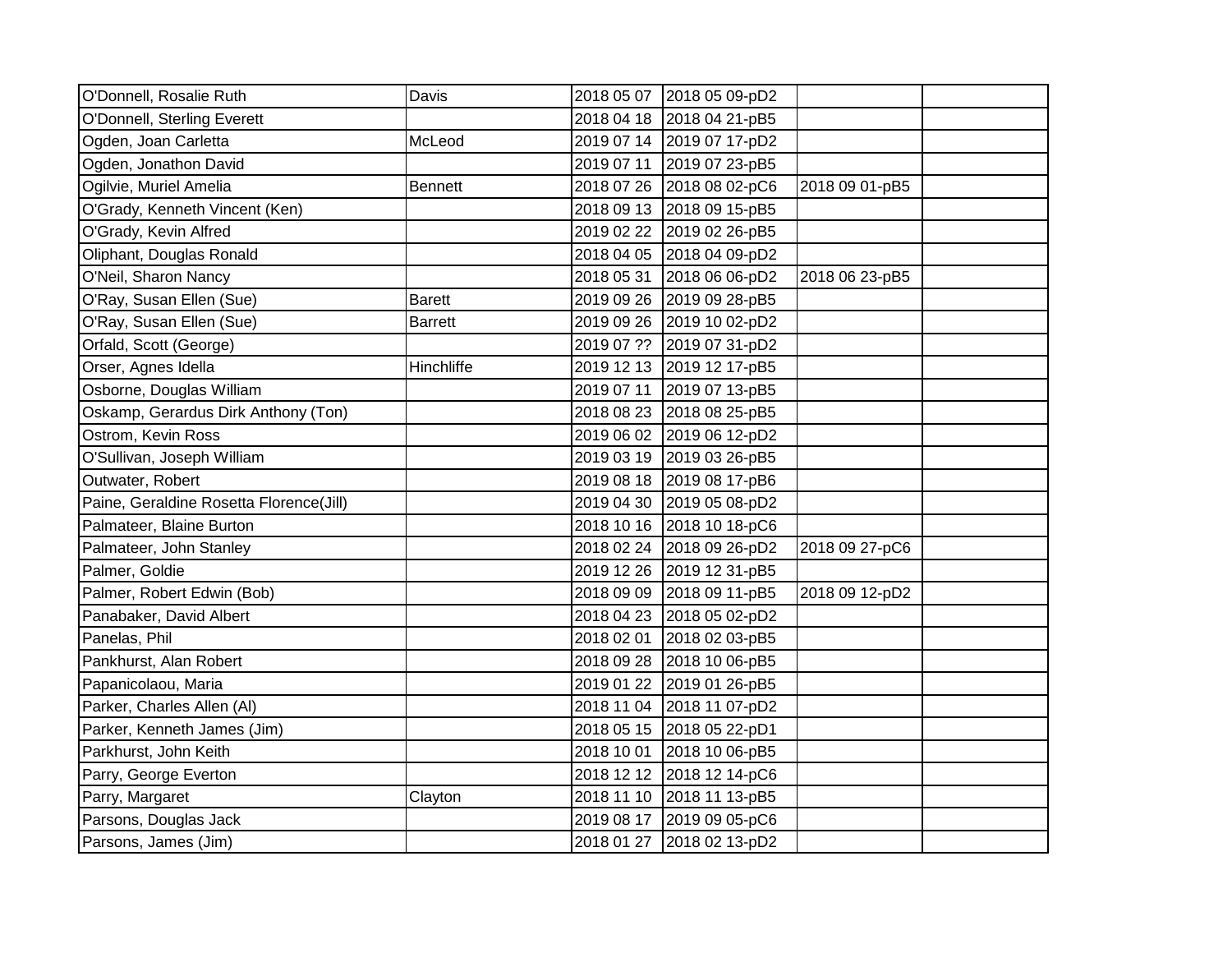| Pascoe, Christine Elizabeth      | Gordon         |            | 2018 10 25 2018 10 27-pB5 | 2018 10 29-pB5 |                |
|----------------------------------|----------------|------------|---------------------------|----------------|----------------|
| Patrick, Mary Anna               |                |            | 2018 06 14 2018 06 15-pC6 | 2018 06 16-pB5 |                |
| Patry, Yvonne Sr.                |                |            | 2019 01 18 2019 01 19-pB5 |                |                |
| Patterson, Dr. Helen Mary        |                |            | 2019 12 20 2019 12 24-pB7 |                |                |
| Patterson, James Arthur Edward   |                |            | 2019 12 06 2019 12 10-pB7 |                |                |
| Paul, Deborah M.                 | Maracle        |            | 2018 05 02 2018 05 05-pB5 |                |                |
| Paul, Paul Valentine             |                | 2019 11 16 | 2019 11 19-pB7            |                |                |
| Payne, Gary Llewellyn            |                | 2018 01 04 | 2018 01 06-pB5            |                |                |
| Payton, Alan Joshua              |                | 2018 03 25 | 2018 03 27-pD1            | 2018 03 28-pD1 |                |
| Peacock, Shirley                 |                |            | 2018 11 02 2018 11 10-pB5 |                |                |
| Peacock, Shirley Joan May        | <b>Neely</b>   | 2018 11 02 | 2018 11 21-pD2            |                |                |
| Pearce, Doris Echo               | <b>Broad</b>   |            | 2019 11 25 2019 11 30-pB5 |                |                |
| Pearce, Mark                     |                | 2018 03 31 | 2018 04 07-pB5            |                |                |
| Pearen, Roy                      |                | 2019 01 02 | 2019 01 05-pB5            | 2019 01 09-pD2 |                |
| Pearman, Barbara Deas            |                |            | 2018 09 12 2018 09 15-pB5 |                |                |
| Pedari, Ernesto                  |                |            | 2019 11 09 2019 11 12-pB5 |                |                |
| Peel, Audrey Lorian              |                |            | 2018 09 16 2018 09 19-pD2 |                |                |
| Peers, Karl Anthony              |                |            | 201? ?? ?? 2019 01 05-pB5 |                |                |
| Pepper, Shjaron Jean             | <b>Baldwin</b> |            | 2018 12 18 2018 12 20-pC6 |                |                |
| Pergantes, Brenda June           |                | 2019 04 07 | 2019 04 10-pD2            | 2019 04 11-pC6 | 2019 04 13-pB5 |
| Perron, Edouard Gerald           |                | 2018 08 01 | 2018 08 04-pB5            |                |                |
| Perry, Donna Faye                | Moore          |            | 2018 02 18 2018 02 20-pD2 |                |                |
| Perry, Francis Theresa           | Doucette       |            | 2019 05 13 2019 05 16-pC6 | 2019 05 16-pC6 |                |
| Perry, Hertha Minna              |                |            | 2019 07 05 2019 07 09-pB5 |                |                |
| Pertschy, Colleen Mary           |                |            | 2018 10 13 2018 10 15-pB4 |                |                |
| Peterkin, Edith K.               |                |            | 2019 10 18 2019 10 26-pB5 |                |                |
| Peters, Marie Graziella (Denise) | Cyr            |            | 2019 07 ?? 2019 07 23-pB5 | 2019 07 24-pD2 |                |
| Petherick, Carl Ernest           |                |            | 2018 02 13 2018 02 15-pC6 |                |                |
| Petracca, Noema                  |                |            | 2019 09 11 2019 09 14-pC6 |                |                |
| Petrie, Ralph Leon               |                |            | 2019 10 24 2019 10 25-pC6 | 2019 10 26-pB6 |                |
| Pettingill, John Allan           |                | 2017 12 29 | 2018 01 02-pD3            |                |                |
| Phieffer, Neil                   |                | 2018 09 30 | 2018 10 02-pB5            |                |                |
| Phillips, Angela Lynn            |                | 2018 05 15 | 2018 05 17-pC5            |                |                |
| Phillips, Marlene Ethel          | Derry          | 2019 11 23 | 2019 11 26-pB5            |                |                |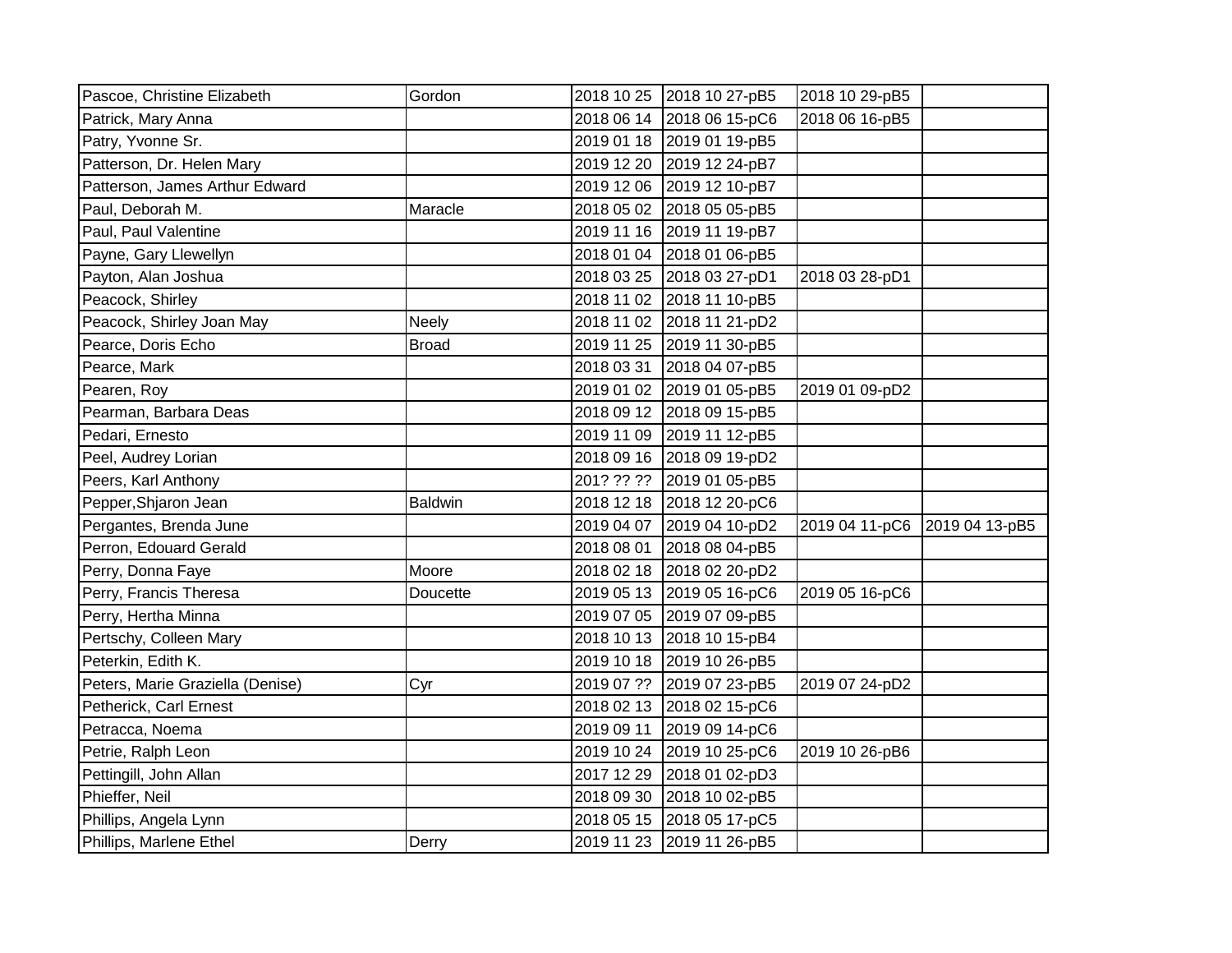| Philp, Bryce Richard           |                |            | 2019 08 23 2019 08 27-pB6 |                |  |
|--------------------------------|----------------|------------|---------------------------|----------------|--|
| Pitcher, Daniel William        |                | 2019 ?? ?? | 2019 10 30-pD2            |                |  |
| Plane, Derek Andrew            |                | 2018 09 10 | 2018 09 15-pB5            |                |  |
| Plews, Gloria Rose             | <b>Budreau</b> | 2019 06 21 | 2019 06 25-pB5            |                |  |
| Ploughman, Marlow Elizabeth    |                |            | 2018 06 15 2018 06 22-pC6 |                |  |
| Poechman, Mary Christine       | MacDonald      | 2018 02 07 | 2018 02 17-pB5            |                |  |
| Pollard, Carol Joyce           | Smith          | 2019 07 22 | 2019 07 25-pC6            |                |  |
| Pollard, Maria                 | Heasman        | 2018 03 30 | 2018 04 03-pD2            | 2018 04 04-pD2 |  |
| Poole, Eileen                  | Wannamaker     | 2018 09 23 | 2018 09 24-pB5            |                |  |
| Pope, Clyde Herbert            |                | 2019 05 29 | 2019 06 01-pB5            |                |  |
| Pope, Dorothy Audrey           | Sehl           | 2018 10 20 | 2018 10 24-pD2            |                |  |
| Post, Norman Miles             |                | 2019 11 17 | 2019 11 19-pB7            |                |  |
| Post-Jennifer Harriet Lois     | Fewtrell       |            | 2019 05 10 2019 05 15-pD3 |                |  |
| Potter, Muriel Jean            | <b>Brown</b>   | 2019 03 17 | 2019 03 23-pB5            |                |  |
| Potts, Robert John             |                | 2019 02 12 | 2019 02 15-pC6            |                |  |
| Potts, William (Bill)          |                | 2018 05 05 | 2018 05 09-pD2            |                |  |
| Potts, Shirley                 |                |            | 2019 05 19 2019 05 23-pC6 |                |  |
| Powell, Hilda Dorothy Evelyn   | Carter         |            | 2019 06 15 2019 06 18-pB7 |                |  |
| Powell, Sandiie                |                | 2018 12 21 | 2018 12 28-pC6            |                |  |
| Price, Clarence Arnold         |                | 2018 11 25 | 2018 11 29-pC6            |                |  |
| Prindle, Richard Weldon        |                | 2018 11 11 | 2018 11 15-pC5            |                |  |
| Pringle, Daniel Maurice        |                | 2019 12 18 | 2019 12 24-pB7            |                |  |
| Pugh, George Ernest            |                | 2019 08 03 | 2019 08 13-pB8            |                |  |
| Pultz, Joyce Helen             |                | 2018 03 30 | 2018 04 02-pD2            |                |  |
| Pulver, Doris "Mae"            | <b>Brooks</b>  | 2019 10 21 | 2019 10 22-pB7            |                |  |
| Pumple, Margaret Ann           |                | 2019 01 16 | 2019 01 17-pC6            |                |  |
| Punchard, Colin Reginald       |                | 2019 11 19 | 2019 11 26-pB5            |                |  |
| Purdon, Kenneth George         |                | 2019 11 03 | 2019 11 06-pB7            |                |  |
| Pyear, Larry Gerald            |                | 2018 04 29 | 2018 05 03-pC6            |                |  |
| Quann, Mary Frances            | Young          | 2018 03 17 | 2018 03 24-pB5            |                |  |
| Quann, Michael Joseph (Mickey) |                | 2018 01 02 | 2018 01 06-pB5            |                |  |
| Quintanilla, Mauricio          |                | 2018 03 29 | 2018 04 12-pC6            | 2018 04 13-pC5 |  |
| Quinton, Alice Finkle          | Chambers       | 2018 01 03 | 2018 01 06-pB5            |                |  |
| Quirt, Barry Michael           |                | 2019 04 30 | 2019 05 03-pC6            | 2019 05 04-pB5 |  |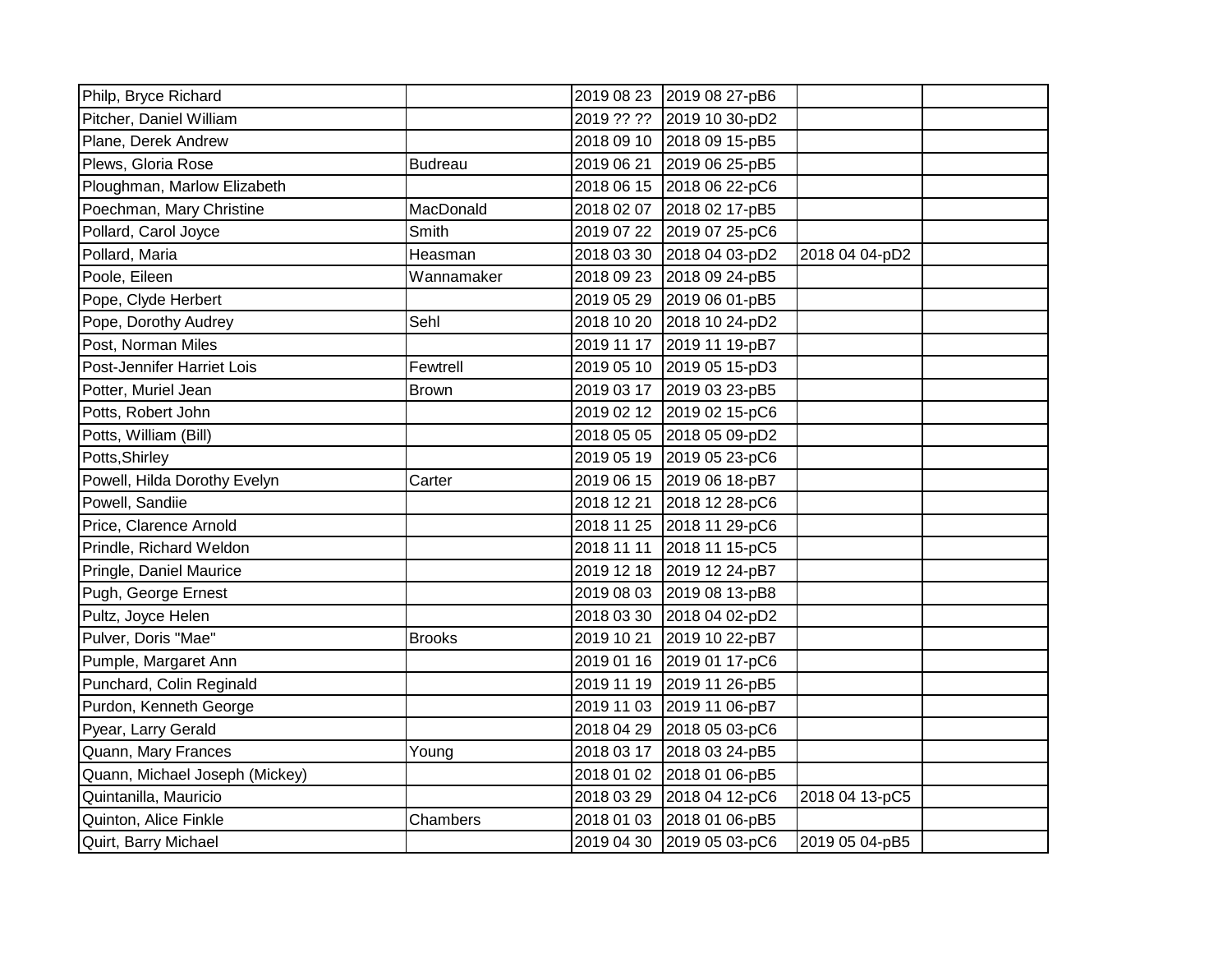| Radford, Orval (Sye)                |                  | 2018 04 22 | 2018 04 26-pC6 |                |                |
|-------------------------------------|------------------|------------|----------------|----------------|----------------|
| Radziwinowska, Kazimiera            |                  | 2019 04 28 | 2019 04 30-pB5 |                |                |
| Randall, Albert William (Al)        |                  | 2018 01 22 | 2018 01 24-pD2 |                |                |
| Rashotte, Donald Joseph             |                  | 2018 04 10 | 2018 04 11-pD2 |                |                |
| Rashotte, Elizabeth Madonna         | Bergeron         | 2019 10 12 | 2019 10 15-pB5 |                |                |
| Rawson, B. Maxine                   | Holden           | 2019 02 02 | 2019 02 06-pD2 |                |                |
| Ray, Dorothy May                    | Howes            | 2019 06 10 | 2019 06 13-pC6 |                |                |
| Ray, Marl William Patrick           |                  | 2018 06 12 | 2018 06 15-pC6 |                |                |
| Ray, Ralph Francis                  |                  | 2018 08 21 | 2018 08 23-pC6 |                |                |
| Redcliffe, Gordon Robert            |                  | 2019 05 06 | 2019 05 08-pD2 |                |                |
| Redpath, Elizabeth Eleanor          | Wilbur           | 2018 10 21 | 2018 11 03-pB5 |                |                |
| Reicker Ludolph, Velva Nettie Nancy | Ledgerwood       | 2019 02 07 | 2019 02 12-pB5 |                |                |
| Reid, Everett Donald                |                  | 2018 04 16 | 2018 04 19-pC6 |                |                |
| Reid, Glen Elliott                  |                  | 2019 06 03 | 2019 06 05-pD2 |                |                |
| Reid, Helen Audrey                  | Keller           | 2019 04 02 | 2019 04 04-pC8 | 2019 04 05-pC6 |                |
| Reid, Jean Marie                    |                  | 2018 09 20 | 2018 09 22-pC6 |                |                |
| Reid, John Timothy Ernest           |                  | 2018 10 09 | 2018 10 15-pB4 |                |                |
| Reid, Neil Douglas                  |                  | 2018 11 07 | 2018 11 10-pB5 |                |                |
| Reid, Randall James (Randy)         |                  | 2019 09 26 | 2019 09 28-pB5 |                |                |
| Reid, Robert Leslie                 |                  | 2019 05 31 | 2019 06 04-pB5 | 2019 06 05-pD2 |                |
| Reil, Aidan Patrick Dominic         |                  | 2018 08 13 | 2018 08 15-pD2 |                |                |
| Reisberry, Shayna Elizabeth Jean    |                  | 2018 05 09 | 2018 05 19-pB5 |                |                |
| Reston, Floria Esther               | Arama            | 2019 07 08 | 2019 07 09-pB5 |                |                |
| Retallick, Bruce Edwin              |                  | 2019 10 20 | 2019 10 23-pD2 |                |                |
| Revoy, Marie                        |                  | 2017 12 18 | 2018 01 09-pD3 |                |                |
| Reynolds, John Richard              |                  | 2019 07 31 | 2019 08 03-pB5 |                |                |
| Rich, Ronald Doran                  |                  | 2019 03 23 | 2019 03 26-pB5 |                |                |
| Richmond, Lorne Turnbull            |                  | 2018 02 27 | 2018 02 28-pD2 |                |                |
| Riddell, Pat                        |                  | 2019 09 25 | 2019 10 04-pC6 | 2019 10 05-pB5 | 2019 10 08-pB7 |
| Riddell, Tom                        |                  | 2019 09 22 | 2019 10 04-pC6 | 2019 10 05-pB5 | 2019 10 08-pB7 |
| Rikley, Clara Emily                 | <b>McCormack</b> | 2018 11 26 | 2018 12 01-pB4 |                |                |
| Rion, Shirley                       | Masterson        | 2018 02 01 | 2018 02 03-pB5 | 2018 02 04-pD2 |                |
| Ritchie, Grant Bernard              |                  | 2019 12 15 | 2019 12 17-pB5 |                |                |
| Rivers, Olive                       |                  | 2018 12 22 | 2018 12 27-pC6 |                |                |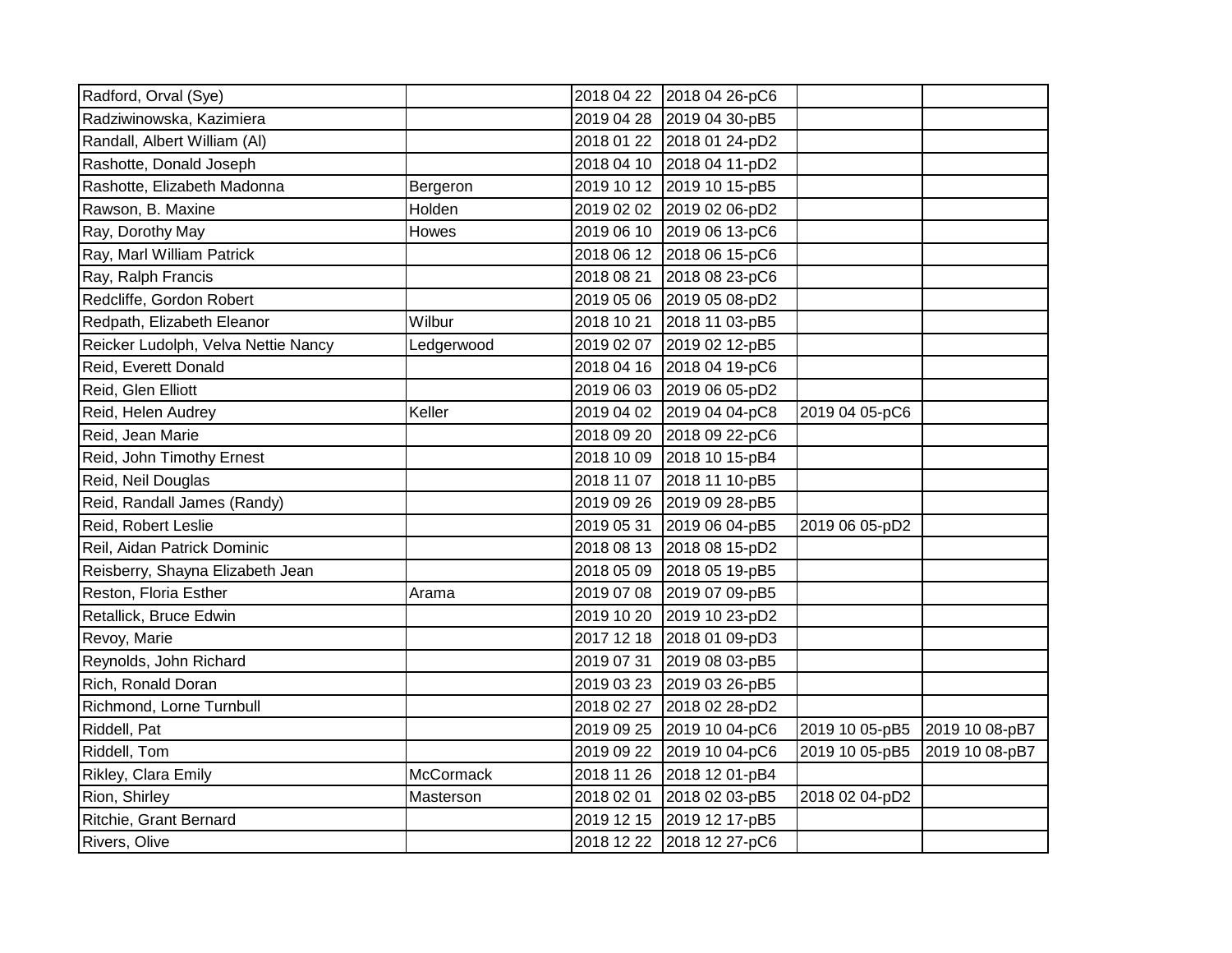| Robb, May Lillian (Molly)                  |             |            | 2019 10 12 2019 10 15-pB5 |                |  |
|--------------------------------------------|-------------|------------|---------------------------|----------------|--|
| Roberts, William Wayne                     |             | 2019 06 17 | 2019 06 19-pD2            |                |  |
| Robertson, James Stewart                   |             | 2019 07 20 | 2019 07 23-pB5            |                |  |
| Robertson, Lance Charles Henry (Charlie)   |             | 2018 10 23 | 2018 10 26-pC6            |                |  |
| Robertson, Peter                           |             | 2018 02 19 | 2018 03 03-pB5            |                |  |
| Robertson, Richard Scott (Robbie)          |             | 2018 07 07 | 2018 07 09-pB4            |                |  |
| Robertson, Vera Irene                      |             | 2019 02 11 | 2019 02 12-pB5            |                |  |
| Robichaud, Debbie Lee                      |             | 2019 01 13 | 2019 01 15-pB5            |                |  |
| Robinson, Audrey Judy                      | Cassibo     | 2019 03 25 | 2019 03 27-pD2            |                |  |
| Robinson, Doris Gwendolyn                  | Herman      | 2018 03 08 | 2018 03 10-pB5            |                |  |
| Robinson, Dorotha Marion                   |             | 2018 11 13 | 2018 11 14-pD2            |                |  |
| Robinson, Sally                            | Wilkinson   | 2019 01 31 | 2019 02 13-pD2            |                |  |
| Robinson, Terrance Lee                     |             | 2019 07 20 | 2019 07 24-pD2            |                |  |
| Robson, Patricia Grace (Pat)               | Vanderwater | 2019 07 05 | 2019 07 09-pB5            |                |  |
| Roebuck, Lawrence Edward (Larry)           |             | 2019 02 10 | 2019 02 13-pD2            |                |  |
| Rogers, Douglas Carl                       |             | 2018 03 21 | 2018 03 23-pC6            |                |  |
| Rollins, John Ross                         |             | 2019 09 19 | 2019 09 24-pB7            | 2019 09 25-pD2 |  |
| Rollins, Marilyn G.                        | MacDermaid  | 2018 04 27 | 2018 04 28-pB5            | 2018 04 30-pD2 |  |
| Rolston, J. Marlene                        |             | 2019 03 09 | 2019 03 12-pB5            |                |  |
| Roper, Claude Arthur                       |             | 2018 12 05 | 2018 12 07-pC6            |                |  |
| Roscoe, Justin Derek                       |             | 2018 09 28 | 2018 10 03-pD2            |                |  |
| Rose, Robert James                         |             | 2018 10 10 | 2018 10 11-pC6            | 2018 10 12-pB6 |  |
| Ross, Arthur James (Tobe)                  |             | 2018 08 15 | 2018 08 18-pB5            |                |  |
| Ross, Marshall                             |             | 2018 10 06 | 2018 10 09-pB4            |                |  |
| Ross, Merilyn Elinor                       | Payne       | 2019 10 28 | 2019 10 30-pD2            |                |  |
| Routhier, Sergeant Sylvain Joseph Francois |             | 2018 07 31 | 2018 08 04-pB5            |                |  |
| Rowe, Enid Marie                           | MacMullen   | 2019 01 23 | 2019 01 26-pB5            |                |  |
| Rowland, Robert James (Bob)                |             | 2018 04 03 | 2018 04 09-pD2            |                |  |
| Roy, Linda Doreen                          | Reid        | 2018 10 24 | 2018 10 27-pB5            |                |  |
| Rumleskie, Shirley                         |             | 2018 02 04 | 2018 02 08-pC6            |                |  |
| Rump, Dennis Louis                         |             | 2018 01 12 | 2018 01 16-pD3            | 2018 01 19-pC5 |  |
| Rushlow, Barbara Anne                      | DeMarsh     | 2018 04 07 | 2018 04 09-pD2            | 2018 04 10-pD2 |  |
| Rushton, David Noble                       |             | 2018 03 24 | 2018 03 31-pB5            |                |  |
| Russell, Karen Marie                       |             | 2017 11 22 | 2018 02 20-pD2            | 2018 02 21-pD2 |  |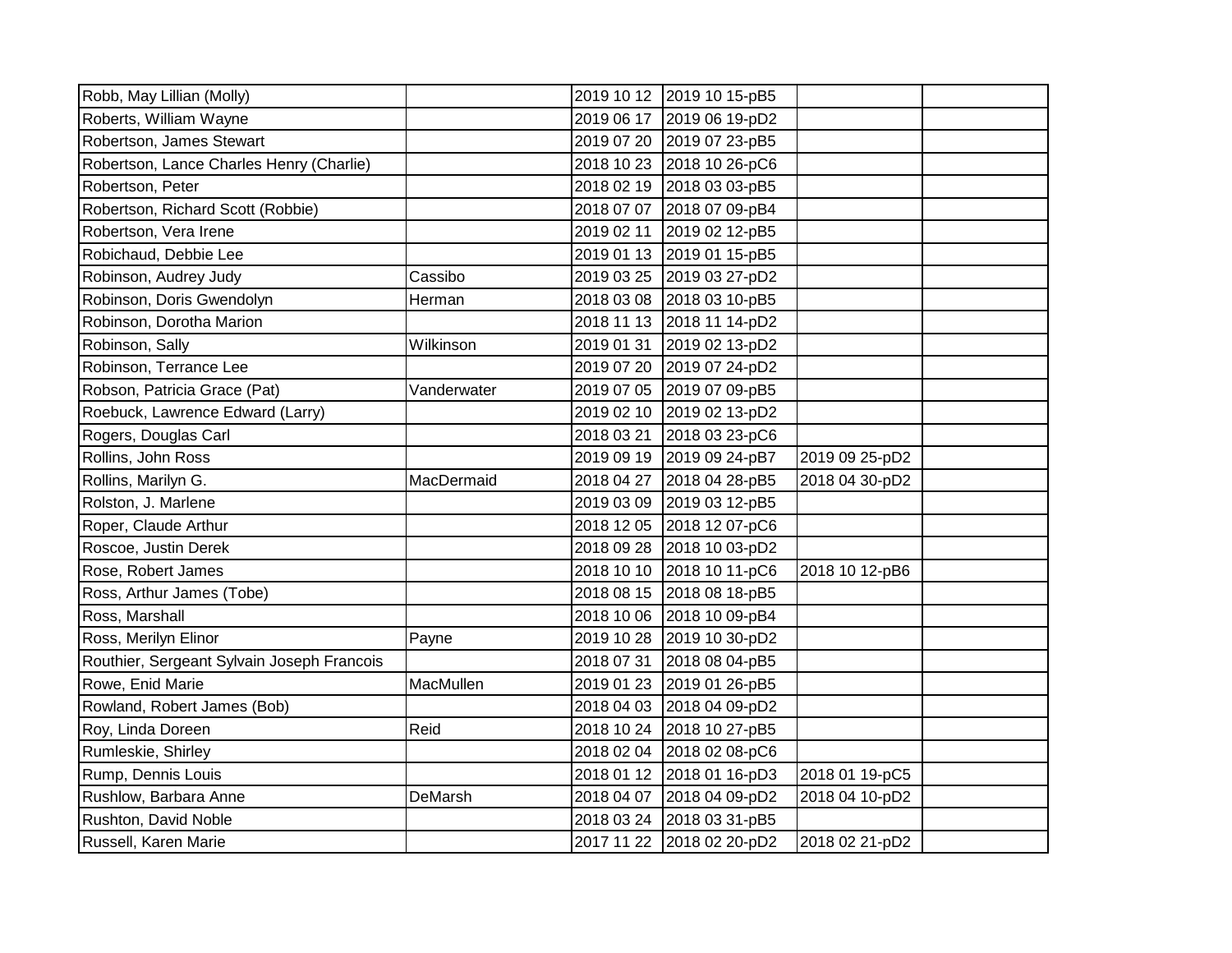| Russett, Harry Benjamin      |                 |            | 2019 08 24 2019 08 27-pB6 |                |  |
|------------------------------|-----------------|------------|---------------------------|----------------|--|
| Ruttan, Elsie Lorraine       | Bovay           | 2018 01 09 | 2018 01 11-pC5            |                |  |
| Ryan, Howard Michael         |                 |            | 2019 06 27 2019 06 29-pB5 | 2019 07 02-pB5 |  |
| Ryan, Jack William John      |                 |            | 2018 10 23 2018 10 24-pD2 |                |  |
| Ryan, Lisa Lynn              |                 |            | 2019 12 17 2019 12 19-pC6 |                |  |
| Ryer, Erin Rose Mary         |                 |            | 2019 10 21 2019 10 26-pB5 |                |  |
| Sadler, Douglas Eugene       |                 |            | 2018 04 27 2018 05 01-pD2 |                |  |
| Sagriff, Agnes Teresa        | Cassibo         |            | 2019 07 19 2019 07 23-pB5 |                |  |
| Sallans, William Allen Ralph |                 |            | 2018 12 07 2018 12 11-pB5 |                |  |
| Salottolo, Janice Virginia   | Wheeler         |            | 2019 08 17 2019 08 21-pD2 |                |  |
| Salter, Rita Violet          | Kenny           |            | 2019 01 30 2019 02 05-pB5 |                |  |
| Sandercock, Donna Jean       | Bateman         | 2018 05 31 | 2018 06 04-pB4            |                |  |
| Sanford, Shirley May         | <b>Brethour</b> |            | 2018 08 13 2018 08 31-pC6 |                |  |
| Santarelli, Jack             |                 | 2018 10 09 | 2018 10 11-pC6            |                |  |
| Sararas, Elven Frederick     |                 |            | 2019 09 18 2019 10 10-pC4 |                |  |
| Sarginson, Herman Cecil      |                 |            | 2019 06 25 2019 06 26-pD2 |                |  |
| Sarles, Harold Ivan          |                 |            | 2018 02 16 2018 02 20-pD2 |                |  |
| Satl, Cyril                  |                 |            | 2019 07 12 2019 07 13-pB5 |                |  |
| Saunders, Majorie Sylvia     | Russell         |            | 2019 06 18 2019 06 22-pB5 |                |  |
| Schamerhorn, Doreen Gladys   | Pearson         |            | 2019 03 10 2019 03 12-pB5 |                |  |
| Schleifer, Artur (Art)       |                 |            | 2019 03 12 2019 03 22-pC6 |                |  |
| Schrieder, Frances Marie     |                 |            | 2019 06 12 2019 06 15-pB5 |                |  |
| Schriver, Oscar Perry        |                 |            | 2019 09 30 2019 10 02-pD2 | 2019 10 04-pC6 |  |
| Schroedter, Brigitta         | Weiss           |            | 2018 04 23 2018 04 25-pD2 |                |  |
| Schwager, Jason              |                 |            | 2017 12 25 2018 03 27-pD1 |                |  |
| Scott, Duncan Alexander      |                 |            | 2019 06 12 2019 06 14-pC6 | 2019 06 15-pB5 |  |
| Scott, Jean Lillian          | Thurston        |            | 2019 02 13 2019 02 16-pB5 | 2019 02 19-pB5 |  |
| Scott, Peter                 |                 | 2019 11 22 | 2019 11 30-pB5            |                |  |
| Seeley, Phillip Lloyd        |                 |            | 2018 04 13 2018 04 18-pD1 |                |  |
| Semark, Doris                | Allen           |            | 2018 03 15 2018 03 17-pB5 |                |  |
| Sewell, Barry William        |                 | 2018 01 23 | 2018 01 26-pC6            |                |  |
| Sexsmith, Joyce Isabelle     | Gibson          | 2018 01 10 | 2018 01 13-pB4            |                |  |
| Seymour, Margaret R.         |                 |            | 2018 03 08 2018 03 10-pB5 |                |  |
| Shacklock, Len               |                 |            | 2019 07 21 2019 08 03-pB5 |                |  |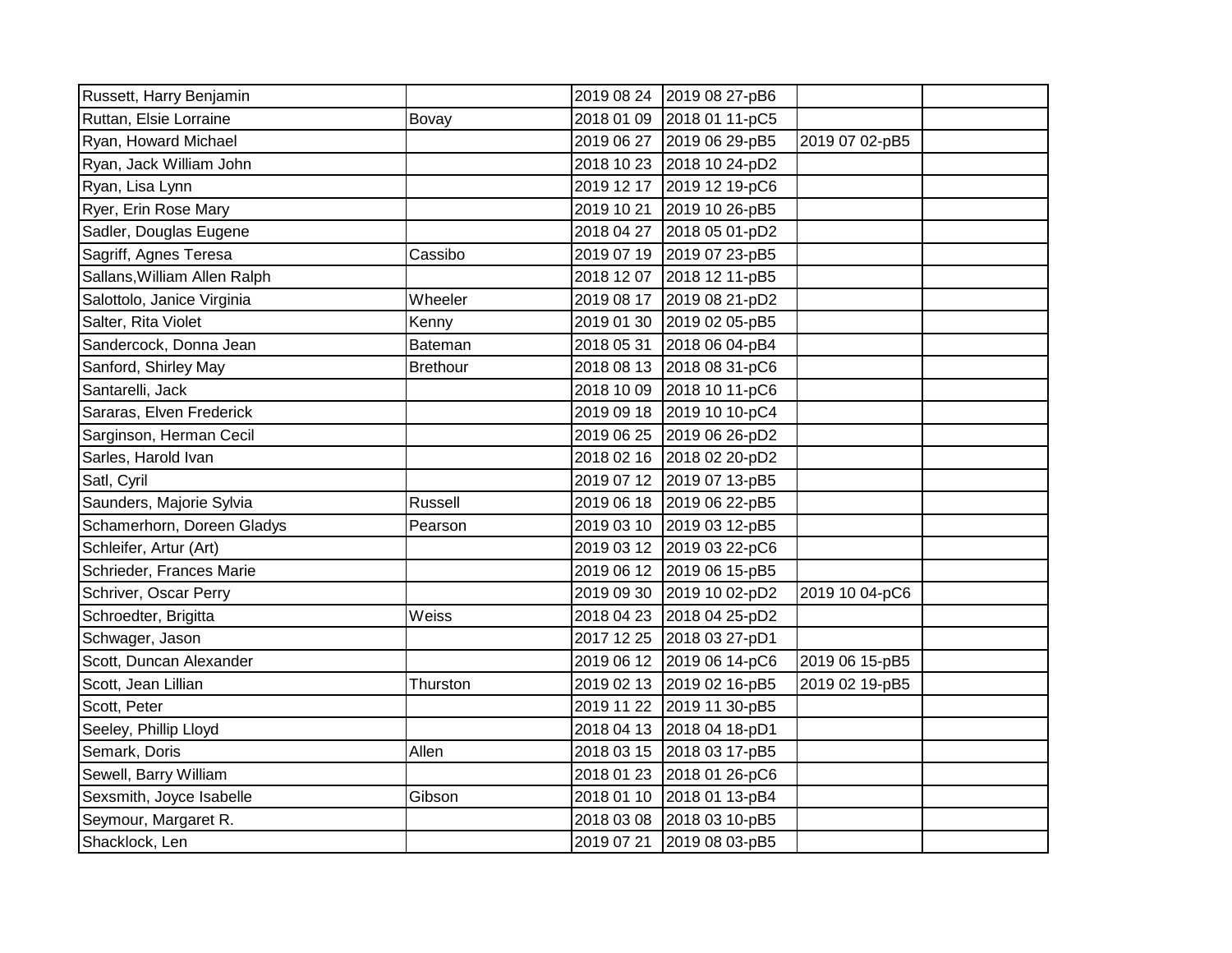| Sharpe, Shirley                     | Badgley       | 2019 10 06 | 2019 10 10-pC4 |                |                |
|-------------------------------------|---------------|------------|----------------|----------------|----------------|
| Shaver, Derek K.                    |               | 2019 04 14 | 2019 04 20-pB5 | 2019 04 24-pD2 |                |
| Shaver, Derek K.                    |               | 2019 04 14 | 2019 04 24-pD2 |                |                |
| Shaver, Glenn Aaron                 |               | 2019 08 29 | 2019 09 10-pB7 |                |                |
| Shaw, Eileen Ruby                   | Hagerman      | 2018 02 07 | 2018 02 12-pD2 | 2018 05 19-pB5 | 2018 05 19-pB5 |
| Shaw, Judith Elaine                 | Farrell       | 2019 06 24 | 2019 06 26-pD2 |                |                |
| Sheanan, Joseph Patrick             |               | 2019 04 24 | 2019 04 27-pB5 |                |                |
| Sheppard, Steven Chester            |               | 2019 02 26 | 2019 03 02-pB5 |                |                |
| Sherbert, Donald Robert (Don)       |               | 2019 06 12 | 2019 06 14-pC6 |                |                |
| Sheridan, Carolyn Patricia          | Hull          | 2018 08 16 | 2018 08 18-pB5 |                |                |
| Sherry, Ronald Geen                 |               | 2019 11 11 | 2019 11 12-pB5 | 2019 11 13-pB7 | 2019 11 14-pC6 |
| Shiers, Darrell Leonard Grant (Len) |               | 2018 03 09 | 2018 03 17-pB5 |                |                |
| Shipton, Mary Louise                | Miller        | 2019 02 17 | 2019 02 23-pB5 |                |                |
| Shorey, Donald Albert               |               | 2018 05 10 | 2018 05 15-pD2 |                |                |
| Shorey, Lynne                       |               | 2018 04 28 | 2018 05 02-pD2 | 2018 05 09-pD2 |                |
| Shorey, Dianne                      | <b>Beatty</b> | 2018 12 08 | 2018 12 11-pB5 |                |                |
| Short, Lorraine Denise              | Pope          | 2019 12 05 | 2019 12 07-pB5 |                |                |
| Sills, Donald Keith                 |               | 2018 02 14 | 2018 02 17-pB5 |                |                |
| Sills, Mary Ellen                   | Chambers      | 2019 12 28 | 2019 12 31-pB5 |                |                |
| Simmons, Wayne Leonard Laing        |               | 2019 11 07 | 2019 11 12-pB5 |                |                |
| Simpson, Lawrence Clifford Joseph   |               | 2018 04 19 | 2018 04 20-pC6 |                |                |
| Simpson, Leo James                  |               | 2018 05 03 | 2018 05 05-pB5 | 2018 05 07-pD1 |                |
| Simpson, Morgan Thomas              |               | 2018 03 02 | 2018 03 07-pD2 |                |                |
| Sinclair, William Lewis (Bill)      |               | 2018 09 10 | 2018 09 12-pD2 |                |                |
| Sine, Helen Madeline                | Benn          | 2018 02 09 | 2018 02 10-pB5 |                |                |
| Sine, Joan Ann                      |               | 2019 05 22 | 2019 05 25-pB5 |                |                |
| Sine, Reginald Grenville            |               | 2019 01 06 | 2019 01 10-pC6 |                |                |
| Sisson, Elinor Mary                 | Lee, Oaks     | 2019 04 09 | 2019 04 11-pC6 | 2019 04 13-pB5 |                |
| Skyes, Peggy Jean                   |               | 2019 08 24 | 2019 08 27-pB6 |                |                |
| Slaughter, Brian                    |               | 2018 11 21 | 2018 11 30-pC6 |                |                |
| Slaughter, Inez                     | Keeping       | 2019 11 28 | 2019 12 05-pC6 |                |                |
| Sleep, Gertrude Fawcett             | Tyner         | 2017 12 18 | 2018 01 13-pB4 |                |                |
| Slingerland, Laura Filona           | Harry         | 2018 05 22 | 2018 05 25-pC6 |                |                |
| Smetaniuk, Bohdan (Bo)              |               | 2018 03 08 | 2018 03 24-pB5 |                |                |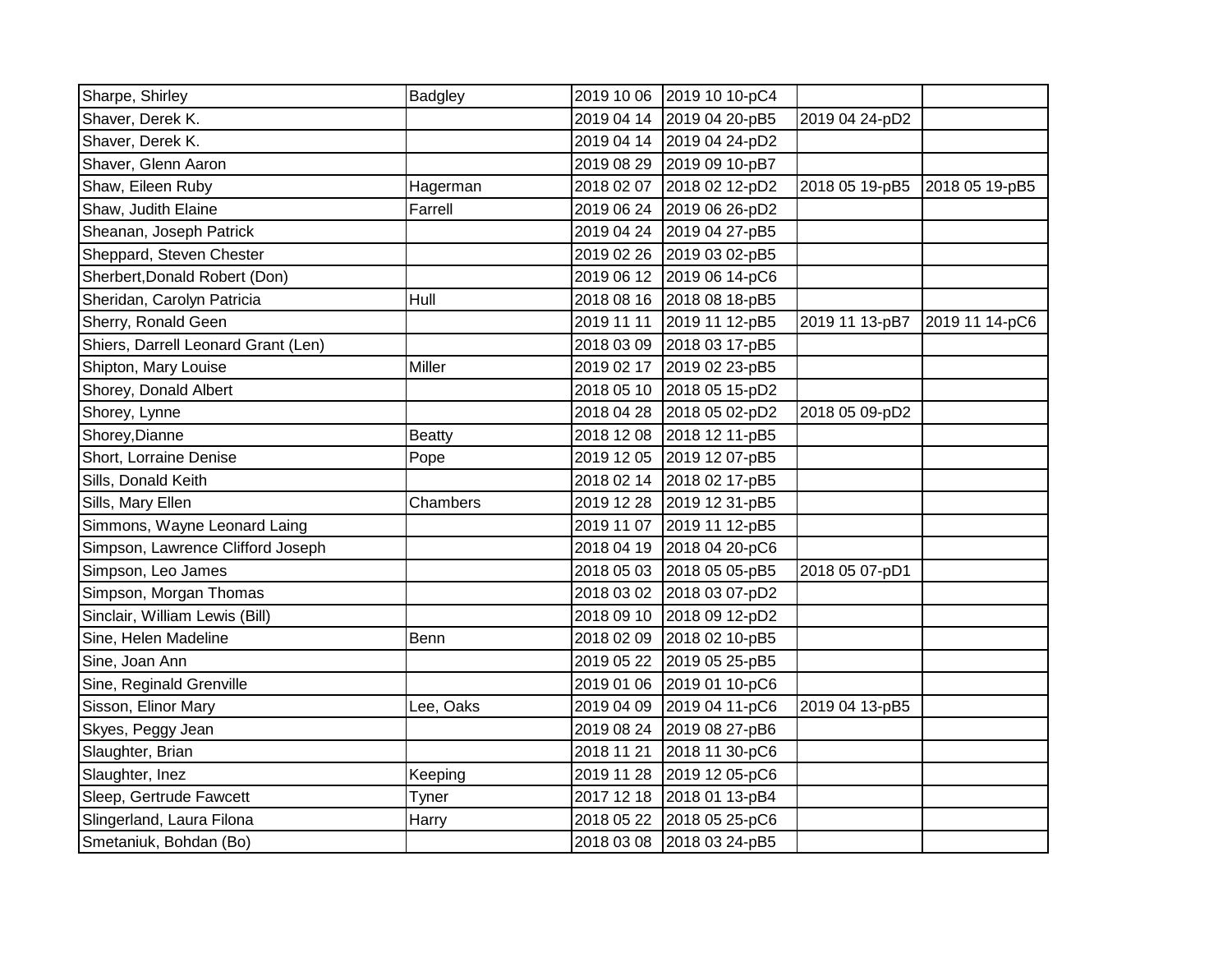| Smid, Olga Marie           |                |            | 2019 07 07 2019 07 10-pD2  |                |  |
|----------------------------|----------------|------------|----------------------------|----------------|--|
| Smit, Albert               |                |            | 2018 03 25 2018 03 27-pD1  |                |  |
| Smith, Arlene              | Robinson       | 2017 12 30 | 2018 01 03-pD2             | 2018 01 04-pC6 |  |
| Smith, Barbara Ann         | Dever          |            | 2018 02 02 2018 02 05-pD2  |                |  |
| Smith, Beatrice June (Bea) |                | 2019 11 22 | 2019 11 26-pB5             |                |  |
| Smith, David James         |                | 2018 12 14 | 2018 12 14-pB5             |                |  |
| Smith, Doris Lealia        |                |            | 2018 04 05 2018 04 09-pD2  | 2018 04 10-pD2 |  |
| Smith, Emily May           | Stevenson      | 2019 06 11 | 2019 06 15-pB5             |                |  |
| Smith, Gwendolyne Ilene    | King           | 2018 06 19 | 2018 06 20-pD2             |                |  |
| Smith, Harold Isaiah       |                | 2019 06 19 | 2019 06 22-pB5             |                |  |
| Smith, Helen Margaret      | Cooper         | 2019 06 25 | 2019 06 27-pC6             |                |  |
| Smith, Hilda               |                | 2019 05 01 | 2019 05 03-pC6             |                |  |
| Smith, Jean                |                | 2019 07 07 | 2019 07 11-pC8             |                |  |
| Smith, Joan Ann            | Telford        | 2018 11 08 | 2018 11 08-pD2             |                |  |
| Smith, Joseph James        |                | 2019 04 19 | 2019 04 23-pB5             |                |  |
| Smith, Judith (Judy)       | Salter, Daniel | 2019 03 26 | 2019 04 13-pB6             |                |  |
| Smith, Judith (Judy)       |                | 2019 05 18 | 2019 05 11-pB5             |                |  |
| Smith, Keitha              |                | 2018 01 10 | 2018 01 20-pB5             |                |  |
| Smith, Macdonald           |                | 2018 10 21 | 2018 10 24-pD2             | 2018 10 27-pB5 |  |
| Smith, Marian Elizabeth    | Millie         | 2019 07 10 | 2019 07 12-pC6             |                |  |
| Smith, Nellie              | Morrison       | 2019 09 29 | 2019 10 01-pB7             |                |  |
| Smith, Peter               |                |            | 2019 11 14 2019 11 16-pB5  |                |  |
| Smith, Phyllis Jean        | Kane           | 2018 06 30 | 2018 07 04-pD2             | 2018 07 20-pC6 |  |
| Smith, Robert Horace       |                | 2018 11 10 | 2018 11 13-pB5             |                |  |
| Smith, Ron                 |                | 2019 02 09 | 2019 07 11-pC8             |                |  |
| Smith, Ronald William John |                | 2019 02 28 | 2019 03 12-pB5             |                |  |
| Snair, Don Friedrich       |                |            | 2019 01 17 2019 01 19-pB5  |                |  |
| Snarr, Terry Thomas George |                | 2019 06 18 | 2019 06 19-pD2             |                |  |
| Snelling, Evelyn Bernice   | Hickerson      |            | 20219 06 14 2019 06 18-pB7 |                |  |
| Snider, Donald Clarke      |                |            | 2019 07 10 2019 07 12-pC6  | 2019 07 13-pB5 |  |
| Snider, Maraget Louise     |                | 2018 11 11 | 2018 11 13-pB5             |                |  |
| Snider, Shirley            |                | 2018 12 20 | 2018 12 22-pB5             |                |  |
| Snyder, Robert (Bob)       |                |            | 2018 03 14 2018 03 16-pC6  |                |  |
| Solmes, Ronals Lawrence    |                |            | 2018 03 25 2018 03 28-pD1  |                |  |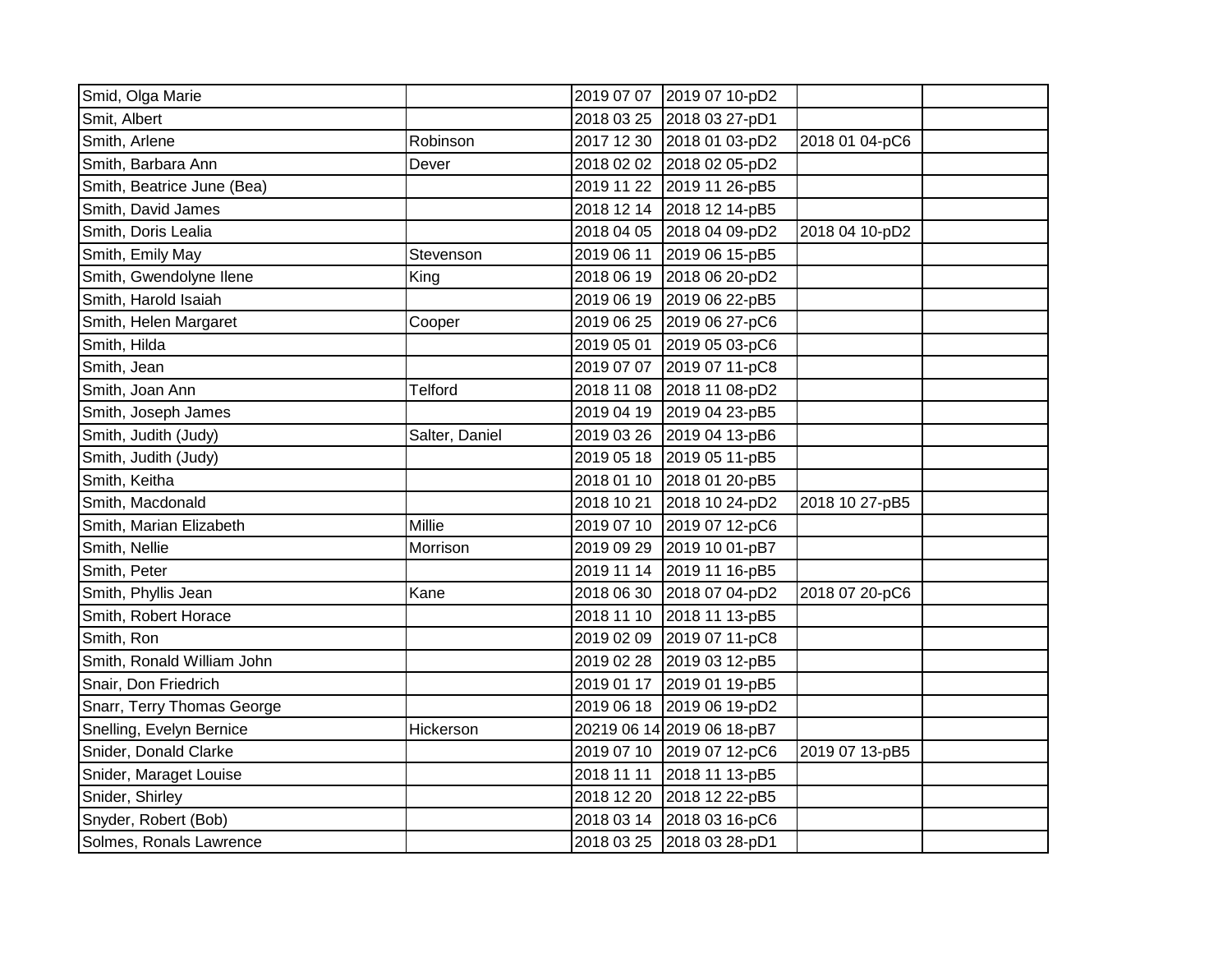| Sopha, David Brian                 |                |            | 2018 10 13 2018 10 17-pD2 |                |                |
|------------------------------------|----------------|------------|---------------------------|----------------|----------------|
| Sorba, Paul                        |                |            | 2018 10 30 2018 10 31-pD2 |                |                |
| Spencer, John Douglas (Jack)       |                | 2018 10 31 | 2018 11 03-pB5            |                |                |
| Spilek, Kathleen Elizabeth         |                |            | 2019 09 16 2019 09 24-pB7 | 2019 09 25-pD2 | 2019 09 26-pC6 |
| Sprackett, Theodore Lawrence (Ted) |                |            | 2018 04 17 2018 04 23-pD1 |                |                |
| Sprague, Pauline Merle             |                |            | 2018 06 28 2018 07 05-pC6 |                |                |
| St. Hilaire, Wayne Harold          |                |            | 2018 09 17 2018 09 21-pC6 |                |                |
| St. Louis, Peter Edward            |                |            | 2019 12 14 2019 12 18-pB7 |                |                |
| Stafford, Brian Thomas             |                |            | 2019 03 16 2019 03 20-pD2 |                |                |
| Stafford, Brian Thomas             |                |            | 2019 03 16 2019 03 21-pC6 |                |                |
| Staikos, Matthew                   |                |            | 2018 05 28 2018 06 01-pC6 | 2018 06 02-pB5 |                |
| Stalker, Audrey E.                 | Morris         |            | 2018 04 25 2018 04 28-pB5 |                |                |
| Stalkie, Dorothy Mary              | Fortier        |            | 2019 06 15 2019 06 20-pC6 |                |                |
| Stapleton, Helen June              | Frederick      | 2018 09 17 | 2018 09 19-pD2            |                |                |
| Steacy, Albert Henry               |                | 2018 02 21 | 2018 03 31-pB5            |                |                |
| Steadman, Dorothy Margaret         | Worton         | 2018 12 26 | 2018 12 28-pC6            |                |                |
| Stein, Ethel Estella Gertrude      | Keller         |            | 2018 04 28 2018 05 01-pD2 |                |                |
| Stein, Mary, Evelyn                |                |            | 2018 12 18 2018 12 20-pC6 |                |                |
| Steinberg, Brian Douglas           |                | 2018 08 07 | 2018 08 09-pC5            |                |                |
| Stelatos, Themistocles (Tommy)     |                |            | 2018 05 03 2018 05 05-pB5 |                |                |
| Stenning, Dorothy                  |                |            | 2019 10 23 2019 10 25-pC6 |                |                |
| Stevens, Marion Elizabeth          | Woods          |            | 2019 01 23 2019 02 02-pB5 |                |                |
| Stevenson, Edna Irene              |                | 2018 02 01 | 2018 02 05-pD2            | 2018 02 06-pD2 |                |
| Stewart, Gwendolyn Jean            |                |            | 2018 03 05 2018 03 10-pB5 | 2018 05 12-pB5 |                |
| Stewart, John Harold (Jack)        |                |            | 2018 06 25 2018 06 28-pC6 |                |                |
| Stewart, Ronald                    |                | 2019 10 26 | 2019 10 30-pD2            |                |                |
| Stewart, Suzanne Elisa (Jackie)    | Turcotte       |            | 2018 12 24 2019 01 08-pB5 |                |                |
| Stiglick, Susan Elizabeth          | <b>Bonnell</b> | 2018 10 17 | 2018 10 27-pB5            |                |                |
| Stinson, Paul Adrian               |                | 2019 11 24 | 2019 11 26-pB5            | 2019 11 27-pB7 |                |
| Stone, Ruth                        | Fitchett       |            | 2018 02 05 2018 05 02-pD2 |                |                |
| Storring, Mary Ana                 | Woodcox        | 2019 09 28 | 2019 10 01-pB7            |                |                |
| Stubbert, Marguerita Rose (Rita)   | Ladd           |            | 2019 06 28 2019 07 03-pD2 |                |                |
| Stweart, Marjorie Grace            | McMechan       |            | 2018 08 29 2018 09 28-pC6 |                |                |
| Sukyens, Robert Mathieu            |                |            | 2018 10 05 2018 10 11-pC6 |                |                |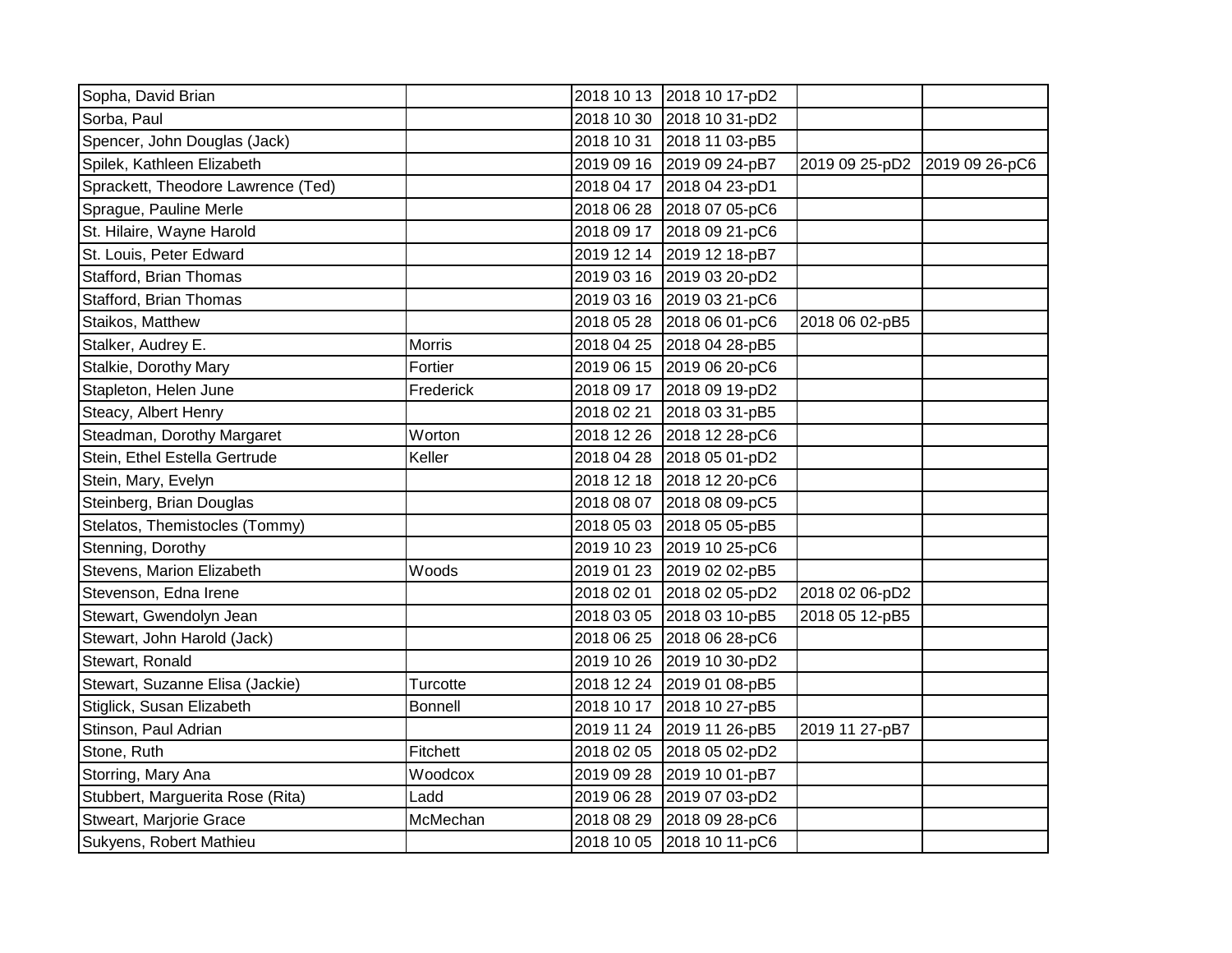| Summers, Jean Fraser                     |                 |            | 2019 04 14 2019 04 20-pB5 |                |  |
|------------------------------------------|-----------------|------------|---------------------------|----------------|--|
| Summers, Ruby Madeline                   | Scriver         |            | 2018 07 07 2018 07 11-pD2 |                |  |
| Sutherland, Donald Bertram Emerson (Don) |                 |            | 2018 07 19 2018 07 21-pB5 | 2018 07 23-pB4 |  |
| Sutherland, Jerrine                      | Thomson         |            | 2018 03 15 2018 03 17-pB5 |                |  |
| Swaine, Janet Clara                      | <b>Baird</b>    |            | 2019 01 27 2019 02 02-pB5 | 2019 02 09-pB5 |  |
| Tackaberry, Vera Mae                     | Scea            | 2019 05 07 | 2019 05 11-pB5            |                |  |
| Tallis, Margaret Rose                    |                 |            | 2018 07 26 2018 08 01-pD2 |                |  |
| Talsma, Margaret Adriana                 | Jonkman         | 2019 08 20 | 2019 08 23-pC6            | 2019 08 24-pB5 |  |
| Tanner, Richard William                  |                 | 2018 07 29 | 2018 08 18-pB5            |                |  |
| Taylor, Bernice A.                       | Seabrooke       |            | 2019 03 08 2019 03 13-pD2 |                |  |
| Taylor, Betty Amelia                     | Seldon          |            | 2018 08 29 2018 09 01-pB5 |                |  |
| Taylor, James (Jim)                      |                 |            | 2018 01 07 2018 01 10-pD1 |                |  |
| Taylor, Stuart William                   |                 |            | 2018 07 05 2018 07 14-pB5 |                |  |
| Tedesco, R. W. Ted                       |                 |            | 2018 06 09 2018 06 12-pB5 |                |  |
| Tennant, Christopher Chalmers            |                 |            | 2019 04 13 2019 05 11-pB5 |                |  |
| <b>Tennant, Colin Chalmers</b>           |                 |            | 2018 08 13 2018 08 25-pB5 |                |  |
| Tessier, Nancy Ann                       | <b>Brothers</b> |            | 2019 08 16 2019 08 20-pB5 |                |  |
| Thackeray, Kenneth Clarence              |                 | 2019 04 20 | 2019 04 25-pC6            |                |  |
| Thain, Doris Fay                         | Rodgers         |            | 2019 02 12 2019 02 15-pC6 |                |  |
| Theobald, George Duncan                  |                 |            | 2018 01 28 2018 01 31-pD1 |                |  |
| Theobald, Mary Elizabeth                 | Redner          |            | 2019 04 06 2019 04 10-pD2 |                |  |
| Theodorou, John                          |                 |            | 2019 07 27 2019 08 17-pB6 |                |  |
| Thibault, Marjorie Pauline               |                 |            | 2019 01 16 2019 01 18-pC6 |                |  |
| Thibedeau, Marie Irene                   | Muise           |            | 2019 12 22 2019 12 27-pC8 |                |  |
| Thiffault, Jean Marc (John)              |                 |            | 2018 08 04 2018 08 09-pC5 |                |  |
| Thin, Marc-Anthony                       |                 |            | 2019 05 15 2019 05 22-pD2 |                |  |
| Thomas, Gerald Foster (Gerry)            |                 | 2019 09 27 | 2019 10 16-pD2            |                |  |
| Thomas, Mary Catherine                   |                 |            | 2018 07 28 2018 08 02-pC6 |                |  |
| Thomlinson, John Eric                    |                 |            | 2019 03 24 2019 03 26-pB5 |                |  |
| Thomlinson, Ruth Anne                    | Jennings        |            | 2019 02 04 2019 02 06-pD2 |                |  |
| Thompkins, Rodney Keith                  |                 | 2018 12 27 | 2019 01 02-pD2            |                |  |
| Thompson, Bertha May                     | Mack            |            | 2018 02 03 2018 02 05-pD2 |                |  |
| Thompson, Dorothy Anne                   | Generaux        |            | 2019 02 09 2019 02 12-pB5 |                |  |
| Thompson, Dorothy Frances                |                 |            | 2018 02 27 2018 03 02-pC6 |                |  |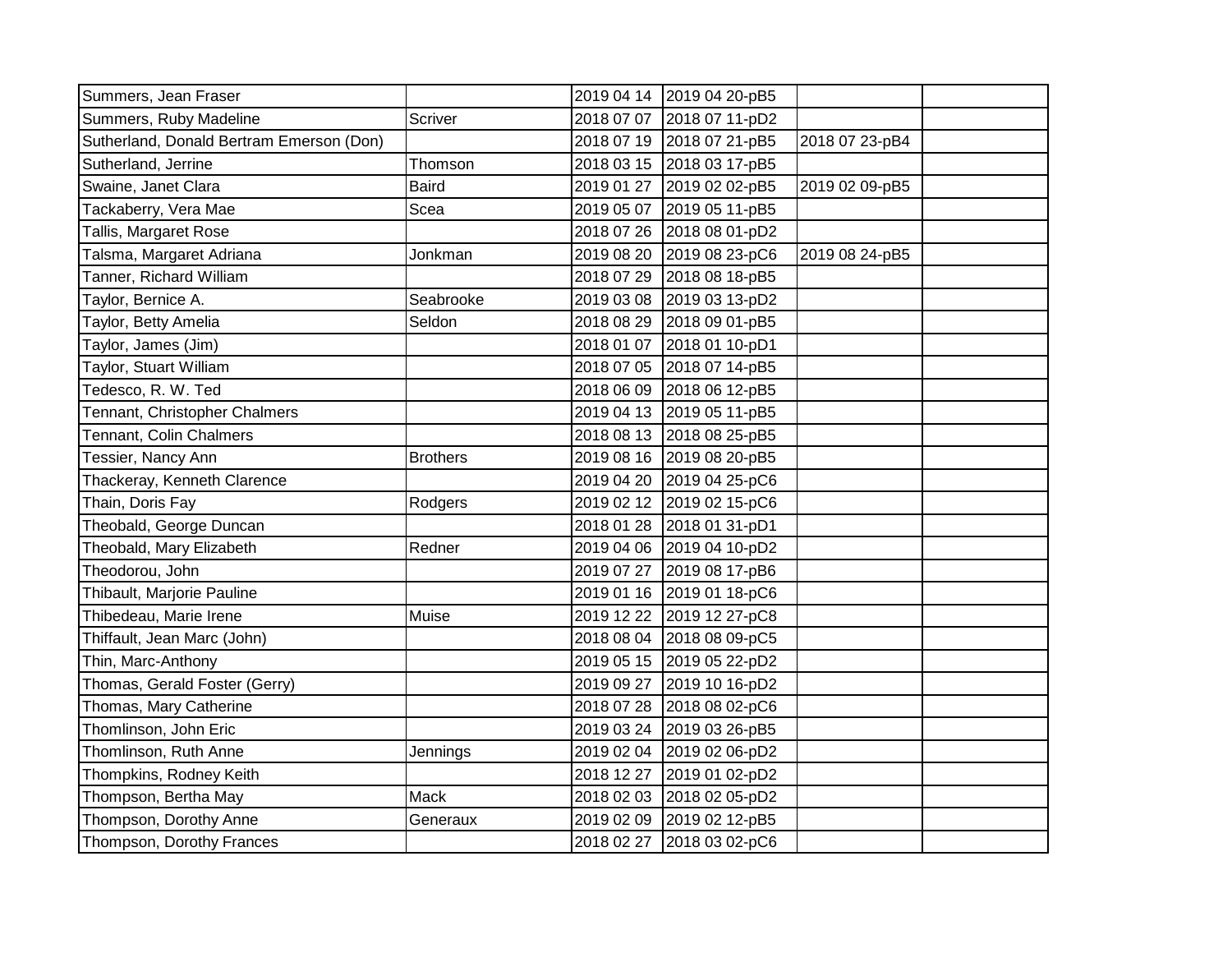| Thompson, Herman Roosevelt      |                | 2018 08 11 | 2018 08 22-pD2            |                |                |
|---------------------------------|----------------|------------|---------------------------|----------------|----------------|
| Thompson, Hollis (Tom)          |                |            | 2018 01 31 2018 02 06-pD2 |                |                |
| Thompson, Mabel Doreen          | Hodge          |            | 2018 12 22 2019 01 08-pB5 |                |                |
| Thompson, Raymond               |                |            | 2018 07 27 2018 08 22-pD2 |                |                |
| Thompson-Skinner, Joan Margaret | Visinski       | 2019 01 31 | 2019 02 02-pB5            |                |                |
| Thornton, Dorothy Emma Grace    | Wallace        |            | 2019 08 20 2019 08 27-pB6 |                |                |
| Thrasheer, Jessica Lynn Marie   |                |            | 2019 02 09 2019 02 20-pD2 |                |                |
| Throp, Evelyn May               |                | 2018 06 20 | 2018 06 23-pB5            | 2018 06 26-pB4 |                |
| Tinsley, Peter A.               |                |            | 2019 04 28 2019 05 04-pB5 |                |                |
| Todd, Eric W.                   |                |            | 2018 10 08 2018 10 12-pB6 | 2018 10 13-pB5 | 2018 10 18-pC6 |
| Tompkins, Roberta               |                |            | 2018 02 26 2018 03 03-pB5 |                |                |
| Tosh, Alexander Fraser (Sandy)  |                |            | 2018 08 06 2018 08 10-pC6 |                |                |
| Treverton, June Marie           |                | 2019 04 25 | 2019 04 27-pB5            |                |                |
| Tripp, Edwin Wayne              |                |            | 2018 10 19 2018 10 23-pB5 |                |                |
| Trottier, Robert                |                |            | 2019 10 16 2019 10 29-pB5 | 2019 10-30-pD2 |                |
| Truaisch, Barbara J             | <b>Barrett</b> |            | 2019 02 12 2019 02 16-pB5 |                |                |
| Trudeau, Joan Agnes             | Shannon        |            | 2018 10 07 2018 10 09-pB4 | 2018 10 10-pD2 |                |
| Trumble, Betty Norma            | Soule          |            | 2019 01 06 2019 01 12-pB5 |                |                |
| Trumpour, Mary Marjorie         | Sagriff        |            | 2018 12 22 2018 12 27-pC6 |                |                |
| Trumpour, Paul                  |                |            | 2019 01 15 2019 01 19-pB5 |                |                |
| Tsouklas, Christos Savvas       |                |            | 2019 01 14 2019 01 16-pD2 | 2019 01 17-pC6 |                |
| Tsouroulis, Maria (Maro)        | Economou       |            | 2018 06 23 2018 06 25-pB4 |                |                |
| Tufts, Douglas Wayne            |                |            | 2019 11 18 2019 11 22-pC6 |                |                |
| Tugnette, Thomas Gerald         |                |            | 2019 05 09 2019 05 11-pB5 |                |                |
| <b>Tugnette, Doris Betty</b>    | Flunder        |            | 2019 02 16 2019 02 19-pB5 |                |                |
| Turcotte, Larry Jerome (Turk)   |                |            | 2018 03 15 2018 03 17-pB5 |                |                |
| Turkington-Burns, Margie        |                |            | 2019 11 18 2019 11 23-pB5 |                |                |
| Turpin, Elizabeth Amy           |                | 2018 06 26 | 2018 06 28-pC6            |                |                |
| Tuttelberg, Peter Paul          |                |            | 2018 02 10 2018 02 20-pD2 | 2018 02 21-pD2 |                |
| Tweedy, Jean Aileen             | Fraser         |            | 2018 04 28 2018 04 30-pD2 |                |                |
| Uddenberg, Achille George       |                | 2019 06 10 | 2019 06 12-pD2            |                |                |
| Ufnal, Deborah Lynn             | Ross           |            | 2018 06 22 2018 06 30-pB5 |                |                |
| Uhrstrom, Karl Gunnar           |                |            | 2018 02 06 2018 02 08-pC6 |                |                |
| Vader, Cheryl                   | <b>Barker</b>  |            | 2018 01 15 2018 01 20-pB5 |                |                |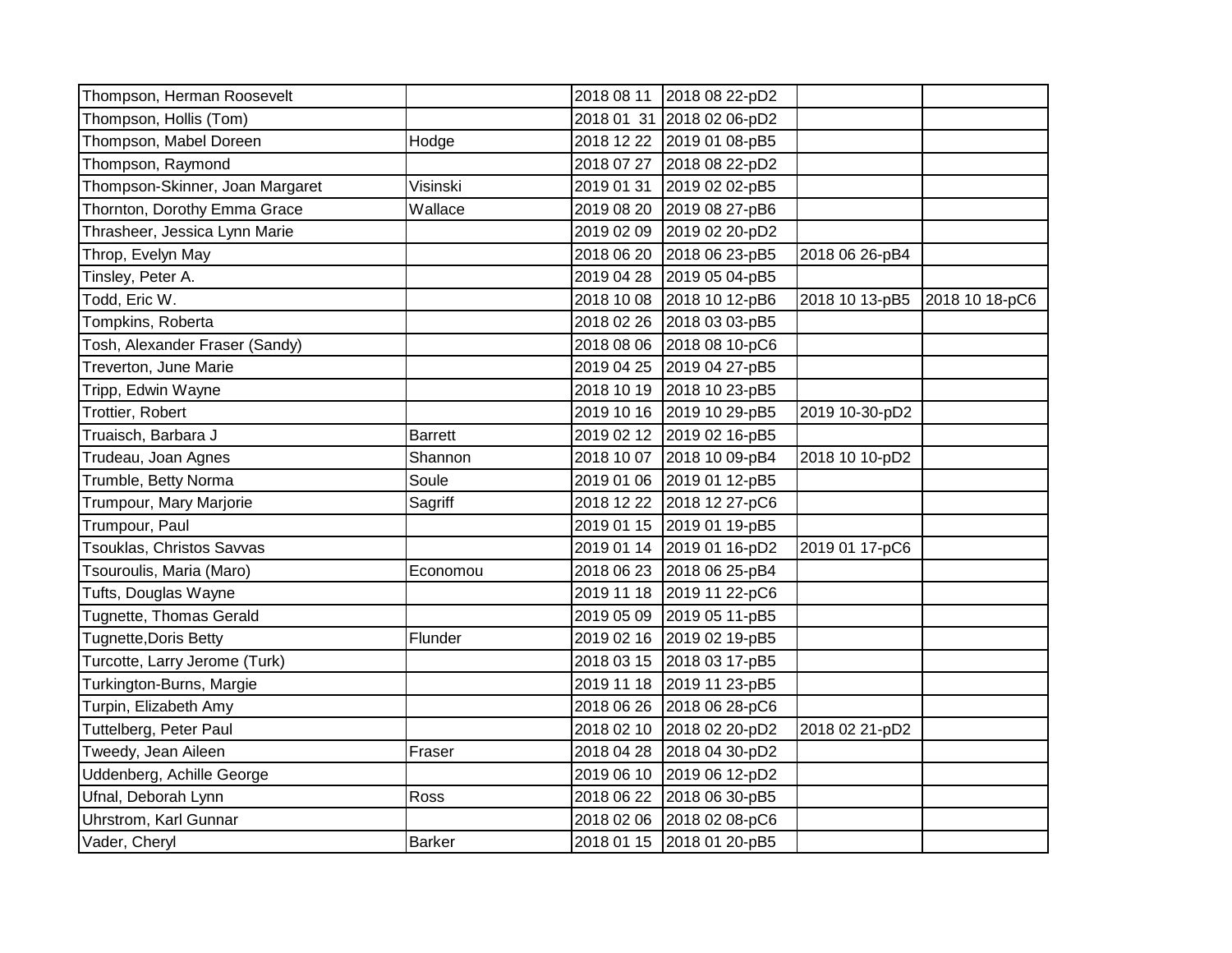| Vader, Lola Muriel             | Dent           |            | 2018 02 20 2018 02 22-pC6 |                |  |
|--------------------------------|----------------|------------|---------------------------|----------------|--|
| Valyear, Kristene Iris         |                |            | 2019 01 03 2019 01 08-pB5 |                |  |
| Van Dyk, Leentje Cornelia      | <b>Byl</b>     |            | 2018 10 07 2018 10 10-pD2 |                |  |
| Van Eck, Mary Isabel           | <b>Bunnett</b> |            | 2019 09 17 2019 10 12-pB5 |                |  |
| Vance, Gloria Ruby             | <b>Morris</b>  |            | 2019 03 18 2019 03 20-pD2 | 2019 03 22-pC6 |  |
| Vance, Marilyn Olive           | Cloutier       |            | 2018 08 18 2018 08 20-pB5 |                |  |
| Vanclief, Irene Evelyn         | Haynes         | 2018 03 01 | 2018 03 03-pB5            |                |  |
| VanDeBelt, Herman              |                | 2018 01 19 | 2018 01 27-pB5            | 2018 04 14-pB5 |  |
| Vandervoort, Goldie Mae        | Ingram         | 2018 01 09 | 2018 01 11-pC5            |                |  |
| Vanderwerf, Pieter             |                |            | 2018 04 18 2018 04 21-pB5 |                |  |
| Vani, Iside (Ada)              |                |            | 2019 02 01 2019 02 02-pB5 |                |  |
| Varoutas, Demetrios James      |                |            | 2019 08 14 2019 08 16-pC6 |                |  |
| Vaughan, Marlene Lucille       | Kizer          | 2018 12 31 | 2019 01 05-pB5            |                |  |
| Vaughan, Roibert L. (Doc)      |                |            | 2019 05 08 2019 05 11-pB5 | 2019 05 14-pB5 |  |
| Veley, Ronald William (Red)    |                |            | 2018 09 18 2018 09 22-pC6 |                |  |
| Vestervelt, Wally Raymond      |                |            | 2018 04 14 2018 04 17-pD2 |                |  |
| Vince, William Gerald          |                |            | 2019 01 16 2019 01 19-pB5 |                |  |
| Wager, Ira Jones               |                |            | 2019 08 13 2019 08 15-pC8 |                |  |
| Wagner, Margaret Florence      | McCoy          |            | 2019 06 25 2019 06 27-pC6 |                |  |
| Waite, Teddy Steven            |                |            | 2018 02 23 2018 03 03-pB5 |                |  |
| <b>Walker, Morrison Ramsey</b> | Kyle           |            | 2018 01 15 2018 01 17-pD2 | 2018 01 18-pC6 |  |
| Walker, Roger Percy            |                |            | 2019 11 08 2019 11 12-pB5 |                |  |
| Walmsley, Clifford Allen       |                |            | 2019 11 25 2019 11 26-pB5 |                |  |
| Walmsley, Ramon Leon           |                |            | 2018 09 30 2018 10 02-pB5 |                |  |
| Walsh, James (Jim)             |                |            | 2019 08 23 2019 08 27-pB6 |                |  |
| Walsh, Margaret                | Kelly          |            | 2018 12 18 2018 12 20-pC6 |                |  |
| Walt, Bernice                  |                |            | 2019 07 18 2019 07 23-pB5 |                |  |
| Walton, Basil Vivian Edwin     |                |            | 2018 03 24 2018 04 19-pC6 |                |  |
| Wandermeer, Wietse Sieger      |                |            | 2018 06 07 2018 06 09-pB5 |                |  |
| Wannamaker, Kirk Douglas       |                |            | 2018 01 07 2018 01 11-pC5 |                |  |
| Wannamaker, Roland Silas       |                | 2018 03 06 | 2018 03 08-pC5            |                |  |
| Ward, Sharon Maureen           | Conway         | 2019 05 25 | 2019 06 15-pB5            |                |  |
| Ward, William John (Bill)      |                | 2018 11 26 | 2018 11 29-pC6            |                |  |
| Wardle, Roger Kevin            |                |            | 2019 09 05 2019 09 07-pB5 |                |  |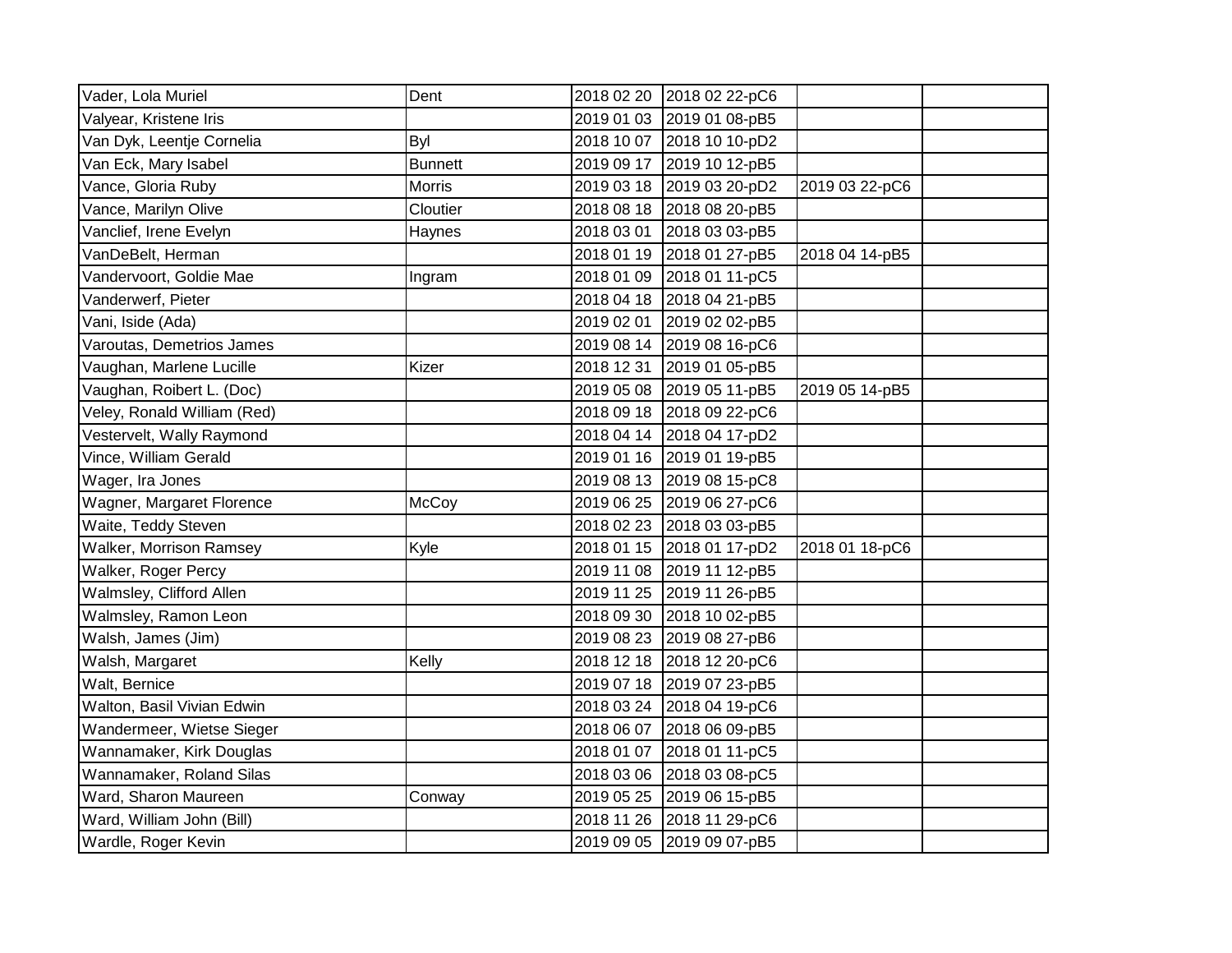| Kelleher<br>2018 09 08<br>2018 09 13-pC6<br>2019 07 05 2019 07 06-pB5<br>2018 01 18 2018 01 27-pB5<br>2018 05 31 2018 06 02-pB5<br>2019 03 04 2019 03 05-pB5<br>2019 06 10 2019 06 15-pB5<br>2019 06 18-pB7<br>2019 09 25 2019 09 27-pC6<br>2019 09 13 2019 09 17-pB7<br>2018 07 15 2018 07 21-pB5<br>Dunham<br>2019 03 14 2019 03 19-pB5<br>2018 10 12 2018 10 20-pB5<br>Villeneuve<br>2018 09 20 2018 09 22-pC6<br>2018 0907<br>2018 09 12-pD2<br>2019 10 07 2019 10 09-pC4<br>2018 12 23 2019 01 02-pD2<br>2018 04 27 2018 04 30-pD2<br>2019 11 22 2019 11 26-pB5<br>2019 07 06 2019 07 09-pB5<br>2019 02 09 2019 02 12-pB5<br>Purves<br>2019 03 ?? 2019 03 29-pC6<br>2018 10 21 2018 10 27-pB5<br>2018 12 14 2018 12 15-pB5<br>2018 07 28 2018 08 04-pB5<br>2019 11 07 2019 11 16-pB5<br>2018 01 25 2018 01 30-pD3<br>2018 03 16 2018 03 20-pD2<br>2018 02 24 2018 02 27-pD2<br>2019 06 19 2019 07 12-pC6<br>2019 01 19 2019 01 25-pC6<br>2018 11 12 2018 11 14-pD2<br>2019 09 22 2019 09 25-pD2<br>2019 07 21<br>2019 07 23-pB5<br>2018 08 10 2018 08 14-pB5 |                                  |            |                |  |
|-------------------------------------------------------------------------------------------------------------------------------------------------------------------------------------------------------------------------------------------------------------------------------------------------------------------------------------------------------------------------------------------------------------------------------------------------------------------------------------------------------------------------------------------------------------------------------------------------------------------------------------------------------------------------------------------------------------------------------------------------------------------------------------------------------------------------------------------------------------------------------------------------------------------------------------------------------------------------------------------------------------------------------------------------------------------|----------------------------------|------------|----------------|--|
|                                                                                                                                                                                                                                                                                                                                                                                                                                                                                                                                                                                                                                                                                                                                                                                                                                                                                                                                                                                                                                                                   | Warren, Boyd (Buck) Douglas      | 2018 05 08 | 2018 05 11-pC5 |  |
|                                                                                                                                                                                                                                                                                                                                                                                                                                                                                                                                                                                                                                                                                                                                                                                                                                                                                                                                                                                                                                                                   | Warren, Karen Marie              |            |                |  |
|                                                                                                                                                                                                                                                                                                                                                                                                                                                                                                                                                                                                                                                                                                                                                                                                                                                                                                                                                                                                                                                                   | Watson, Craig Elmer              |            |                |  |
|                                                                                                                                                                                                                                                                                                                                                                                                                                                                                                                                                                                                                                                                                                                                                                                                                                                                                                                                                                                                                                                                   | Watson, Phil Carl                |            |                |  |
|                                                                                                                                                                                                                                                                                                                                                                                                                                                                                                                                                                                                                                                                                                                                                                                                                                                                                                                                                                                                                                                                   | Watson, Thomas (Bob)             |            |                |  |
|                                                                                                                                                                                                                                                                                                                                                                                                                                                                                                                                                                                                                                                                                                                                                                                                                                                                                                                                                                                                                                                                   | Webb, Annis Sarah Phoebe         |            |                |  |
|                                                                                                                                                                                                                                                                                                                                                                                                                                                                                                                                                                                                                                                                                                                                                                                                                                                                                                                                                                                                                                                                   | Webber, Ruth May                 |            |                |  |
|                                                                                                                                                                                                                                                                                                                                                                                                                                                                                                                                                                                                                                                                                                                                                                                                                                                                                                                                                                                                                                                                   | Weber, John Michael              |            |                |  |
|                                                                                                                                                                                                                                                                                                                                                                                                                                                                                                                                                                                                                                                                                                                                                                                                                                                                                                                                                                                                                                                                   | Webster, John Scott              |            |                |  |
|                                                                                                                                                                                                                                                                                                                                                                                                                                                                                                                                                                                                                                                                                                                                                                                                                                                                                                                                                                                                                                                                   | Wedden, Ruth Pearl               |            |                |  |
|                                                                                                                                                                                                                                                                                                                                                                                                                                                                                                                                                                                                                                                                                                                                                                                                                                                                                                                                                                                                                                                                   | Weeks, Donald George             |            |                |  |
|                                                                                                                                                                                                                                                                                                                                                                                                                                                                                                                                                                                                                                                                                                                                                                                                                                                                                                                                                                                                                                                                   | Weiher, Herbert Frederick (Herb) |            |                |  |
|                                                                                                                                                                                                                                                                                                                                                                                                                                                                                                                                                                                                                                                                                                                                                                                                                                                                                                                                                                                                                                                                   | Weir, Marie Thérèse              |            |                |  |
|                                                                                                                                                                                                                                                                                                                                                                                                                                                                                                                                                                                                                                                                                                                                                                                                                                                                                                                                                                                                                                                                   | Wellman, Gerald                  |            |                |  |
|                                                                                                                                                                                                                                                                                                                                                                                                                                                                                                                                                                                                                                                                                                                                                                                                                                                                                                                                                                                                                                                                   | Welsh, Dixie Lynn                |            |                |  |
|                                                                                                                                                                                                                                                                                                                                                                                                                                                                                                                                                                                                                                                                                                                                                                                                                                                                                                                                                                                                                                                                   | Wentworth, Audrey Marie          |            |                |  |
|                                                                                                                                                                                                                                                                                                                                                                                                                                                                                                                                                                                                                                                                                                                                                                                                                                                                                                                                                                                                                                                                   | Werden, Donald Grant (Curly)     |            |                |  |
|                                                                                                                                                                                                                                                                                                                                                                                                                                                                                                                                                                                                                                                                                                                                                                                                                                                                                                                                                                                                                                                                   | Wessels, Arnold George           |            |                |  |
|                                                                                                                                                                                                                                                                                                                                                                                                                                                                                                                                                                                                                                                                                                                                                                                                                                                                                                                                                                                                                                                                   | Wessels, David Arnold            |            |                |  |
|                                                                                                                                                                                                                                                                                                                                                                                                                                                                                                                                                                                                                                                                                                                                                                                                                                                                                                                                                                                                                                                                   | Wessels, Doris Doreen            |            |                |  |
|                                                                                                                                                                                                                                                                                                                                                                                                                                                                                                                                                                                                                                                                                                                                                                                                                                                                                                                                                                                                                                                                   | West, Everett                    |            |                |  |
|                                                                                                                                                                                                                                                                                                                                                                                                                                                                                                                                                                                                                                                                                                                                                                                                                                                                                                                                                                                                                                                                   | Westbury, Duncan Miles           |            |                |  |
|                                                                                                                                                                                                                                                                                                                                                                                                                                                                                                                                                                                                                                                                                                                                                                                                                                                                                                                                                                                                                                                                   | Wetherall, Roy                   |            |                |  |
|                                                                                                                                                                                                                                                                                                                                                                                                                                                                                                                                                                                                                                                                                                                                                                                                                                                                                                                                                                                                                                                                   | Wever, Thoon (Tony)              |            |                |  |
|                                                                                                                                                                                                                                                                                                                                                                                                                                                                                                                                                                                                                                                                                                                                                                                                                                                                                                                                                                                                                                                                   | Whalen, Kevin Joseph             |            |                |  |
|                                                                                                                                                                                                                                                                                                                                                                                                                                                                                                                                                                                                                                                                                                                                                                                                                                                                                                                                                                                                                                                                   | Wheeler, Patrick Raymond Thomas  |            |                |  |
|                                                                                                                                                                                                                                                                                                                                                                                                                                                                                                                                                                                                                                                                                                                                                                                                                                                                                                                                                                                                                                                                   | White, Lloyd Donald              |            |                |  |
|                                                                                                                                                                                                                                                                                                                                                                                                                                                                                                                                                                                                                                                                                                                                                                                                                                                                                                                                                                                                                                                                   | White, Lynne Margaret            |            |                |  |
|                                                                                                                                                                                                                                                                                                                                                                                                                                                                                                                                                                                                                                                                                                                                                                                                                                                                                                                                                                                                                                                                   | Whitehead, Arthur Frederick      |            |                |  |
|                                                                                                                                                                                                                                                                                                                                                                                                                                                                                                                                                                                                                                                                                                                                                                                                                                                                                                                                                                                                                                                                   | Whitley, Isobel Fern             |            |                |  |
|                                                                                                                                                                                                                                                                                                                                                                                                                                                                                                                                                                                                                                                                                                                                                                                                                                                                                                                                                                                                                                                                   | Whitmarsh, Verdun (Skip)         |            |                |  |
|                                                                                                                                                                                                                                                                                                                                                                                                                                                                                                                                                                                                                                                                                                                                                                                                                                                                                                                                                                                                                                                                   | Whyte, Andrew Douglas            |            |                |  |
|                                                                                                                                                                                                                                                                                                                                                                                                                                                                                                                                                                                                                                                                                                                                                                                                                                                                                                                                                                                                                                                                   | Whyte, George Elmer              |            |                |  |
|                                                                                                                                                                                                                                                                                                                                                                                                                                                                                                                                                                                                                                                                                                                                                                                                                                                                                                                                                                                                                                                                   | Wickett, Lynda Marion            |            |                |  |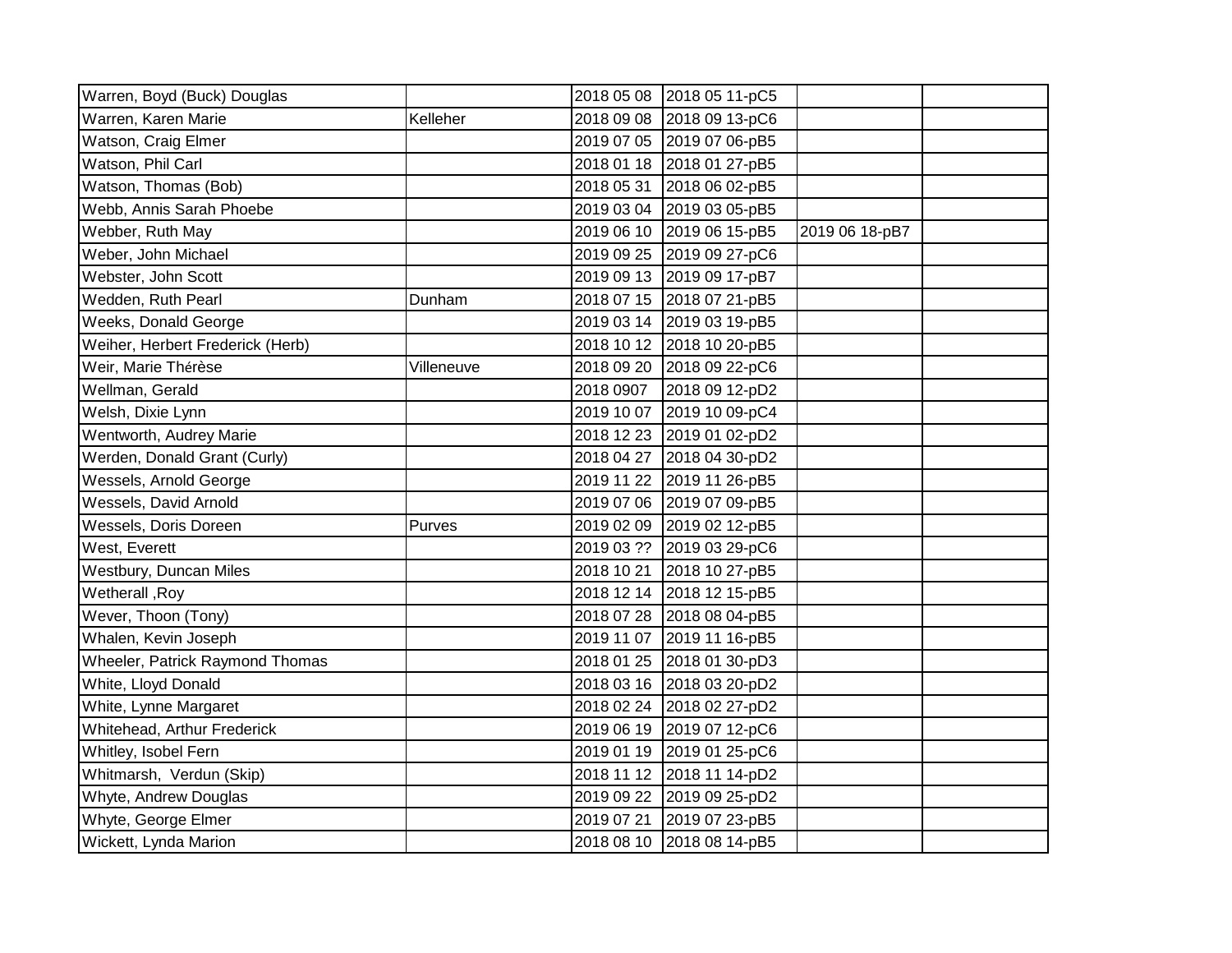| Wightman, Joanne Melissa                  |                |            | 2019 10 02 2019 10 05-pB5 |                |                |
|-------------------------------------------|----------------|------------|---------------------------|----------------|----------------|
| Wilkinson, Gordon Jr.                     |                |            | 2019 12 12 2019 12 28-pB5 |                |                |
| Willerton, Carole Marie                   |                |            | 2019 09 22 2019 09 25-pD2 |                |                |
| Williams, Agnes Kathleen                  | <b>Summers</b> |            | 2018 04 18 2018 04 20-pC6 | 2018 04 21-pB5 |                |
| Williams, George Patrick                  |                |            | 2019 12 20 2019 12 27-pC8 | 2019 12 28-pB5 | 2019 12 31-pB5 |
| Williams, Gloria Jean                     |                |            | 2019 09 22 2019 10 08-pB7 |                |                |
| Williams, Lorne Stephen                   |                |            | 2018 12 23 2018 12 27-pC6 |                |                |
| Williams, Randall Franklin Carson (Randy) |                |            | 2019 10 19 2019 10 24-pC6 |                |                |
| Williams, Richard Arthur Leslie (Rick)    |                |            | 2019 06 30 2019 07 06-pB5 |                |                |
| Williams, Richard Gerald                  |                |            | 2018 10 28 2018 11 15-pC5 | 2018 11 16-pC5 | 2018 11 17-pB4 |
| Williams, Ronald (Ron)                    |                |            | 2019 01 11 2019 06 29-pB5 |                |                |
| Williams, Thelma Grace                    |                | 2018 05 11 | 2018 05 12-pB5            |                |                |
| Williamson, David Thomas                  |                |            | 2019 01 26 2019 01 29-pB5 |                |                |
| Williamson, Don                           |                |            | 2019 10 18 2019 10 22-pB7 |                |                |
| Williamson, Edythe Evelyn                 | Porter         |            | 2018 05 16 2018 05 19-pB5 |                |                |
| Williamson, Marilyn                       | Huddleston     |            | 2019 04 09 2019 04 13-pB5 |                |                |
| Wilson James Henry (Jim)                  |                |            | 2018 06 30 2018 07 04-pD2 |                |                |
| Wilson, Brian Arthur                      |                |            | 2019 09 05 2019 09 07-pB5 |                |                |
| Wilson, Claire                            |                |            | 2018 01 19 2018 01 27-pB5 |                |                |
| Wilson, Claudia Pearl                     | Farnham        |            | 2018 03 16 2018 03 19-pD1 |                |                |
| Wilson, Glenn Ford                        |                |            | 2018 04 15 2018 04 18-pD1 |                |                |
| Wilson, Harry Edward                      |                |            | 2019 06 29 2019 07 03-pD2 |                |                |
| Wilson, James Jason                       |                |            | 2018 10 12 2018 10 16-pB5 |                |                |
| Wilson, John Theodore                     |                |            | 2019 01 08 2019 01 09-pD2 |                |                |
| Wilson, John Thomas Charles (John T)      |                |            | 2018 10 25 2018 10 29-pB5 |                |                |
| Wilson, Mary Florrie                      | Gwalter        |            | 2019 08 19 2019 08 21-pD2 |                |                |
| Wilson, Nicolas Alexander (Nick)          |                |            | 2019 02 20 2019 03 02-pB5 |                |                |
| Winkle, Pauline                           | DesMarchais    | 2018 10 27 | 2018 10 31-pD2            |                |                |
| Winter, William Carl                      |                |            | 2018 01 13 2018 01 16-pD3 |                |                |
| Wison, Elsie Amelia                       |                |            | 2019 09 28 2019 10 02-pD2 |                |                |
| Wocknitz, Laurette Lucille                | Gagne          |            | 2018 02 17 2018 02 21-pD2 |                |                |
| Wolf, Teresa                              |                |            | 2018 03 12 2018 03 17-pB5 |                |                |
| Wood, Chris                               |                |            | 2018 11 24 2018 11 28-pB5 |                |                |
| Wood, William Earl (Bill)                 |                |            | 2018 09 11 2018 09 19-pD2 |                |                |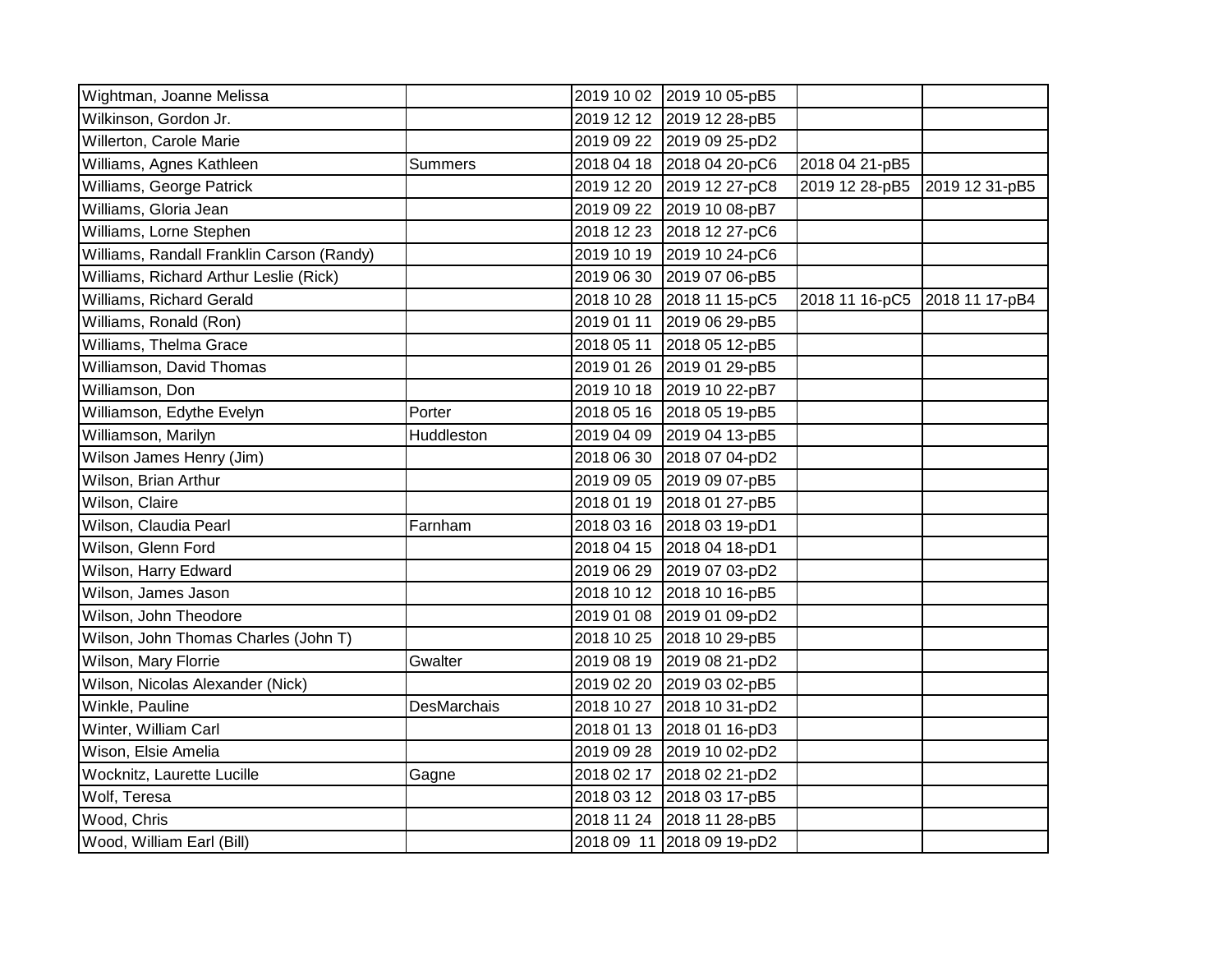| Woodcox, Jean Phyllis             | Clarke |            | 2019 07 27 2019 07 30-pB5 |                |                |
|-----------------------------------|--------|------------|---------------------------|----------------|----------------|
| Woodhead, Dennis                  |        |            | 2018 01 31 2018 02 01-pC6 |                |                |
| Wright, Dayle Anthony (Hollywood) |        |            | 2018 08 17 2018 08 20-pB5 | 2018 08 21-pB5 |                |
| Wright, Elsie                     |        |            | 2019 02 06 2019 02 12-pB5 |                |                |
| Wright, Robert Douglas            |        |            | 2018 07 24 2018 09 24-pB5 | 2018 09 26-pD2 |                |
| Yardley, David Wesley             |        | 2018 12 20 | 2018 12 27-pC6            |                |                |
| Yeager, Herbert Raymon Davidson   |        |            | 2018 10 15 2018 10 27-pB5 |                |                |
| Yearwood, Anne                    | Mair   |            | 2018 03 06 2018 03 08-pC5 |                |                |
| Yearwood, Donald Kenneth          |        |            | 2019 06 24 2019 06 26-pD2 |                |                |
| Yome, Deborah Anne                |        | 2019 05 19 | 2019 05 22-pD2            |                |                |
| Young, Gary Carlton               |        |            | 2019 03 19 2019 03 26-pB5 |                |                |
| Young, Joan Elizabeth             |        | 2019 01 16 | 2019 01 19-pB5            |                |                |
| Young, John William               |        |            | 2019 08 30 2019 09 04-pD2 |                |                |
| Young, Kathleen M.                | Cain   | 2019 01 27 | 2019 01 29-pB5            |                |                |
| Zaharopoulos, Constantinos (Gus)  |        |            | 2019 10 02 2019 10 08-pB7 |                |                |
| Zienius, Raymond                  |        | 2017 12 23 | 2018 01 30-pD3            | 2018 01 31-pD1 | 2018 02 01-pC6 |
|                                   |        |            |                           |                |                |
|                                   |        |            |                           |                |                |
|                                   |        |            |                           |                |                |
|                                   |        |            |                           |                |                |
|                                   |        |            |                           |                |                |
|                                   |        |            |                           |                |                |
|                                   |        |            |                           |                |                |
|                                   |        |            |                           |                |                |
|                                   |        |            |                           |                |                |
|                                   |        |            |                           |                |                |
|                                   |        |            |                           |                |                |
|                                   |        |            |                           |                |                |
|                                   |        |            |                           |                |                |
|                                   |        |            |                           |                |                |
|                                   |        |            |                           |                |                |
|                                   |        |            |                           |                |                |
|                                   |        |            |                           |                |                |
|                                   |        |            |                           |                |                |